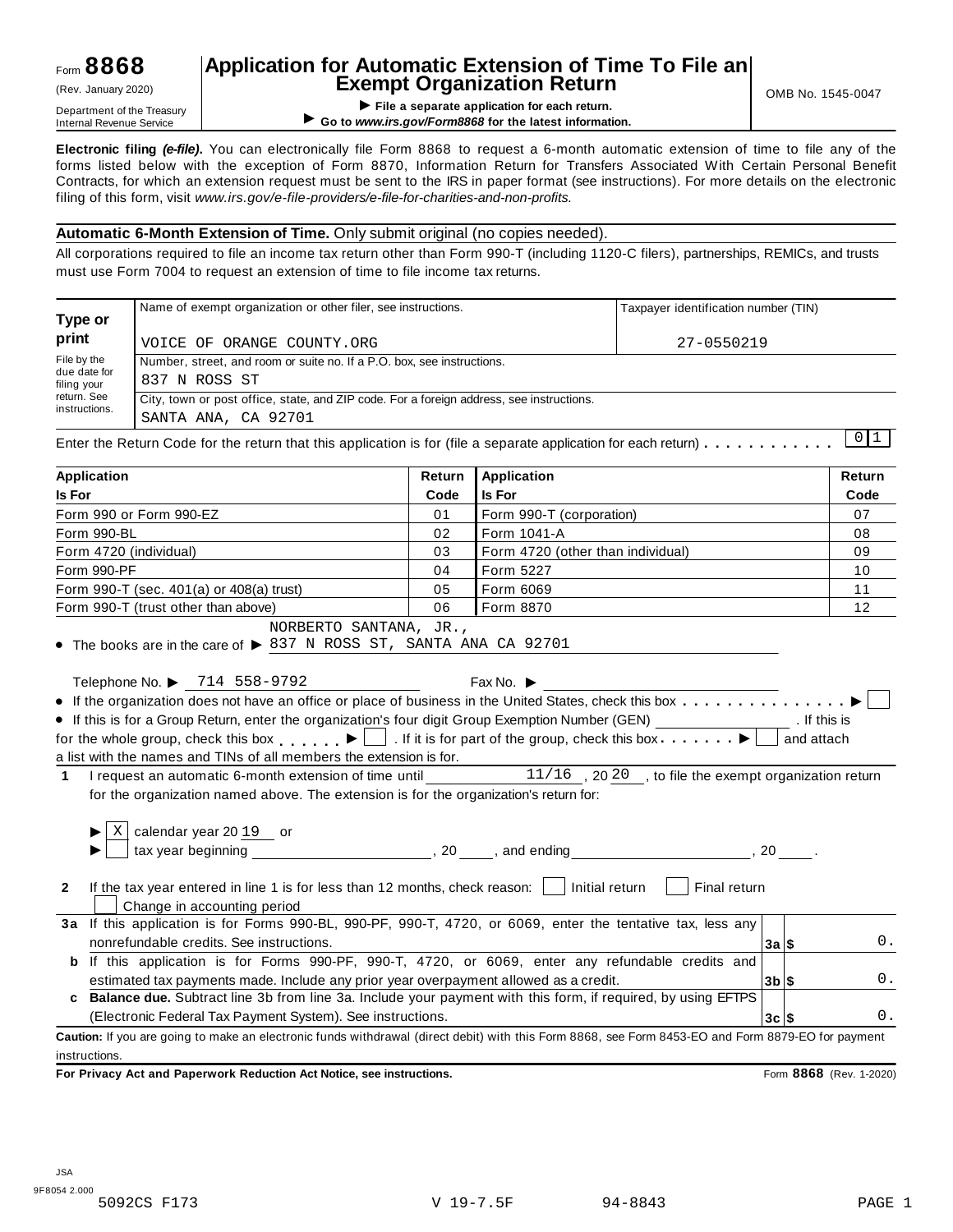# Form **990**

(Rev. January 2020)

# **Return of Organization Exempt From Income Tax**  $\frac{\text{OMB NO. 1545-0047}}{9 \text{A}}$

**Under section 501(c), 527, or 4947(a)(1) of the Internal Revenue Code (except private foundations)** À¾µ½

Department of the Treasury

I **Do not enter social security numbers on this form as it may be made public. Open to Public**

|                                      | Department of the Treasury<br>Internal Revenue Service                           |                                                                  |                                                                                                                                                                                                                                | $\blacktriangleright$ Do not enter social security numbers on this form as it may be made public.<br>Go to www.irs.gov/Form990 for instructions and the latest information. |                                                      |                    |                        |                                                        |                                            | <b>Open to Public</b><br><b>Inspection</b> |                  |
|--------------------------------------|----------------------------------------------------------------------------------|------------------------------------------------------------------|--------------------------------------------------------------------------------------------------------------------------------------------------------------------------------------------------------------------------------|-----------------------------------------------------------------------------------------------------------------------------------------------------------------------------|------------------------------------------------------|--------------------|------------------------|--------------------------------------------------------|--------------------------------------------|--------------------------------------------|------------------|
|                                      |                                                                                  |                                                                  | A For the 2019 calendar year, or tax year beginning                                                                                                                                                                            |                                                                                                                                                                             |                                                      | , 2019, and ending |                        |                                                        |                                            | . 20                                       |                  |
|                                      |                                                                                  |                                                                  | C Name of organization                                                                                                                                                                                                         |                                                                                                                                                                             |                                                      |                    |                        | D Employer identification number                       |                                            |                                            |                  |
|                                      | <b>B</b> Check if applicable:                                                    |                                                                  | VOICE OF ORANGE COUNTY.ORG                                                                                                                                                                                                     |                                                                                                                                                                             |                                                      |                    |                        | 27-0550219                                             |                                            |                                            |                  |
|                                      | Address<br>change                                                                |                                                                  | Doing business as                                                                                                                                                                                                              |                                                                                                                                                                             |                                                      |                    |                        |                                                        |                                            |                                            |                  |
|                                      | Name change                                                                      |                                                                  | Number and street (or P.O. box if mail is not delivered to street address)                                                                                                                                                     |                                                                                                                                                                             |                                                      | Room/suite         |                        | E Telephone number                                     |                                            |                                            |                  |
|                                      | Initial return                                                                   |                                                                  | 837 N ROSS ST                                                                                                                                                                                                                  |                                                                                                                                                                             |                                                      |                    |                        | $(714) 558 - 9792$                                     |                                            |                                            |                  |
|                                      | Final return/                                                                    |                                                                  | City or town, state or province, country, and ZIP or foreign postal code                                                                                                                                                       |                                                                                                                                                                             |                                                      |                    |                        |                                                        |                                            |                                            |                  |
|                                      | terminated<br>Amended                                                            |                                                                  | SANTA ANA, CA 92701                                                                                                                                                                                                            |                                                                                                                                                                             |                                                      |                    |                        | G Gross receipts \$                                    |                                            | 568,218.                                   |                  |
| return                               | Application<br>pending                                                           |                                                                  | F Name and address of principal officer:                                                                                                                                                                                       | $H(a)$ is this a group return for                                                                                                                                           |                                                      | Yes                | $X \mid$ No            |                                                        |                                            |                                            |                  |
|                                      |                                                                                  |                                                                  | 837 N ROSS ST, SANTA ANA, CA 92701                                                                                                                                                                                             |                                                                                                                                                                             | subordinates?<br>H(b) Are all subordinates included? |                    | <b>Yes</b>             | No                                                     |                                            |                                            |                  |
|                                      | Tax-exempt status:                                                               |                                                                  | ΧI<br>501(c)(3)<br>$501(c)$ (                                                                                                                                                                                                  | $\rightarrow$ $\blacktriangleleft$<br>(insert no.)                                                                                                                          | 4947(a)(1) or                                        |                    | 527                    |                                                        | If "No," attach a list. (see instructions) |                                            |                  |
|                                      |                                                                                  |                                                                  | Website: > VOICEOFOC.ORG                                                                                                                                                                                                       |                                                                                                                                                                             |                                                      |                    |                        | $H(c)$ Group exemption number $\triangleright$         |                                            |                                            |                  |
| Κ                                    | Form of organization:                                                            | X <sub>1</sub>                                                   | Corporation<br>Trust                                                                                                                                                                                                           | Association<br>Other $\blacktriangleright$                                                                                                                                  |                                                      |                    |                        | L Year of formation: $2009$ M State of legal domicile: |                                            |                                            | СA               |
| Part I                               |                                                                                  | <b>Summary</b>                                                   |                                                                                                                                                                                                                                |                                                                                                                                                                             |                                                      |                    |                        |                                                        |                                            |                                            |                  |
| 1                                    |                                                                                  |                                                                  | Briefly describe the organization's mission or most significant activities: SEE SCHEDULE O                                                                                                                                     |                                                                                                                                                                             |                                                      |                    |                        |                                                        |                                            |                                            |                  |
|                                      |                                                                                  |                                                                  |                                                                                                                                                                                                                                |                                                                                                                                                                             |                                                      |                    |                        |                                                        |                                            |                                            |                  |
| <b>Activities &amp; Governance</b>   |                                                                                  |                                                                  |                                                                                                                                                                                                                                |                                                                                                                                                                             |                                                      |                    |                        |                                                        |                                            |                                            |                  |
| 2                                    |                                                                                  | Check this box $\blacktriangleright$                             |                                                                                                                                                                                                                                | if the organization discontinued its operations or disposed of more than 25% of its net assets.                                                                             |                                                      |                    |                        |                                                        |                                            |                                            |                  |
| 3                                    |                                                                                  |                                                                  | Number of voting members of the governing body (Part VI, line 1a)                                                                                                                                                              |                                                                                                                                                                             |                                                      |                    |                        |                                                        | 3                                          |                                            | 7.               |
| 4                                    |                                                                                  |                                                                  | Number of independent voting members of the governing body (Part VI, line 1b)                                                                                                                                                  |                                                                                                                                                                             |                                                      |                    |                        |                                                        | 4                                          |                                            | б.               |
| 5                                    |                                                                                  |                                                                  |                                                                                                                                                                                                                                |                                                                                                                                                                             |                                                      |                    |                        |                                                        | 5                                          |                                            | $\overline{7}$ . |
|                                      |                                                                                  |                                                                  | Total number of individuals employed in calendar year 2019 (Part V, line 2a)                                                                                                                                                   |                                                                                                                                                                             |                                                      |                    |                        |                                                        | 6                                          |                                            | 0.               |
| 6                                    |                                                                                  |                                                                  |                                                                                                                                                                                                                                |                                                                                                                                                                             |                                                      |                    |                        |                                                        |                                            |                                            | 0.               |
|                                      |                                                                                  |                                                                  |                                                                                                                                                                                                                                |                                                                                                                                                                             |                                                      |                    |                        |                                                        | 7a                                         |                                            | 0.               |
|                                      |                                                                                  |                                                                  | <b>b</b> Net unrelated business taxable income from Form 990-T, line 39                                                                                                                                                        |                                                                                                                                                                             |                                                      |                    |                        |                                                        | 7b                                         |                                            |                  |
|                                      |                                                                                  |                                                                  |                                                                                                                                                                                                                                |                                                                                                                                                                             |                                                      |                    |                        | <b>Prior Year</b><br>644,275.                          |                                            | <b>Current Year</b><br>565,387.            |                  |
| 8                                    |                                                                                  |                                                                  |                                                                                                                                                                                                                                |                                                                                                                                                                             |                                                      |                    |                        |                                                        | 0.                                         |                                            |                  |
| 9                                    |                                                                                  |                                                                  |                                                                                                                                                                                                                                |                                                                                                                                                                             |                                                      |                    |                        |                                                        |                                            |                                            | 0.               |
| Revenue<br>10                        | 102.<br>Other revenue (Part VIII, column (A), lines 5, 6d, 8c, 9c, 10c, and 11e) |                                                                  |                                                                                                                                                                                                                                |                                                                                                                                                                             |                                                      |                    | 131.                   |                                                        |                                            |                                            |                  |
| 11                                   |                                                                                  |                                                                  |                                                                                                                                                                                                                                |                                                                                                                                                                             | 5,900.                                               |                    | 2,700.                 |                                                        |                                            |                                            |                  |
| 12                                   |                                                                                  |                                                                  | Total revenue - add lines 8 through 11 (must equal Part VIII, column (A), line 12)                                                                                                                                             |                                                                                                                                                                             |                                                      |                    |                        | 650,277.                                               |                                            | 568,218.                                   |                  |
| 13                                   |                                                                                  | Grants and similar amounts paid (Part IX, column (A), lines 1-3) |                                                                                                                                                                                                                                | 0.                                                                                                                                                                          |                                                      | 0.                 |                        |                                                        |                                            |                                            |                  |
| 14                                   |                                                                                  |                                                                  |                                                                                                                                                                                                                                |                                                                                                                                                                             |                                                      |                    |                        |                                                        | $\overline{0}$ .                           |                                            | 0.               |
| 15                                   |                                                                                  |                                                                  | Salaries, other compensation, employee benefits (Part IX, column (A), lines 5-10)                                                                                                                                              |                                                                                                                                                                             |                                                      |                    |                        | 412,805.                                               |                                            | 389,078.                                   |                  |
| Expenses                             |                                                                                  |                                                                  |                                                                                                                                                                                                                                |                                                                                                                                                                             |                                                      |                    |                        |                                                        | $\overline{0}$ .                           |                                            | 0.               |
|                                      |                                                                                  |                                                                  | <b>b</b> Total fundraising expenses (Part IX, column (D), line 25) $\blacktriangleright$                                                                                                                                       |                                                                                                                                                                             | 73,714.                                              |                    |                        |                                                        |                                            |                                            |                  |
| 17                                   |                                                                                  |                                                                  | Other expenses (Part IX, column (A), lines 11a-11d, 11f-24e)                                                                                                                                                                   |                                                                                                                                                                             |                                                      |                    |                        | 150,222.                                               |                                            | 177,064.                                   |                  |
| 18                                   |                                                                                  |                                                                  | Total expenses. Add lines 13-17 (must equal Part IX, column (A), line 25)                                                                                                                                                      |                                                                                                                                                                             |                                                      |                    |                        | 563,027.                                               |                                            | 566,142.                                   |                  |
| 19                                   |                                                                                  |                                                                  |                                                                                                                                                                                                                                |                                                                                                                                                                             |                                                      |                    |                        | 87,250.                                                |                                            | 2,076.                                     |                  |
|                                      |                                                                                  |                                                                  |                                                                                                                                                                                                                                |                                                                                                                                                                             |                                                      |                    |                        | <b>Beginning of Current Year</b>                       |                                            | <b>End of Year</b>                         |                  |
| Net Assets or<br>Fund Balances<br>20 |                                                                                  |                                                                  |                                                                                                                                                                                                                                |                                                                                                                                                                             |                                                      |                    |                        | 346,655.                                               |                                            | 350,504.                                   |                  |
| 21                                   |                                                                                  |                                                                  |                                                                                                                                                                                                                                |                                                                                                                                                                             |                                                      |                    |                        | 6,577.                                                 |                                            | 8,350.                                     |                  |
| 22                                   |                                                                                  |                                                                  | Net assets or fund balances. Subtract line 21 from line 20.                                                                                                                                                                    |                                                                                                                                                                             |                                                      |                    |                        | 340,078.                                               |                                            | 342,154.                                   |                  |
| Part II                              |                                                                                  | <b>Signature Block</b>                                           |                                                                                                                                                                                                                                |                                                                                                                                                                             |                                                      |                    |                        |                                                        |                                            |                                            |                  |
|                                      |                                                                                  |                                                                  | Under penalties of perjury, I declare that I have examined this return, including accompanying schedules and statements, and to the best of my knowledge and belief, it is true, correct, and complete. Declaration of prepare |                                                                                                                                                                             |                                                      |                    |                        |                                                        |                                            |                                            |                  |
|                                      |                                                                                  |                                                                  |                                                                                                                                                                                                                                |                                                                                                                                                                             |                                                      |                    |                        |                                                        |                                            |                                            |                  |
|                                      |                                                                                  |                                                                  |                                                                                                                                                                                                                                |                                                                                                                                                                             |                                                      |                    |                        |                                                        |                                            |                                            |                  |
| Sign                                 |                                                                                  | Signature of officer                                             |                                                                                                                                                                                                                                |                                                                                                                                                                             |                                                      |                    |                        |                                                        |                                            |                                            |                  |
| <b>Here</b>                          |                                                                                  |                                                                  |                                                                                                                                                                                                                                |                                                                                                                                                                             |                                                      |                    |                        |                                                        |                                            |                                            |                  |
|                                      |                                                                                  |                                                                  | Type or print name and title                                                                                                                                                                                                   |                                                                                                                                                                             |                                                      |                    |                        |                                                        |                                            |                                            |                  |
|                                      | Print/Type preparer's name<br>Preparer's signature<br>Date<br>if<br>Check        |                                                                  |                                                                                                                                                                                                                                |                                                                                                                                                                             |                                                      |                    |                        |                                                        | <b>PTIN</b>                                |                                            |                  |
| Paid                                 |                                                                                  |                                                                  | ALEXANDRA CHERNYAK                                                                                                                                                                                                             |                                                                                                                                                                             |                                                      |                    |                        | self-employed                                          |                                            | P01827839                                  |                  |
|                                      | Preparer<br>MILLER KAPLAN ARASE LLP<br>Firm's name                               |                                                                  |                                                                                                                                                                                                                                |                                                                                                                                                                             |                                                      |                    | Firm's EIN ▶95-2036255 |                                                        |                                            |                                            |                  |
|                                      |                                                                                  |                                                                  |                                                                                                                                                                                                                                |                                                                                                                                                                             |                                                      |                    |                        |                                                        |                                            |                                            |                  |
| Use Only                             |                                                                                  |                                                                  |                                                                                                                                                                                                                                |                                                                                                                                                                             |                                                      |                    |                        |                                                        |                                            |                                            |                  |
|                                      |                                                                                  |                                                                  | Firm's address >4123 LANKERSHIM BLVD, NORTH HOLLYWOOD, CA 91602-2828                                                                                                                                                           |                                                                                                                                                                             |                                                      |                    |                        | Phone no.                                              | $818 - 769 - 2010$<br>Χ                    | Yes                                        | No               |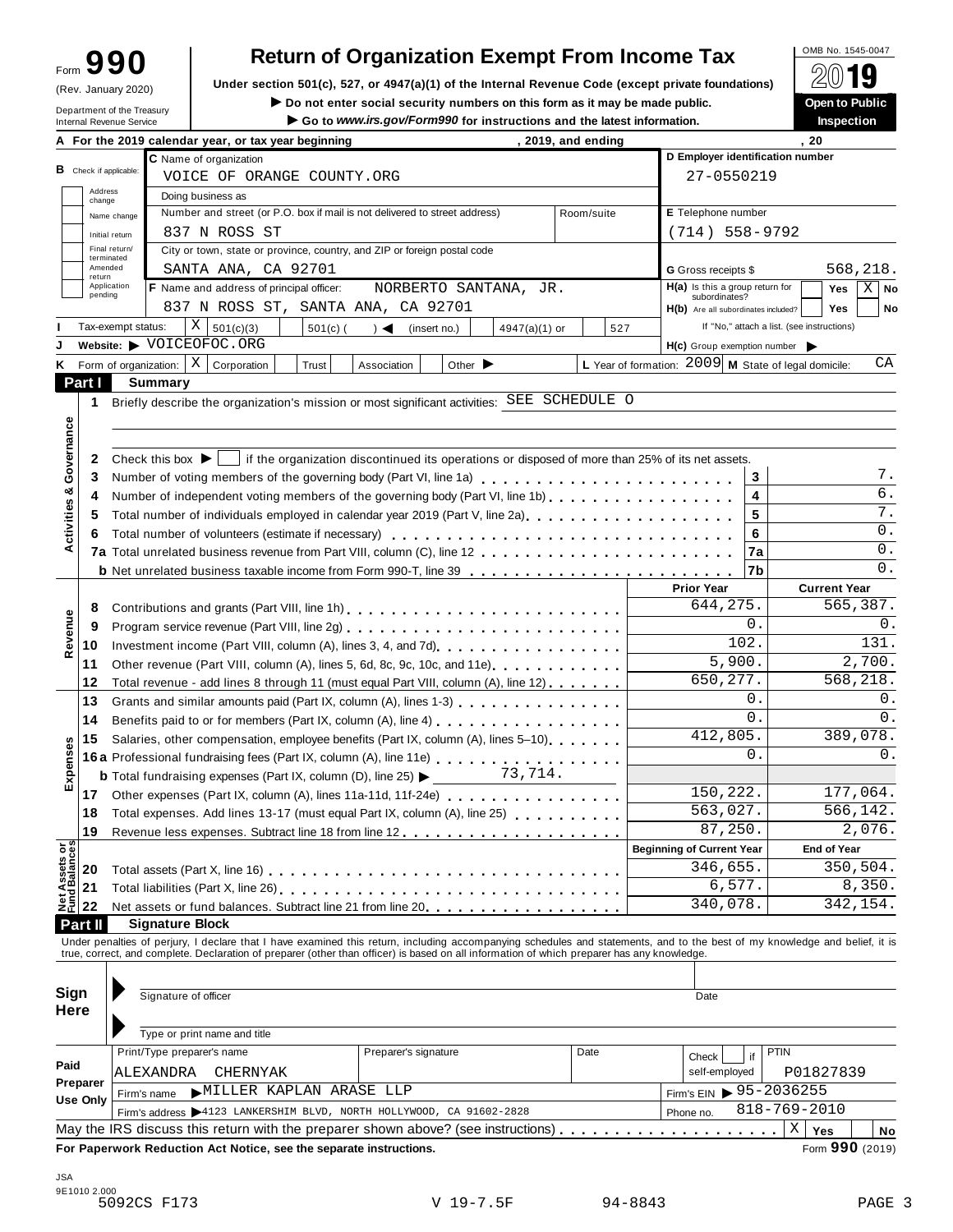|            | Form 990 (2019) |                                                      |                                                                                                                                                                                                                   |             | Page 2               |
|------------|-----------------|------------------------------------------------------|-------------------------------------------------------------------------------------------------------------------------------------------------------------------------------------------------------------------|-------------|----------------------|
|            | Part III        | <b>Statement of Program Service Accomplishments</b>  |                                                                                                                                                                                                                   |             |                      |
|            |                 | 1 Briefly describe the organization's mission:       |                                                                                                                                                                                                                   |             | $\mathbf X$          |
|            |                 | SEE SCHEDULE O                                       |                                                                                                                                                                                                                   |             |                      |
|            |                 |                                                      |                                                                                                                                                                                                                   |             |                      |
|            |                 |                                                      |                                                                                                                                                                                                                   |             |                      |
|            |                 |                                                      |                                                                                                                                                                                                                   |             |                      |
| 2          |                 |                                                      | Did the organization undertake any significant program services during the year which were not listed on the                                                                                                      |             |                      |
|            |                 |                                                      |                                                                                                                                                                                                                   |             | $ X $ No<br>Yes      |
|            |                 | If "Yes," describe these new services on Schedule O. |                                                                                                                                                                                                                   |             |                      |
| 3          |                 |                                                      | Did the organization cease conducting, or make significant changes in how it conducts, any program                                                                                                                |             | $\lceil x \rceil$ No |
|            |                 | If "Yes," describe these changes on Schedule O.      |                                                                                                                                                                                                                   |             | <b>Yes</b>           |
|            |                 |                                                      | 4 Describe the organization's program service accomplishments for each of its three largest program services, as measured by                                                                                      |             |                      |
|            |                 |                                                      | expenses. Section $501(c)(3)$ and $501(c)(4)$ organizations are required to report the amount of grants and allocations to others,<br>the total expenses, and revenue, if any, for each program service reported. |             |                      |
|            | 4a (Code:       |                                                      | $(\text{Expenses }$ \$ 329,931. including grants of \$ ) (Revenue \$ )                                                                                                                                            |             |                      |
|            |                 | SEE SCHEDULE O                                       |                                                                                                                                                                                                                   |             |                      |
|            |                 |                                                      |                                                                                                                                                                                                                   |             |                      |
|            |                 |                                                      |                                                                                                                                                                                                                   |             |                      |
|            |                 |                                                      |                                                                                                                                                                                                                   |             |                      |
|            |                 |                                                      |                                                                                                                                                                                                                   |             |                      |
|            |                 |                                                      |                                                                                                                                                                                                                   |             |                      |
|            |                 |                                                      |                                                                                                                                                                                                                   |             |                      |
|            |                 |                                                      |                                                                                                                                                                                                                   |             |                      |
|            |                 |                                                      |                                                                                                                                                                                                                   |             |                      |
|            |                 |                                                      |                                                                                                                                                                                                                   |             |                      |
|            |                 |                                                      |                                                                                                                                                                                                                   |             |                      |
|            |                 |                                                      | 4b (Code: ) (Expenses \$ including grants of \$ ) (Revenue \$                                                                                                                                                     |             |                      |
|            |                 |                                                      |                                                                                                                                                                                                                   |             |                      |
|            |                 |                                                      |                                                                                                                                                                                                                   |             |                      |
|            |                 |                                                      |                                                                                                                                                                                                                   |             |                      |
|            |                 |                                                      |                                                                                                                                                                                                                   |             |                      |
|            |                 |                                                      |                                                                                                                                                                                                                   |             |                      |
|            |                 |                                                      |                                                                                                                                                                                                                   |             |                      |
|            |                 |                                                      |                                                                                                                                                                                                                   |             |                      |
|            |                 |                                                      |                                                                                                                                                                                                                   |             |                      |
|            |                 |                                                      |                                                                                                                                                                                                                   |             |                      |
|            |                 |                                                      |                                                                                                                                                                                                                   |             |                      |
|            | 4c (Code:       |                                                      | (Expenses \$ including grants of \$ ) (Revenue \$                                                                                                                                                                 |             |                      |
|            |                 |                                                      |                                                                                                                                                                                                                   |             |                      |
|            |                 |                                                      |                                                                                                                                                                                                                   |             |                      |
|            |                 |                                                      |                                                                                                                                                                                                                   |             |                      |
|            |                 |                                                      |                                                                                                                                                                                                                   |             |                      |
|            |                 |                                                      |                                                                                                                                                                                                                   |             |                      |
|            |                 |                                                      |                                                                                                                                                                                                                   |             |                      |
|            |                 |                                                      |                                                                                                                                                                                                                   |             |                      |
|            |                 |                                                      |                                                                                                                                                                                                                   |             |                      |
|            |                 |                                                      |                                                                                                                                                                                                                   |             |                      |
|            |                 |                                                      |                                                                                                                                                                                                                   |             |                      |
|            |                 |                                                      |                                                                                                                                                                                                                   |             |                      |
|            |                 | 4d Other program services (Describe on Schedule O.)  |                                                                                                                                                                                                                   |             |                      |
|            | (Expenses \$    | including grants of \$                               | ) (Revenue \$                                                                                                                                                                                                     |             |                      |
|            |                 | 4e Total program service expenses >                  | 329,931.                                                                                                                                                                                                          |             |                      |
| <b>JSA</b> | 9E1020 2.000    |                                                      |                                                                                                                                                                                                                   |             | Form 990 (2019)      |
|            |                 | 5092CS F173                                          | $V$ 19-7.5F                                                                                                                                                                                                       | $94 - 8843$ | PAGE 4               |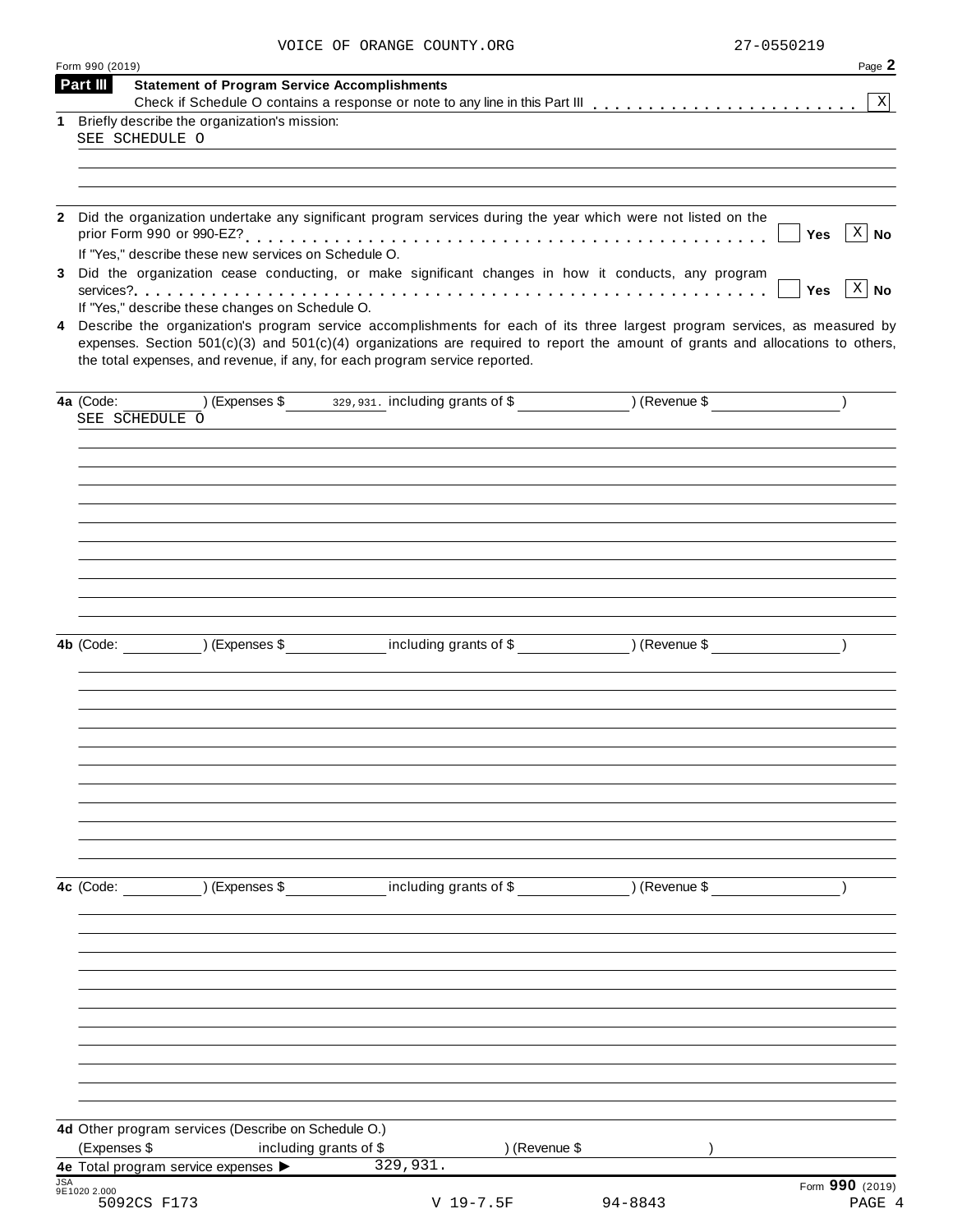| 1              | Is the organization described in section $501(c)(3)$ or $4947(a)(1)$ (other than a private foundation)? If "Yes,"         |                 |             |   |
|----------------|---------------------------------------------------------------------------------------------------------------------------|-----------------|-------------|---|
|                |                                                                                                                           | $\mathbf{1}$    | Χ           |   |
| $\mathbf{2}$   | Is the organization required to complete Schedule B, Schedule of Contributors (see instructions)?                         | $\mathbf{2}$    | $\mathbf X$ |   |
| 3              | Did the organization engage in direct or indirect political campaign activities on behalf of or in opposition to          |                 |             |   |
|                |                                                                                                                           | 3               |             |   |
| 4              | Section 501(c)(3) organizations. Did the organization engage in lobbying activities, or have a section 501(h)             |                 |             |   |
|                | election in effect during the tax year? If "Yes," complete Schedule C, Part II.                                           | 4               |             |   |
| 5.             | Is the organization a section $501(c)(4)$ , $501(c)(5)$ , or $501(c)(6)$ organization that receives membership dues,      |                 |             |   |
|                | assessments, or similar amounts as defined in Revenue Procedure 98-19? If "Yes," complete Schedule C, Part III            | 5               |             |   |
| 6              | Did the organization maintain any donor advised funds or any similar funds or accounts for which donors                   |                 |             |   |
|                | have the right to provide advice on the distribution or investment of amounts in such funds or accounts? If               |                 |             |   |
|                |                                                                                                                           | 6               |             |   |
| 7              | Did the organization receive or hold a conservation easement, including easements to preserve open space,                 |                 |             |   |
|                |                                                                                                                           |                 |             |   |
|                | the environment, historic land areas, or historic structures? If "Yes," complete Schedule D, Part II.                     | $\overline{7}$  |             |   |
| 8              | Did the organization maintain collections of works of art, historical treasures, or other similar assets? If "Yes,"       |                 |             |   |
|                |                                                                                                                           | 8               |             | X |
| 9              | Did the organization report an amount in Part X, line 21, for escrow or custodial account liability, serve as a           |                 |             |   |
|                | custodian for amounts not listed in Part X; or provide credit counseling, debt management, credit repair, or              |                 |             |   |
|                |                                                                                                                           | 9               |             |   |
| 10             | Did the organization, directly or through a related organization, hold assets in donor-restricted endowments              |                 |             |   |
|                |                                                                                                                           | 10              |             |   |
| 11             | If the organization's answer to any of the following questions is "Yes," then complete Schedule D, Parts VI,              |                 |             |   |
|                | VII, VIII, IX, or X as applicable.                                                                                        |                 |             |   |
|                | a Did the organization report an amount for land, buildings, and equipment in Part X, line 10? If "Yes,"                  |                 |             |   |
|                |                                                                                                                           | 11a             | Χ           |   |
|                | <b>b</b> Did the organization report an amount for investments-other securities in Part X, line 12 that is 5% or more     |                 |             |   |
|                | of its total assets reported in Part X, line 16? If "Yes," complete Schedule D, Part VII                                  | 11 <sub>b</sub> |             |   |
|                | c Did the organization report an amount for investments-program related in Part X, line 13 that is 5% or more             |                 |             |   |
|                | of its total assets reported in Part X, line 16? If "Yes," complete Schedule D, Part VIII                                 | 11c             |             |   |
|                | d Did the organization report an amount for other assets in Part X, line 15, that is 5% or more of its total assets       |                 |             |   |
|                | reported in Part X, line 16? If "Yes," complete Schedule D, Part IX.                                                      | 11d             |             |   |
|                | e Did the organization report an amount for other liabilities in Part X, line 25? If "Yes," complete Schedule D, Part X   | 11e             |             |   |
|                | f Did the organization's separate or consolidated financial statements for the tax year include a footnote that addresses |                 |             |   |
|                | the organization's liability for uncertain tax positions under FIN 48 (ASC 740)? If "Yes," complete Schedule D, Part X    | 11f             | Χ           |   |
|                | 12a Did the organization obtain separate, independent audited financial statements for the tax year? If "Yes," complete   |                 |             |   |
|                |                                                                                                                           | 12a             | Χ           |   |
|                | <b>b</b> Was the organization included in consolidated, independent audited financial statements for the tax year? If     |                 |             |   |
|                | "Yes," and if the organization answered "No" to line 12a, then completing Schedule D, Parts XI and XII is optional        | 12 <sub>b</sub> |             |   |
| 13             | Is the organization a school described in section $170(b)(1)(A)(ii)$ ? If "Yes," complete Schedule E                      | 13              |             |   |
|                | 14a Did the organization maintain an office, employees, or agents outside of the United States?.                          | 14a             |             |   |
|                | <b>b</b> Did the organization have aggregate revenues or expenses of more than \$10,000 from grantmaking,                 |                 |             |   |
|                | fundraising, business, investment, and program service activities outside the United States, or aggregate                 |                 |             |   |
|                | foreign investments valued at \$100,000 or more? If "Yes," complete Schedule F, Parts I and IV                            | 14b             |             |   |
| 15             | Did the organization report on Part IX, column (A), line 3, more than \$5,000 of grants or other assistance to or         |                 |             |   |
|                |                                                                                                                           | 15              |             |   |
| 16             | Did the organization report on Part IX, column (A), line 3, more than \$5,000 of aggregate grants or other                |                 |             |   |
|                | assistance to or for foreign individuals? If "Yes," complete Schedule F, Parts III and IV                                 | 16              |             |   |
|                | Did the organization report a total of more than \$15,000 of expenses for professional fundraising services on            |                 |             |   |
|                |                                                                                                                           |                 |             |   |
|                | Part IX, column (A), lines 6 and 11e? If "Yes," complete Schedule G, Part I (see instructions)                            | 17              |             |   |
|                | Did the organization report more than \$15,000 total of fundraising event gross income and contributions on               |                 |             |   |
|                |                                                                                                                           | 18              |             |   |
|                | Did the organization report more than \$15,000 of gross income from gaming activities on Part VIII, line 9a?              |                 |             |   |
|                |                                                                                                                           | 19              |             |   |
|                | 20a Did the organization operate one or more hospital facilities? If "Yes," complete Schedule H                           | 20a             |             |   |
| 17<br>18<br>19 | <b>b</b> If "Yes" to line 20a, did the organization attach a copy of its audited financial statements to this return?     | 20 <sub>b</sub> |             |   |
| 21             | Did the organization report more than \$5,000 of grants or other assistance to any domestic organization or               |                 |             |   |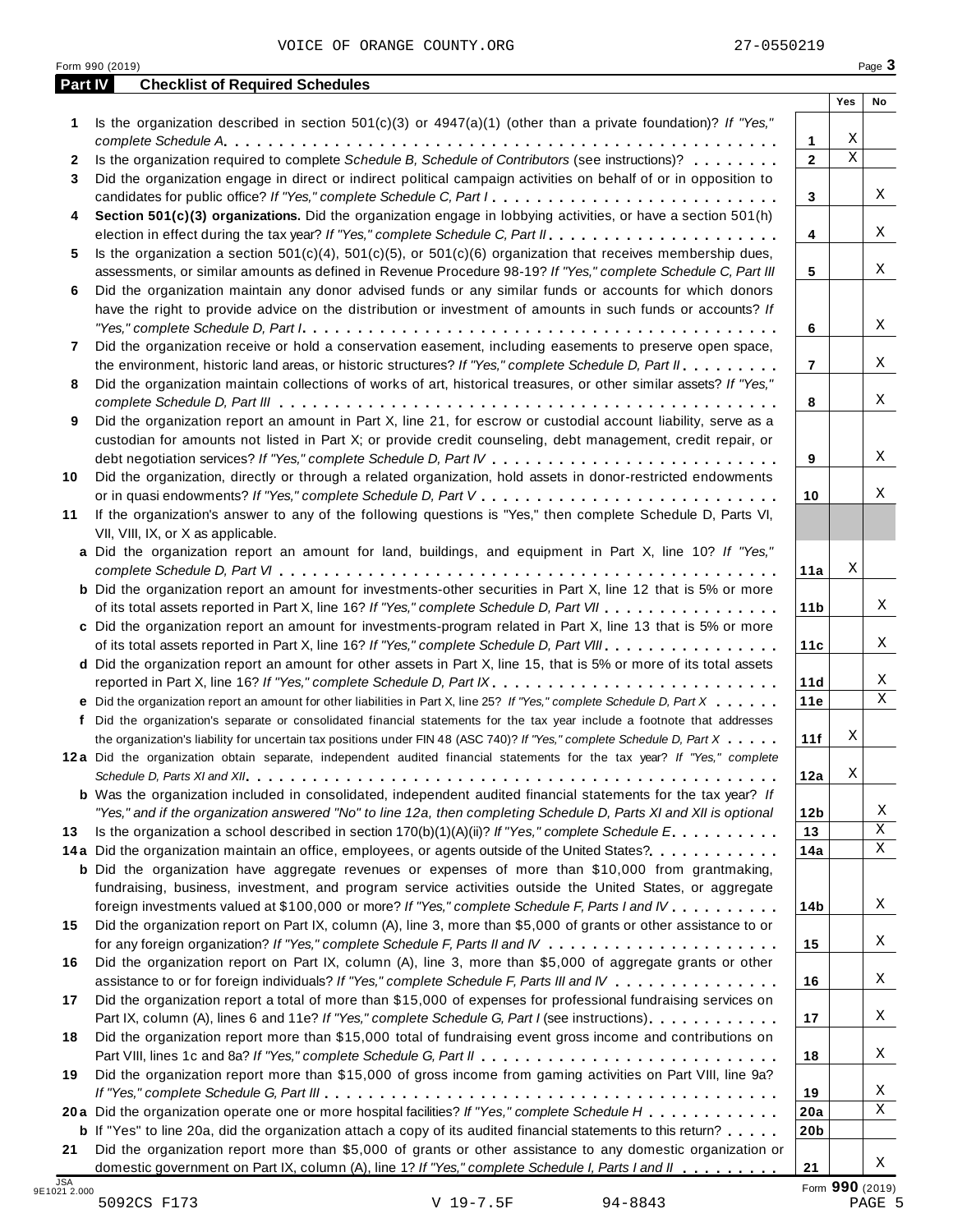|               | Form 990 (2019)                                                                                                                                                                              |                 |     | Page 4          |
|---------------|----------------------------------------------------------------------------------------------------------------------------------------------------------------------------------------------|-----------------|-----|-----------------|
|               | <b>Checklist of Required Schedules (continued)</b><br><b>Part IV</b>                                                                                                                         |                 |     |                 |
|               |                                                                                                                                                                                              |                 | Yes | No              |
| 22            | Did the organization report more than \$5,000 of grants or other assistance to or for domestic individuals on<br>Part IX, column (A), line 2? If "Yes," complete Schedule I, Parts I and III | 22              |     | X               |
| 23            | Did the organization answer "Yes" to Part VII, Section A, line 3, 4, or 5 about compensation of the                                                                                          |                 |     |                 |
|               | organization's current and former officers, directors, trustees, key employees, and highest compensated                                                                                      |                 |     |                 |
|               |                                                                                                                                                                                              | 23              |     | X               |
|               | 24a Did the organization have a tax-exempt bond issue with an outstanding principal amount of more than                                                                                      |                 |     |                 |
|               | \$100,000 as of the last day of the year, that was issued after December 31, 2002? If "Yes," answer lines 24b                                                                                |                 |     |                 |
|               | through 24d and complete Schedule K. If "No," go to line 25a                                                                                                                                 | 24a             |     | Χ               |
|               | <b>b</b> Did the organization invest any proceeds of tax-exempt bonds beyond a temporary period exception?                                                                                   | 24 <sub>b</sub> |     |                 |
|               | c Did the organization maintain an escrow account other than a refunding escrow at any time during the year                                                                                  |                 |     |                 |
|               |                                                                                                                                                                                              | 24c             |     |                 |
|               | d Did the organization act as an "on behalf of" issuer for bonds outstanding at any time during the year?                                                                                    | 24d             |     |                 |
|               | 25a Section 501(c)(3), 501(c)(4), and 501(c)(29) organizations. Did the organization engage in an excess benefit                                                                             |                 |     |                 |
|               | transaction with a disqualified person during the year? If "Yes," complete Schedule L, Part I                                                                                                | 25a             |     | X               |
|               | <b>b</b> Is the organization aware that it engaged in an excess benefit transaction with a disqualified person in a prior                                                                    |                 |     |                 |
|               | year, and that the transaction has not been reported on any of the organization's prior Forms 990 or 990-EZ?                                                                                 |                 |     |                 |
|               |                                                                                                                                                                                              | 25b             |     | X               |
| 26            | Did the organization report any amount on Part X, line 5 or 22, for receivables from or payables to any current                                                                              |                 |     |                 |
|               | or former officer, director, trustee, key employee, creator or founder, substantial contributor, or 35%                                                                                      |                 |     |                 |
|               | controlled entity or family member of any of these persons? If "Yes," complete Schedule L, Part II.                                                                                          | 26              |     | X               |
| 27            | Did the organization provide a grant or other assistance to any current or former officer, director, trustee, key                                                                            |                 |     |                 |
|               | employee, creator or founder, substantial contributor or employee thereof, a grant selection committee                                                                                       |                 |     |                 |
|               | member, or to a 35% controlled entity (including an employee thereof) or family member of any of these                                                                                       |                 |     |                 |
|               |                                                                                                                                                                                              | 27              |     | X               |
| 28            | Was the organization a party to a business transaction with one of the following parties (see Schedule L,                                                                                    |                 |     |                 |
|               | Part IV instructions, for applicable filing thresholds, conditions, and exceptions):                                                                                                         |                 |     |                 |
|               | a A current or former officer, director, trustee, key employee, creator or founder, or substantial contributor? If                                                                           |                 |     |                 |
|               |                                                                                                                                                                                              | 28a             |     | X               |
|               | <b>b</b> A family member of any individual described in line 28a? If "Yes," complete Schedule L, Part IV.                                                                                    | 28 <sub>b</sub> |     | X               |
|               | c A 35% controlled entity of one or more individuals and/or organizations described in lines 28a or 28b? If                                                                                  |                 |     |                 |
|               |                                                                                                                                                                                              | 28c             |     | Χ               |
| 29            | Did the organization receive more than \$25,000 in non-cash contributions? If "Yes," complete Schedule M                                                                                     | 29              |     | X               |
| 30            | Did the organization receive contributions of art, historical treasures, or other similar assets, or qualified                                                                               |                 |     |                 |
|               |                                                                                                                                                                                              | 30              |     | Χ               |
| 31            | Did the organization liquidate, terminate, or dissolve and cease operations? If "Yes," complete Schedule N, Part I                                                                           | 31              |     | $\mathbf X$     |
| 32            | Did the organization sell, exchange, dispose of, or transfer more than 25% of its net assets? If "Yes,"                                                                                      |                 |     |                 |
|               |                                                                                                                                                                                              | 32              |     | Χ               |
| 33            | Did the organization own 100% of an entity disregarded as separate from the organization under Regulations                                                                                   |                 |     |                 |
|               | sections 301.7701-2 and 301.7701-3? If "Yes," complete Schedule R, Part /                                                                                                                    | 33              |     | Χ               |
| 34            | Was the organization related to any tax-exempt or taxable entity? If "Yes," complete Schedule R, Part II, III,                                                                               |                 |     |                 |
|               |                                                                                                                                                                                              | 34              |     | Χ               |
|               | 35a Did the organization have a controlled entity within the meaning of section 512(b)(13)?                                                                                                  | 35a             |     | X               |
|               | <b>b</b> If "Yes" to line 35a, did the organization receive any payment from or engage in any transaction with a                                                                             |                 |     |                 |
|               | controlled entity within the meaning of section 512(b)(13)? If "Yes," complete Schedule R, Part V, line 2                                                                                    | 35 <sub>b</sub> |     |                 |
| 36            | Section 501(c)(3) organizations. Did the organization make any transfers to an exempt non-charitable                                                                                         |                 |     |                 |
|               | related organization? If "Yes," complete Schedule R, Part V, line 2.                                                                                                                         | 36              |     | Χ               |
| 37            | Did the organization conduct more than 5% of its activities through an entity that is not a related organization                                                                             |                 |     |                 |
|               | and that is treated as a partnership for federal income tax purposes? If "Yes," complete Schedule R, Part VI                                                                                 | 37              |     | Χ               |
| 38            | Did the organization complete Schedule O and provide explanations in Schedule O for Part VI, lines 11b and                                                                                   |                 |     |                 |
|               | 19? Note: All Form 990 filers are required to complete Schedule O.                                                                                                                           | 38              | Χ   |                 |
| <b>Part V</b> | <b>Statements Regarding Other IRS Filings and Tax Compliance</b>                                                                                                                             |                 |     |                 |
|               | Check if Schedule O contains a response or note to any line in this Part V                                                                                                                   |                 | Yes | No              |
|               | 17<br>1a                                                                                                                                                                                     |                 |     |                 |
|               | 0.<br><b>b</b> Enter the number of Forms W-2G included in line 1a. Enter -0- if not applicable $\ldots \ldots$   1b                                                                          |                 |     |                 |
|               | c Did the organization comply with backup withholding rules for reportable payments to vendors and                                                                                           |                 |     |                 |
|               |                                                                                                                                                                                              | 1c              | Χ   |                 |
| JSA           |                                                                                                                                                                                              |                 |     | Form 990 (2019) |
| 9E1030 2.000  | 5092CS F173<br>V 19-7.5F<br>94-8843                                                                                                                                                          |                 |     | PAGE 6          |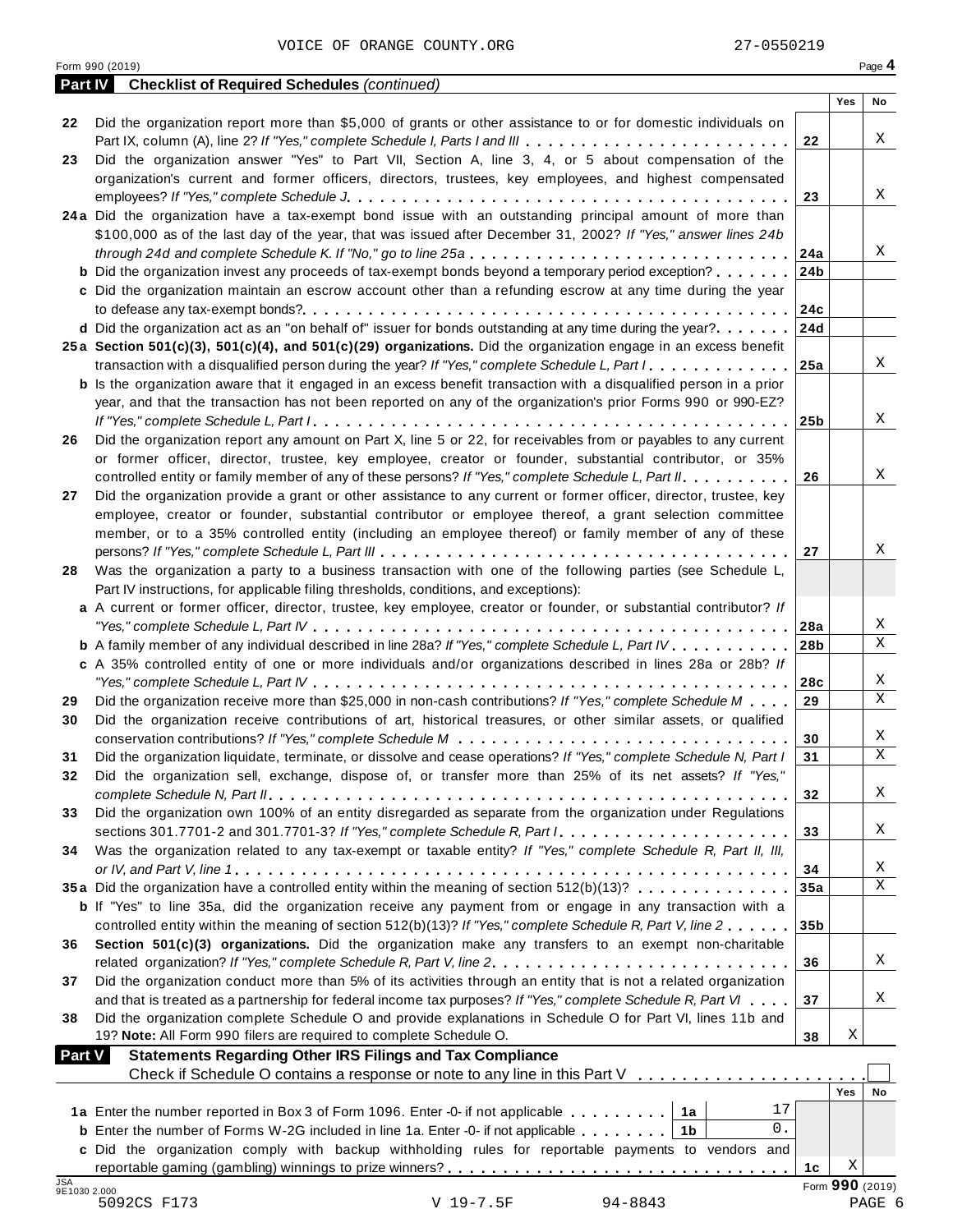|        | Form 990 (2019)                                                                                                                              |     |     | Page 5 |
|--------|----------------------------------------------------------------------------------------------------------------------------------------------|-----|-----|--------|
| Part V | Statements Regarding Other IRS Filings and Tax Compliance (continued)                                                                        |     |     |        |
|        |                                                                                                                                              |     | Yes | No     |
|        | 2a Enter the number of employees reported on Form W-3, Transmittal of Wage and Tax                                                           |     |     |        |
|        | 7<br>Statements, filed for the calendar year ending with or within the year covered by this return. $2a$                                     |     |     |        |
|        | <b>b</b> If at least one is reported on line 2a, did the organization file all required federal employment tax returns?                      | 2b  | Χ   |        |
|        | <b>Note:</b> If the sum of lines 1a and 2a is greater than 250, you may be required to e-file (see instructions).                            |     |     |        |
|        | 3a Did the organization have unrelated business gross income of \$1,000 or more during the year?                                             | 3a  |     | Χ      |
|        | <b>b</b> If "Yes," has it filed a Form 990-T for this year? If "No" to line 3b, provide an explanation on Schedule O                         | 3b  |     |        |
|        | 4a At any time during the calendar year, did the organization have an interest in, or a signature or other authority over,                   |     |     |        |
|        | a financial account in a foreign country (such as a bank account, securities account, or other financial account)?                           | 4a  |     | Χ      |
|        | <b>b</b> If "Yes," enter the name of the foreign country $\blacktriangleright$                                                               |     |     |        |
|        | See instructions for filing requirements for FinCEN Form 114, Report of Foreign Bank and Financial Accounts (FBAR).                          |     |     |        |
|        | 5a Was the organization a party to a prohibited tax shelter transaction at any time during the tax year?                                     | 5a  |     | Χ      |
|        | <b>b</b> Did any taxable party notify the organization that it was or is a party to a prohibited tax shelter transaction?                    | 5b  |     | Χ      |
|        |                                                                                                                                              | 5c  |     |        |
|        |                                                                                                                                              |     |     |        |
|        | 6a Does the organization have annual gross receipts that are normally greater than \$100,000, and did the                                    | 6a  |     | Χ      |
|        | organization solicit any contributions that were not tax deductible as charitable contributions?                                             |     |     |        |
|        | <b>b</b> If "Yes," did the organization include with every solicitation an express statement that such contributions or                      |     |     |        |
|        |                                                                                                                                              | 6b  |     |        |
| 7      | Organizations that may receive deductible contributions under section 170(c).                                                                |     |     |        |
|        | a Did the organization receive a payment in excess of \$75 made partly as a contribution and partly for goods                                |     |     |        |
|        |                                                                                                                                              | 7а  |     |        |
|        | <b>b</b> If "Yes," did the organization notify the donor of the value of the goods or services provided?                                     | 7b  |     |        |
|        | c Did the organization sell, exchange, or otherwise dispose of tangible personal property for which it was                                   |     |     |        |
|        |                                                                                                                                              | 7с  |     |        |
|        | 7d                                                                                                                                           |     |     |        |
|        | e Did the organization receive any funds, directly or indirectly, to pay premiums on a personal benefit contract?                            | 7е  |     |        |
|        | f Did the organization, during the year, pay premiums, directly or indirectly, on a personal benefit contract?                               | 7f  |     |        |
|        | If the organization received a contribution of qualified intellectual property, did the organization file Form 8899 as required?             | 7g  |     |        |
|        | h If the organization received a contribution of cars, boats, airplanes, or other vehicles, did the organization file a Form 1098-C?         | 7h  |     |        |
| 8      | Sponsoring organizations maintaining donor advised funds. Did a donor advised fund maintained by the                                         |     |     |        |
|        | sponsoring organization have excess business holdings at any time during the year?                                                           | 8   |     |        |
| 9      | Sponsoring organizations maintaining donor advised funds.                                                                                    |     |     |        |
|        | <b>a</b> Did the sponsoring organization make any taxable distributions under section 4966?                                                  | 9а  |     |        |
|        | <b>b</b> Did the sponsoring organization make a distribution to a donor, donor advisor, or related person?                                   | 9b  |     |        |
|        | 10 Section 501(c)(7) organizations. Enter:                                                                                                   |     |     |        |
|        | 10a <br>a Initiation fees and capital contributions included on Part VIII, line 12                                                           |     |     |        |
|        | 10b<br><b>b</b> Gross receipts, included on Form 990, Part VIII, line 12, for public use of club facilities                                  |     |     |        |
| 11     | Section 501(c)(12) organizations. Enter:                                                                                                     |     |     |        |
|        | 11a                                                                                                                                          |     |     |        |
|        |                                                                                                                                              |     |     |        |
|        | <b>b</b> Gross income from other sources (Do not net amounts due or paid to other sources<br>11b                                             |     |     |        |
|        |                                                                                                                                              | 12a |     |        |
|        | 12a Section 4947(a)(1) non-exempt charitable trusts. Is the organization filing Form 990 in lieu of Form 1041?                               |     |     |        |
|        | 12b<br><b>b</b> If "Yes," enter the amount of tax-exempt interest received or accrued during the year                                        |     |     |        |
| 13.    | Section 501(c)(29) qualified nonprofit health insurance issuers.                                                                             |     |     |        |
|        | a Is the organization licensed to issue qualified health plans in more than one state?                                                       | 13а |     |        |
|        | Note: See the instructions for additional information the organization must report on Schedule O.                                            |     |     |        |
|        | <b>b</b> Enter the amount of reserves the organization is required to maintain by the states in which                                        |     |     |        |
|        | 13b<br>the organization is licensed to issue qualified health plans $\dots \dots \dots \dots \dots \dots \dots$                              |     |     |        |
|        | 13c                                                                                                                                          |     |     |        |
|        | 14a Did the organization receive any payments for indoor tanning services during the tax year?                                               | 14a |     | Χ      |
|        | <b>b</b> If "Yes," has it filed a Form 720 to report these payments? If "No," provide an explanation on Schedule $0 \cdot \cdot \cdot \cdot$ | 14b |     |        |
| 15     | Is the organization subject to the section 4960 tax on payment(s) of more than \$1,000,000 in remuneration or                                |     |     |        |
|        |                                                                                                                                              | 15  |     | Χ      |
|        | If "Yes," see instructions and file Form 4720, Schedule N.                                                                                   |     |     |        |
| 16     | Is the organization an educational institution subject to the section 4968 excise tax on net investment income?                              | 16  |     | Χ      |
|        | If "Yes," complete Form 4720, Schedule O.                                                                                                    |     |     |        |

Form **990** (2019)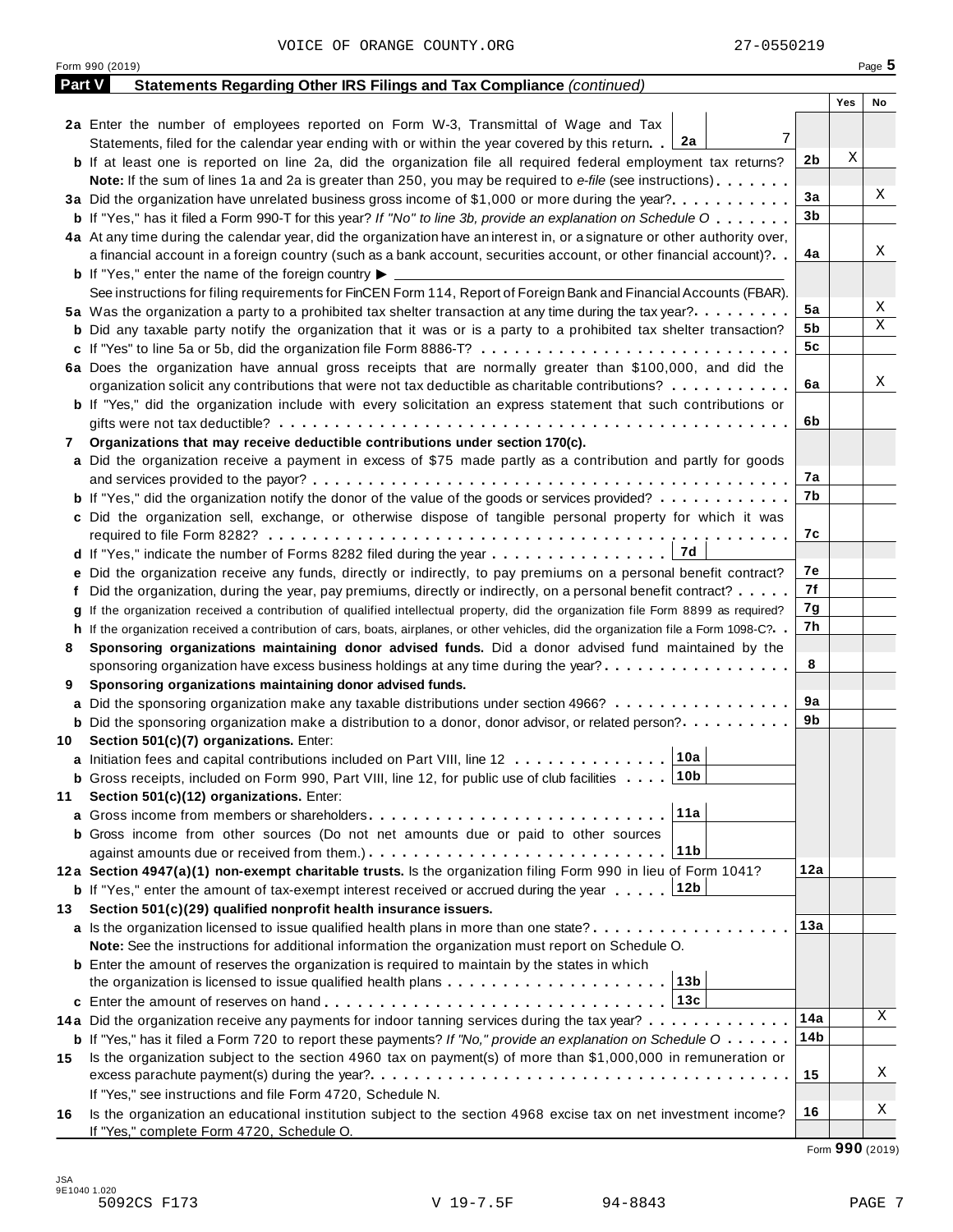|          | 27-0550219<br>VOICE OF ORANGE COUNTY.ORG<br>Form 990 (2019)                                                                                                                                                                                                                                                                                                                                                                   |                 |                 | Page $6$ |
|----------|-------------------------------------------------------------------------------------------------------------------------------------------------------------------------------------------------------------------------------------------------------------------------------------------------------------------------------------------------------------------------------------------------------------------------------|-----------------|-----------------|----------|
| Part VI  | Governance, Management, and Disclosure For each "Yes" response to lines 2 through 7b below, and for a "No"                                                                                                                                                                                                                                                                                                                    |                 |                 |          |
|          | response to line 8a, 8b, or 10b below, describe the circumstances, processes, or changes on Schedule O. See instructions.                                                                                                                                                                                                                                                                                                     |                 |                 |          |
|          |                                                                                                                                                                                                                                                                                                                                                                                                                               |                 |                 | X        |
|          | <b>Section A. Governing Body and Management</b>                                                                                                                                                                                                                                                                                                                                                                               |                 |                 |          |
|          |                                                                                                                                                                                                                                                                                                                                                                                                                               |                 | <b>Yes</b>      | No       |
|          | 7<br>1a<br>1a Enter the number of voting members of the governing body at the end of the tax year<br>If there are material differences in voting rights among members of the governing body, or<br>if the governing body delegated broad authority to an executive committee or similar<br>committée, explain on Schedule O.<br>6<br>1b<br>Enter the number of voting members included on line 1a, above, who are independent |                 |                 |          |
| 2        | Did any officer, director, trustee, or key employee have a family relationship or a business relationship with                                                                                                                                                                                                                                                                                                                |                 |                 |          |
|          |                                                                                                                                                                                                                                                                                                                                                                                                                               | 2               |                 | Χ        |
| 3        | Did the organization delegate control over management duties customarily performed by or under the direct                                                                                                                                                                                                                                                                                                                     |                 |                 |          |
|          | supervision of officers, directors, trustees, or key employees to a management company or other person?                                                                                                                                                                                                                                                                                                                       | 3               |                 | Χ        |
| 4        | Did the organization make any significant changes to its governing documents since the prior Form 990 was filed?                                                                                                                                                                                                                                                                                                              | 4               |                 | Χ        |
| 5        | Did the organization become aware during the year of a significant diversion of the organization's assets?                                                                                                                                                                                                                                                                                                                    | 5               |                 | Χ        |
| 6        |                                                                                                                                                                                                                                                                                                                                                                                                                               | 6               |                 | Χ        |
| 7a       | Did the organization have members, stockholders, or other persons who had the power to elect or appoint                                                                                                                                                                                                                                                                                                                       |                 |                 |          |
|          |                                                                                                                                                                                                                                                                                                                                                                                                                               | 7a              |                 | Χ        |
| b        | Are any governance decisions of the organization reserved to (or subject to approval by) members,                                                                                                                                                                                                                                                                                                                             |                 |                 |          |
|          |                                                                                                                                                                                                                                                                                                                                                                                                                               | 7b              |                 | Χ        |
| 8        | Did the organization contemporaneously document the meetings held or written actions undertaken during<br>the year by the following:                                                                                                                                                                                                                                                                                          |                 |                 |          |
| а        |                                                                                                                                                                                                                                                                                                                                                                                                                               | 8a              | X               |          |
| b        |                                                                                                                                                                                                                                                                                                                                                                                                                               | 8b              |                 | Χ        |
| 9        | Is there any officer, director, trustee, or key employee listed in Part VII, Section A, who cannot be reached at<br>the organization's mailing address? If "Yes," provide the names and addresses on Schedule O.                                                                                                                                                                                                              | 9               |                 | Χ        |
|          | Section B. Policies (This Section B requests information about policies not required by the Internal Revenue Code.)                                                                                                                                                                                                                                                                                                           |                 |                 |          |
|          |                                                                                                                                                                                                                                                                                                                                                                                                                               |                 | Yes             | No       |
|          |                                                                                                                                                                                                                                                                                                                                                                                                                               | 10a             |                 | Χ        |
|          | <b>b</b> If "Yes," did the organization have written policies and procedures governing the activities of such chapters,                                                                                                                                                                                                                                                                                                       |                 |                 |          |
|          | affiliates, and branches to ensure their operations are consistent with the organization's exempt purposes?                                                                                                                                                                                                                                                                                                                   | 10 <sub>b</sub> |                 |          |
|          | 11a Has the organization provided a complete copy of this Form 990 to all members of its governing body before filing the form?                                                                                                                                                                                                                                                                                               | 11a             | Χ               |          |
|          | <b>b</b> Describe in Schedule O the process, if any, used by the organization to review this Form 990.                                                                                                                                                                                                                                                                                                                        |                 |                 |          |
|          | 12a Did the organization have a written conflict of interest policy? If "No," go to line 13                                                                                                                                                                                                                                                                                                                                   | 12a             |                 | Χ        |
|          | <b>b</b> Were officers, directors, or trustees, and key employees required to disclose annually interests that could give                                                                                                                                                                                                                                                                                                     | 12 <sub>b</sub> |                 |          |
|          | Did the organization regularly and consistently monitor and enforce compliance with the policy? If "Yes,"                                                                                                                                                                                                                                                                                                                     |                 |                 |          |
|          |                                                                                                                                                                                                                                                                                                                                                                                                                               | 12c             |                 |          |
| 13       | Did the organization have a written whistleblower policy?                                                                                                                                                                                                                                                                                                                                                                     | 13              |                 | Χ        |
| 14       | Did the organization have a written document retention and destruction policy?                                                                                                                                                                                                                                                                                                                                                | 14              |                 | X        |
| 15       | Did the process for determining compensation of the following persons include a review and approval by                                                                                                                                                                                                                                                                                                                        |                 |                 |          |
|          | independent persons, comparability data, and contemporaneous substantiation of the deliberation and decision?                                                                                                                                                                                                                                                                                                                 |                 |                 |          |
|          |                                                                                                                                                                                                                                                                                                                                                                                                                               | 15a             |                 | Χ        |
| b        |                                                                                                                                                                                                                                                                                                                                                                                                                               | 15 <sub>b</sub> |                 |          |
|          | If "Yes" to line 15a or 15b, describe the process in Schedule O (see instructions).                                                                                                                                                                                                                                                                                                                                           |                 |                 |          |
|          | 16a Did the organization invest in, contribute assets to, or participate in a joint venture or similar arrangement                                                                                                                                                                                                                                                                                                            |                 |                 |          |
|          |                                                                                                                                                                                                                                                                                                                                                                                                                               | 16a             |                 | Χ        |
|          | <b>b</b> If "Yes," did the organization follow a written policy or procedure requiring the organization to evaluate its<br>participation in joint venture arrangements under applicable federal tax law, and take steps to safeguard the                                                                                                                                                                                      |                 |                 |          |
|          |                                                                                                                                                                                                                                                                                                                                                                                                                               | 16 <sub>b</sub> |                 |          |
|          | <b>Section C. Disclosure</b>                                                                                                                                                                                                                                                                                                                                                                                                  |                 |                 |          |
| 17       | List the states with which a copy of this Form 990 is required to be filed $\blacktriangleright$                                                                                                                                                                                                                                                                                                                              |                 |                 |          |
| 18       | Section 6104 requires an organization to make its Forms 1023 (1024 or 1024-A, if applicable), 990, and 990-T (Section 501(c)<br>(3)s only) available for public inspection. Indicate how you made these available. Check all that apply.<br>$X$ Upon request<br>Another's website<br>Other (explain on Schedule O)<br>Own website                                                                                             |                 |                 |          |
| 19<br>20 | Describe on Schedule O whether (and if so, how) the organization made its governing documents, conflict of interest policy,<br>and financial statements available to the public during the tax year.                                                                                                                                                                                                                          |                 |                 |          |
|          | State the name, address, and telephone number of the person who possesses the organization's books and records $\blacktriangleright$ MORBERTO SANTANA, JR., 837 N ROSS ST, SANTA ANA, CA 92701                                                                                                                                                                                                                                |                 |                 |          |
| JSA      |                                                                                                                                                                                                                                                                                                                                                                                                                               |                 | Form 990 (2019) |          |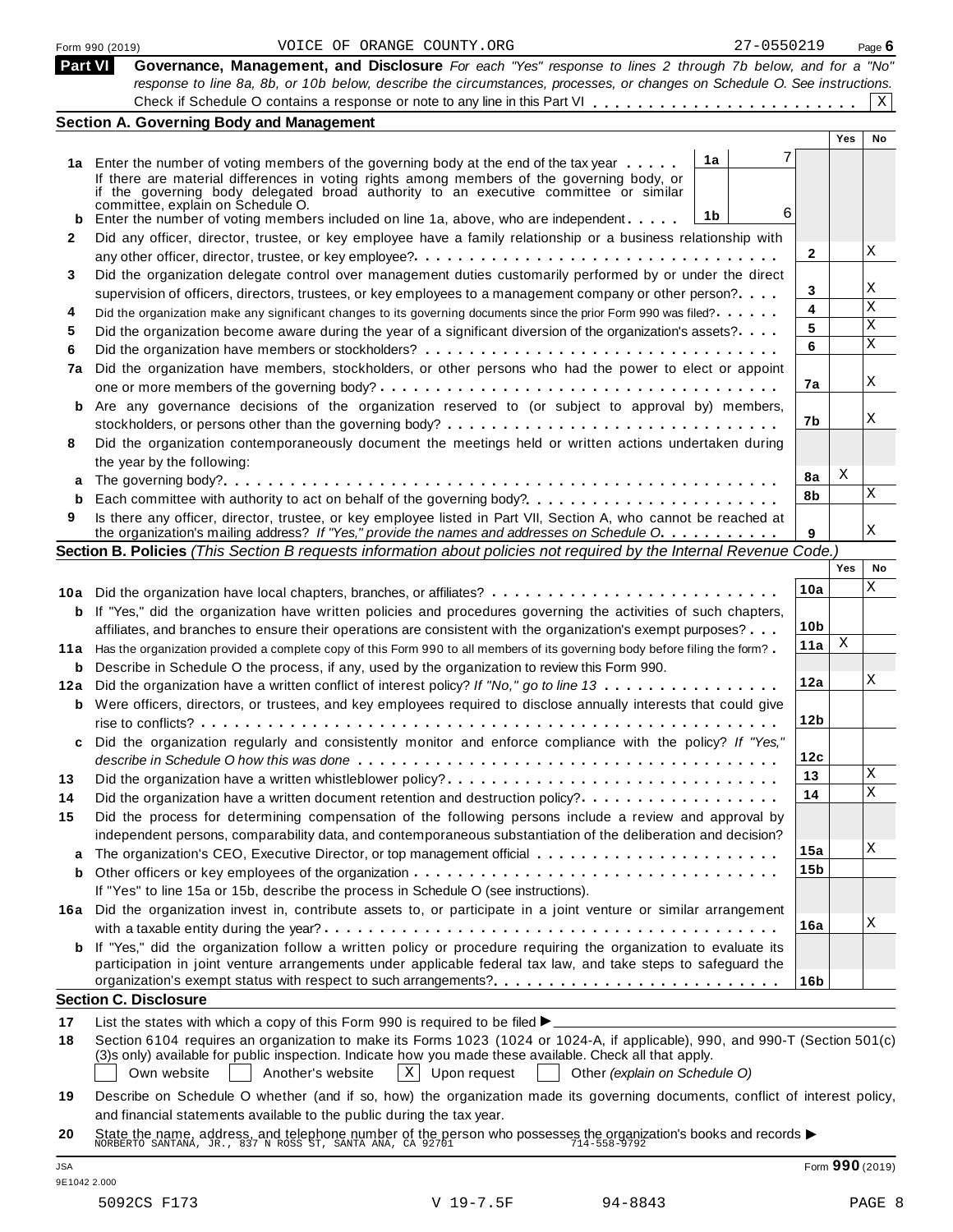Form 990 (2019) VOICE OF ORANGE COUNTY.ORG 27-0550219 <sub>Page</sub> **7** 

**Compensation of Officers, Directors, Trustees, Key Employees, Highest Compensated Employees, and Part VII Independent Contractors**

Check if Schedule O contains a response or note to any line in this Part VII  $\ldots \ldots \ldots \ldots \ldots \ldots \ldots \ldots \ldots$ 

**Section A. Officers, Directors, Trustees, Key Employees, and Highest Compensated Employees**

**1a** Complete this table for all persons required to be listed. Report compensation for the calendar year ending with or within the organization's tax year.

anization's lax year.<br>● List all of the organization's **current** officers, directors, trustees (whether individuals or organizations), regardless of amount of<br>nnensation Enter -0- in columns (D) (E) and (E) if no compensa compensation. Enter -0- in columns (D), (E), and (F) if no compensation was paid.

• List all of the organization's **current** key employees, if any. See instructions for definition of "key employee."<br>● List the experientials five expect highest expressed explores (other than an efficer director of

**Example in the organization's current** key employees, if any. See instructions for definition of key employee.<br>• List the organization's five **current** highest compensated employees (other than an officer, director, trust who received reportable compensation (Box 5 of Form W-2 and/or Box 7 of Form 1099-MISC) of more than \$100,000 from the

organization and any related organizations.<br>• List all of the organization's **former** officers, key employees, and highest compensated employees who received more than<br>\$1.00.000 of reportable componention from the erganiza \$100,000 of reportable compensation from the organization and any related organizations.

% List all of the organization's **former directors or trustees** that received, in the capacity as a former director or trustee of the organization, more than \$10,000 of reportable compensation from the organization and any related organizations. See instructions for the order in which to list the persons above.

 $\mathbf{C}$ 

Check this box if neither the organization nor any related organization compensated any current officer, director, or trustee.

| (A)<br>Name and title      | (B)<br>Average<br>hours<br>per week<br>(list any<br>hours for<br>related<br>organizations<br>below<br>dotted line) | Individual trustee<br>or director | (G)<br>Position<br>(do not check more than one<br>box, unless person is both an<br>officer and a director/trustee)<br>Highest compensated<br>employee<br>Former<br>Officer<br>Key employee<br>Institutional trustee |                           |  |  |  | (D)<br>Reportable<br>compensation<br>from the<br>organization<br>(W-2/1099-MISC) | (E)<br>Reportable<br>compensation<br>from related<br>organizations<br>(W-2/1099-MISC) | (F)<br><b>Estimated amount</b><br>of other<br>compensation<br>from the<br>organization and<br>related organizations |
|----------------------------|--------------------------------------------------------------------------------------------------------------------|-----------------------------------|---------------------------------------------------------------------------------------------------------------------------------------------------------------------------------------------------------------------|---------------------------|--|--|--|----------------------------------------------------------------------------------|---------------------------------------------------------------------------------------|---------------------------------------------------------------------------------------------------------------------|
| (1) NORBERTO SANTANA, JR.  | 50.00                                                                                                              |                                   |                                                                                                                                                                                                                     |                           |  |  |  |                                                                                  |                                                                                       |                                                                                                                     |
| EDITOR-IN-CHIEF/EXEC BOARD | 0.                                                                                                                 | X                                 |                                                                                                                                                                                                                     |                           |  |  |  | 130,615.                                                                         | $0$ .                                                                                 | 17,652.                                                                                                             |
| (2) ERWIN CHEMERINSKY      | 1.00                                                                                                               |                                   |                                                                                                                                                                                                                     |                           |  |  |  |                                                                                  |                                                                                       |                                                                                                                     |
| EXECUTIVE BOARD            | $0$ .                                                                                                              | $\mathbf X$                       |                                                                                                                                                                                                                     |                           |  |  |  | 0                                                                                | 0                                                                                     | $\mathsf 0$ .                                                                                                       |
| (3) HENRY WEINSTEIN        | 1.00                                                                                                               |                                   |                                                                                                                                                                                                                     |                           |  |  |  |                                                                                  |                                                                                       |                                                                                                                     |
| EXECUTIVE BOARD            | 0.                                                                                                                 | Χ                                 |                                                                                                                                                                                                                     |                           |  |  |  | $0$ .                                                                            | $0$ .                                                                                 | $\mathsf 0$ .                                                                                                       |
| (4) COLLEEN CLARK          | 1.00                                                                                                               |                                   |                                                                                                                                                                                                                     |                           |  |  |  |                                                                                  |                                                                                       |                                                                                                                     |
| EXECUTIVE BOARD            | 0.                                                                                                                 | Χ                                 |                                                                                                                                                                                                                     |                           |  |  |  | 0                                                                                | 0.                                                                                    | 0.                                                                                                                  |
| (5) BARBARA VENICIA        | 1.00                                                                                                               |                                   |                                                                                                                                                                                                                     |                           |  |  |  |                                                                                  |                                                                                       |                                                                                                                     |
| EXECUTIVE BOARD            | 0.                                                                                                                 | X                                 |                                                                                                                                                                                                                     |                           |  |  |  | $\mathbf{0}$ .                                                                   | 0                                                                                     | $0$ .                                                                                                               |
| (6) TIM STOKES             | 1.00                                                                                                               |                                   |                                                                                                                                                                                                                     |                           |  |  |  |                                                                                  |                                                                                       |                                                                                                                     |
| EXECUTIVE BOARD            | 0.                                                                                                                 | $\mathbf X$                       |                                                                                                                                                                                                                     |                           |  |  |  | 0                                                                                | 0                                                                                     | $0$ .                                                                                                               |
| (7) WYLIE A. AITKEN        | 1.00                                                                                                               |                                   |                                                                                                                                                                                                                     |                           |  |  |  |                                                                                  |                                                                                       |                                                                                                                     |
| CHAIRMAN                   | 0.                                                                                                                 |                                   |                                                                                                                                                                                                                     | $\boldsymbol{\mathrm{X}}$ |  |  |  | 0                                                                                | 0                                                                                     | $0$ .                                                                                                               |
| (8)                        |                                                                                                                    |                                   |                                                                                                                                                                                                                     |                           |  |  |  |                                                                                  |                                                                                       |                                                                                                                     |
| (9)                        |                                                                                                                    |                                   |                                                                                                                                                                                                                     |                           |  |  |  |                                                                                  |                                                                                       |                                                                                                                     |
| (10)                       |                                                                                                                    |                                   |                                                                                                                                                                                                                     |                           |  |  |  |                                                                                  |                                                                                       |                                                                                                                     |
| (11)                       |                                                                                                                    |                                   |                                                                                                                                                                                                                     |                           |  |  |  |                                                                                  |                                                                                       |                                                                                                                     |
| (12)                       |                                                                                                                    |                                   |                                                                                                                                                                                                                     |                           |  |  |  |                                                                                  |                                                                                       |                                                                                                                     |
| (13)                       |                                                                                                                    |                                   |                                                                                                                                                                                                                     |                           |  |  |  |                                                                                  |                                                                                       |                                                                                                                     |
| (14)                       |                                                                                                                    |                                   |                                                                                                                                                                                                                     |                           |  |  |  |                                                                                  |                                                                                       |                                                                                                                     |

9E1041 2.000

JSA Form **990** (2019)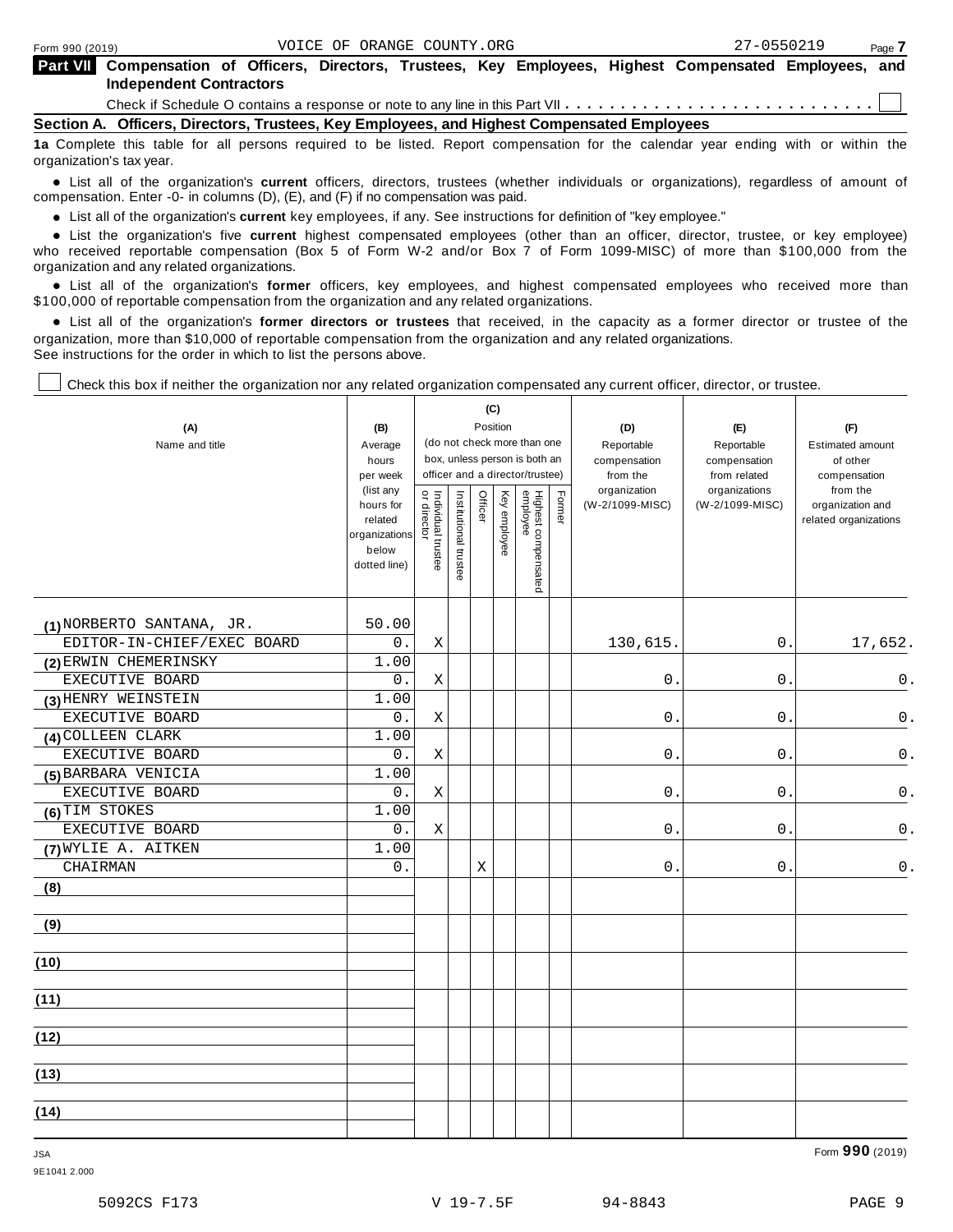#### VOICE OF ORANGE COUNTY.ORG 27-0550219

| Form 990 (2019)                                                                                                                                                                                                                                                 |                                                     |                                     |                       |          |              |                                                                                                 |        |                                           |                                                             | Page 8                                                   |
|-----------------------------------------------------------------------------------------------------------------------------------------------------------------------------------------------------------------------------------------------------------------|-----------------------------------------------------|-------------------------------------|-----------------------|----------|--------------|-------------------------------------------------------------------------------------------------|--------|-------------------------------------------|-------------------------------------------------------------|----------------------------------------------------------|
| <b>Part VII</b><br>Section A. Officers, Directors, Trustees, Key Employees, and Highest Compensated Employees (continued)<br>(A)                                                                                                                                | (B)                                                 |                                     |                       | (C)      |              |                                                                                                 |        | (D)                                       | (E)                                                         | (F)                                                      |
| Name and title                                                                                                                                                                                                                                                  | Average<br>hours per<br>week (list any<br>hours for |                                     |                       | Position |              | (do not check more than one<br>box, unless person is both an<br>officer and a director/trustee) |        | Reportable<br>compensation<br>from<br>the | Reportable<br>compensation from<br>related<br>organizations | Estimated<br>amount of<br>other<br>compensation          |
|                                                                                                                                                                                                                                                                 | related<br>organizations<br>below dotted<br>line)   | Individual trustee<br>  or director | Institutional trustee | Officer  | Key employee | Highest compensated<br>employee                                                                 | Former | organization<br>(W-2/1099-MISC)           | (W-2/1099-MISC)                                             | from the<br>organization<br>and related<br>organizations |
|                                                                                                                                                                                                                                                                 |                                                     |                                     |                       |          |              |                                                                                                 |        |                                           |                                                             |                                                          |
|                                                                                                                                                                                                                                                                 |                                                     |                                     |                       |          |              |                                                                                                 |        |                                           |                                                             |                                                          |
|                                                                                                                                                                                                                                                                 |                                                     |                                     |                       |          |              |                                                                                                 |        |                                           |                                                             |                                                          |
|                                                                                                                                                                                                                                                                 |                                                     |                                     |                       |          |              |                                                                                                 |        |                                           |                                                             |                                                          |
|                                                                                                                                                                                                                                                                 |                                                     |                                     |                       |          |              |                                                                                                 |        |                                           |                                                             |                                                          |
|                                                                                                                                                                                                                                                                 |                                                     |                                     |                       |          |              |                                                                                                 |        |                                           |                                                             |                                                          |
|                                                                                                                                                                                                                                                                 |                                                     |                                     |                       |          |              |                                                                                                 |        |                                           |                                                             |                                                          |
|                                                                                                                                                                                                                                                                 |                                                     |                                     |                       |          |              |                                                                                                 |        |                                           |                                                             |                                                          |
|                                                                                                                                                                                                                                                                 |                                                     |                                     |                       |          |              |                                                                                                 |        |                                           |                                                             |                                                          |
|                                                                                                                                                                                                                                                                 |                                                     |                                     |                       |          |              |                                                                                                 |        |                                           |                                                             |                                                          |
|                                                                                                                                                                                                                                                                 |                                                     |                                     |                       |          |              |                                                                                                 |        |                                           |                                                             |                                                          |
| 1b Sub-total<br>c Total from continuation sheets to Part VII, Section A                                                                                                                                                                                         |                                                     |                                     |                       |          |              |                                                                                                 |        | 130,615.<br>0.<br>130,615.                | 0.<br>О.<br>0.                                              | 17,652.<br>$\Omega$ .<br>17,652.                         |
| 2 Total number of individuals (including but not limited to those listed above) who received more than \$100,000 of<br>reportable compensation from the organization ▶                                                                                          |                                                     | 1                                   |                       |          |              |                                                                                                 |        |                                           |                                                             |                                                          |
| Did the organization list any former officer, director, or trustee, key employee, or highest compensated<br>3<br>employee on line 1a? If "Yes," complete Schedule J for such individual                                                                         |                                                     |                                     |                       |          |              |                                                                                                 |        |                                           |                                                             | Yes<br>No<br>X<br>3                                      |
| For any individual listed on line 1a, is the sum of reportable compensation and other compensation from the<br>4<br>organization and related organizations greater than \$150,000? If "Yes," complete Schedule J for such                                       |                                                     |                                     |                       |          |              |                                                                                                 |        |                                           |                                                             | Χ<br>4                                                   |
| Did any person listed on line 1a receive or accrue compensation from any unrelated organization or individual<br>5<br>for services rendered to the organization? If "Yes," complete Schedule J for such person                                                  |                                                     |                                     |                       |          |              |                                                                                                 |        |                                           |                                                             | Χ<br>5                                                   |
| <b>Section B. Independent Contractors</b>                                                                                                                                                                                                                       |                                                     |                                     |                       |          |              |                                                                                                 |        |                                           |                                                             |                                                          |
| Complete this table for your five highest compensated independent contractors that received more than \$100,000 of<br>1.<br>compensation from the organization. Report compensation for the calendar year ending with or within the organization's tax<br>year. |                                                     |                                     |                       |          |              |                                                                                                 |        |                                           |                                                             |                                                          |
| (A)<br>Name and business address                                                                                                                                                                                                                                |                                                     |                                     |                       |          |              |                                                                                                 |        | (B)<br>Description of services            |                                                             | (C)<br>Compensation                                      |
|                                                                                                                                                                                                                                                                 |                                                     |                                     |                       |          |              |                                                                                                 |        |                                           |                                                             |                                                          |
|                                                                                                                                                                                                                                                                 |                                                     |                                     |                       |          |              |                                                                                                 |        |                                           |                                                             |                                                          |
| Total number of independent contractors (including but not limited to those listed above) who received<br>2<br>more than \$100,000 in compensation from the organization $\blacktriangleright$                                                                  |                                                     |                                     |                       |          | 0.           |                                                                                                 |        |                                           |                                                             |                                                          |
|                                                                                                                                                                                                                                                                 |                                                     |                                     |                       |          |              |                                                                                                 |        |                                           |                                                             |                                                          |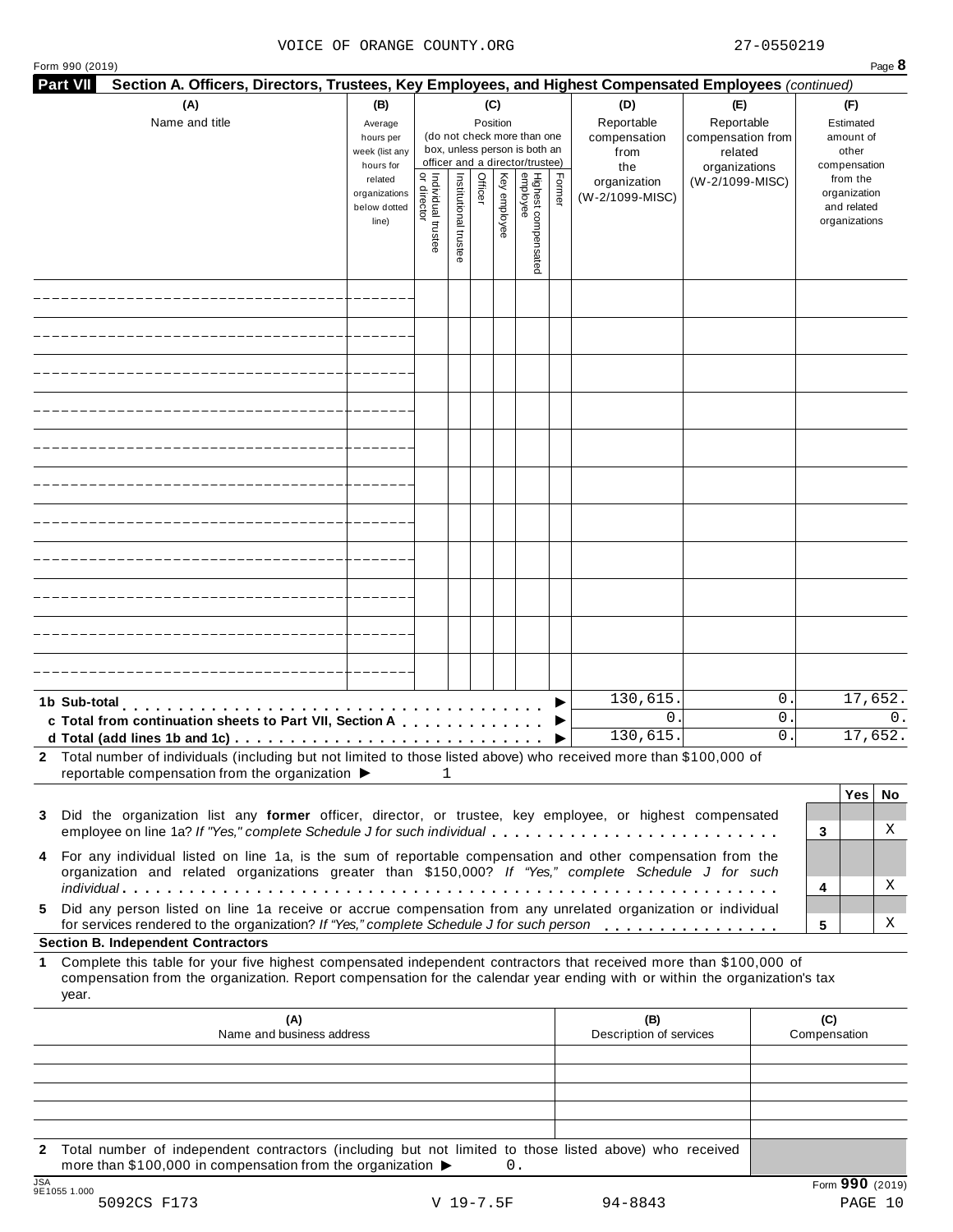|                                                           | <b>Part VIII</b>                  | <b>Statement of Revenue</b>                                                                                                                                                                                                                                                                                                                                                                                                                                                                                                                                                                                            |                      |                                              |                                      |                                                               |
|-----------------------------------------------------------|-----------------------------------|------------------------------------------------------------------------------------------------------------------------------------------------------------------------------------------------------------------------------------------------------------------------------------------------------------------------------------------------------------------------------------------------------------------------------------------------------------------------------------------------------------------------------------------------------------------------------------------------------------------------|----------------------|----------------------------------------------|--------------------------------------|---------------------------------------------------------------|
|                                                           |                                   | Check if Schedule O contains a response or note to any line in this Part VIII                                                                                                                                                                                                                                                                                                                                                                                                                                                                                                                                          | (A)<br>Total revenue | (B)<br>Related or exempt<br>function revenue | (C)<br>Unrelated<br>business revenue | (D)<br>Revenue excluded<br>from tax under<br>sections 512-514 |
| Contributions, Gifts, Grants<br>and Other Similar Amounts | 1a<br>b<br>с<br>d<br>е<br>Ť.<br>g | Federated campaigns <b>Federated</b><br>1a<br>Membership dues<br>1b<br>Fundraising events <b>Fundraising</b><br>1c<br>Related organizations <b>and the set of the set of the set of the set of the set of the set of the set of the set of the set of the set of the set of the set of the set of the set of the set of the set of the set of the set </b><br>1d<br>Government grants (contributions).<br>1e<br>All other contributions, gifts, grants,<br>and similar amounts not included above<br>1f<br>565,387.<br>Noncash contributions included in<br>lines $1a-1f$<br>1g $\sqrt{3}$<br>h Total. Add lines 1a-1f | 565,387.             |                                              |                                      |                                                               |
|                                                           |                                   | <b>Business Code</b>                                                                                                                                                                                                                                                                                                                                                                                                                                                                                                                                                                                                   |                      |                                              |                                      |                                                               |
| Program Service<br>Revenue                                | 2a<br>b<br>c                      |                                                                                                                                                                                                                                                                                                                                                                                                                                                                                                                                                                                                                        |                      |                                              |                                      |                                                               |
|                                                           | f<br>g                            | All other program service revenue                                                                                                                                                                                                                                                                                                                                                                                                                                                                                                                                                                                      | 0.                   |                                              |                                      |                                                               |
|                                                           | 3<br>4                            | Investment income (including dividends, interest, and<br>Income from investment of tax-exempt bond proceeds $\blacktriangleright$                                                                                                                                                                                                                                                                                                                                                                                                                                                                                      | 131.<br>0.           |                                              |                                      | 131.                                                          |
|                                                           | 5                                 |                                                                                                                                                                                                                                                                                                                                                                                                                                                                                                                                                                                                                        | $\mathbf{0}$ .       |                                              |                                      |                                                               |
|                                                           | 6a<br>$\mathbf b$                 | (i) Real<br>(ii) Personal<br>2,700.<br>Gross rents<br>6а<br>Less: rental expenses<br>6b                                                                                                                                                                                                                                                                                                                                                                                                                                                                                                                                |                      |                                              |                                      |                                                               |
|                                                           | c                                 | 2,700.<br>Rental income or (loss) 6c                                                                                                                                                                                                                                                                                                                                                                                                                                                                                                                                                                                   |                      |                                              |                                      |                                                               |
|                                                           | d<br>7a                           | Net rental income or (loss) $\ldots$ , $\ldots$ , $\ldots$ , $\blacktriangleright$<br>(i) Securities<br>(ii) Other<br>Gross amount from<br>sales<br>of<br>assets<br>other than inventory<br>7а                                                                                                                                                                                                                                                                                                                                                                                                                         | 2,700.               |                                              |                                      | 2,700.                                                        |
| enue                                                      | h<br>c                            | Less: cost or other basis<br>7b<br>and sales expenses<br>Gain or (loss)  7c                                                                                                                                                                                                                                                                                                                                                                                                                                                                                                                                            |                      |                                              |                                      |                                                               |
| Other Rev                                                 | d                                 | Net gain or (loss) $\cdots$ $\cdots$ $\cdots$ $\cdots$ $\cdots$ $\cdots$                                                                                                                                                                                                                                                                                                                                                                                                                                                                                                                                               | $0$ .                |                                              |                                      |                                                               |
|                                                           |                                   | income from fundraising<br>8a Gross<br>events (not including \$<br>of contributions reported on line<br>0.<br>8а<br>1c). See Part IV, line 18                                                                                                                                                                                                                                                                                                                                                                                                                                                                          |                      |                                              |                                      |                                                               |
|                                                           | b                                 | 0.<br>8b<br>Less: direct expenses                                                                                                                                                                                                                                                                                                                                                                                                                                                                                                                                                                                      |                      |                                              |                                      |                                                               |
|                                                           | c                                 | Net income or (loss) from fundraising events $\ldots$                                                                                                                                                                                                                                                                                                                                                                                                                                                                                                                                                                  | $\mathbf{0}$ .       |                                              |                                      |                                                               |
|                                                           | 9а                                | from<br>gaming<br>Gross<br>income<br>activities. See Part IV, line 19<br>0.<br>9а                                                                                                                                                                                                                                                                                                                                                                                                                                                                                                                                      |                      |                                              |                                      |                                                               |
|                                                           | b                                 | 0.<br>9b<br>Less: direct expenses                                                                                                                                                                                                                                                                                                                                                                                                                                                                                                                                                                                      |                      |                                              |                                      |                                                               |
|                                                           | c                                 | Net income or (loss) from gaming activities ▶                                                                                                                                                                                                                                                                                                                                                                                                                                                                                                                                                                          | 0.                   |                                              |                                      |                                                               |
|                                                           | 10a                               | Gross sales of inventory,<br>less<br>0.<br>returns and allowances 10a<br>0.<br>10b                                                                                                                                                                                                                                                                                                                                                                                                                                                                                                                                     |                      |                                              |                                      |                                                               |
|                                                           | b<br>c                            | Less: cost of goods sold<br>Net income or (loss) from sales of inventory                                                                                                                                                                                                                                                                                                                                                                                                                                                                                                                                               | $\mathbf{0}$ .       |                                              |                                      |                                                               |
| Miscellaneous<br>Revenue                                  | 11a                               | <b>Business Code</b>                                                                                                                                                                                                                                                                                                                                                                                                                                                                                                                                                                                                   |                      |                                              |                                      |                                                               |
|                                                           | b<br>c                            |                                                                                                                                                                                                                                                                                                                                                                                                                                                                                                                                                                                                                        |                      |                                              |                                      |                                                               |
|                                                           |                                   | All other revenue                                                                                                                                                                                                                                                                                                                                                                                                                                                                                                                                                                                                      | $\mathsf{0}$ .       |                                              |                                      |                                                               |
|                                                           | 12                                | Total revenue. See instructions ▶                                                                                                                                                                                                                                                                                                                                                                                                                                                                                                                                                                                      | 568,218.             |                                              |                                      | 2,831.<br>Form 990 (2019)                                     |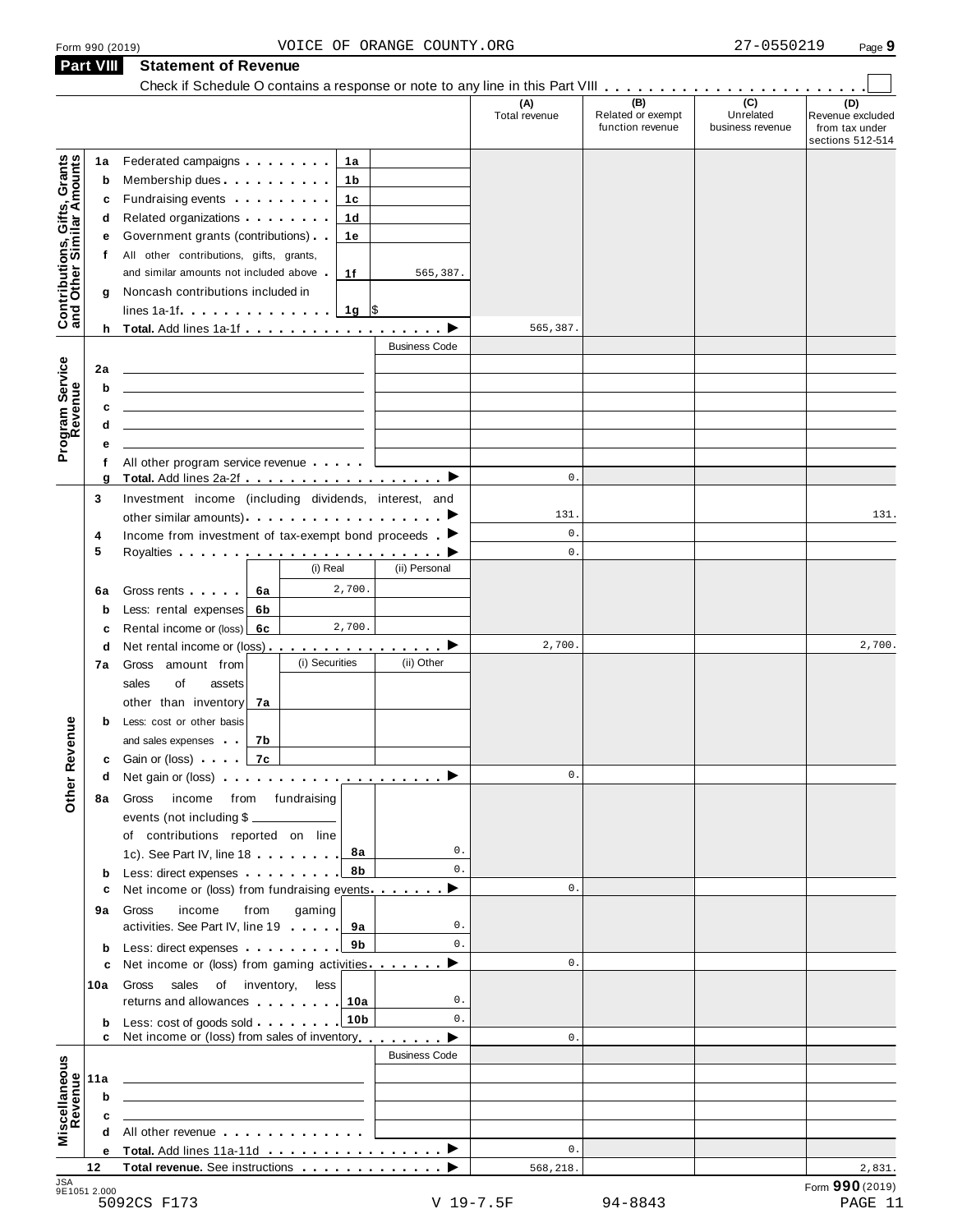|     | <b>Part IX</b> Statement of Functional Expenses                                                                                                                                                                                                                                  |                       |                                    |                                    |                                |
|-----|----------------------------------------------------------------------------------------------------------------------------------------------------------------------------------------------------------------------------------------------------------------------------------|-----------------------|------------------------------------|------------------------------------|--------------------------------|
|     | Section 501(c)(3) and 501(c)(4) organizations must complete all columns. All other organizations must complete column (A).                                                                                                                                                       |                       |                                    |                                    |                                |
|     |                                                                                                                                                                                                                                                                                  |                       |                                    |                                    |                                |
|     | Do not include amounts reported on lines 6b, 7b,<br>8b, 9b, and 10b of Part VIII.                                                                                                                                                                                                | (A)<br>Total expenses | (B)<br>Program service<br>expenses | Management and<br>general expenses | (D)<br>Fundraising<br>expenses |
|     | 1 Grants and other assistance to domestic organizations                                                                                                                                                                                                                          |                       |                                    |                                    |                                |
|     | and domestic governments. See Part IV, line 21                                                                                                                                                                                                                                   | 0                     |                                    |                                    |                                |
|     | 2 Grants and other assistance to domestic                                                                                                                                                                                                                                        |                       |                                    |                                    |                                |
|     | individuals. See Part IV, line 22                                                                                                                                                                                                                                                | 0                     |                                    |                                    |                                |
|     | 3 Grants and other assistance to foreign                                                                                                                                                                                                                                         |                       |                                    |                                    |                                |
|     | organizations, foreign governments, and foreign                                                                                                                                                                                                                                  |                       |                                    |                                    |                                |
|     | individuals. See Part IV, lines 15 and 16                                                                                                                                                                                                                                        | 0                     |                                    |                                    |                                |
|     | 4 Benefits paid to or for members                                                                                                                                                                                                                                                | $\Omega$              |                                    |                                    |                                |
|     | 5 Compensation of current officers, directors,<br>trustees, and key employees expressed as a state of the state of the state of the state of the state of the state of the state of the state of the state of the state of the state of the state of the state of the state of t | 148,267.              | 96,374.                            | 29,653.                            | 22,240.                        |
|     | 6 Compensation not included above to disqualified                                                                                                                                                                                                                                |                       |                                    |                                    |                                |
|     | persons (as defined under section 4958(f)(1)) and                                                                                                                                                                                                                                |                       |                                    |                                    |                                |
|     | persons described in section 4958(c)(3)(B)                                                                                                                                                                                                                                       | 0                     |                                    |                                    |                                |
|     | 7 Other salaries and wages                                                                                                                                                                                                                                                       | 198,425.              | 128,976.                           | 39,685.                            | 29,764.                        |
|     | 8 Pension plan accruals and contributions (include                                                                                                                                                                                                                               |                       |                                    |                                    |                                |
|     | section 401(k) and 403(b) employer contributions)                                                                                                                                                                                                                                | 0                     |                                    |                                    |                                |
|     | 9 Other employee benefits                                                                                                                                                                                                                                                        | 14,279.               | 9,281.                             | 2,856.                             | 2,142.                         |
| 10  | Payroll taxes                                                                                                                                                                                                                                                                    | 28,107.               | 18,270.                            | 5,621.                             | 4,216.                         |
| 11  | Fees for services (nonemployees):                                                                                                                                                                                                                                                |                       |                                    |                                    |                                |
|     | a Management                                                                                                                                                                                                                                                                     | 0<br>770.             |                                    | 770.                               |                                |
|     | b Legal entering the service of the service of the service of the service of the service of the service of the                                                                                                                                                                   | 9,274.                |                                    | 9,274.                             |                                |
|     | c Accounting                                                                                                                                                                                                                                                                     | 0.                    |                                    |                                    |                                |
|     | <b>d</b> Lobbying                                                                                                                                                                                                                                                                | 0                     |                                    |                                    |                                |
|     | e Professional fundraising services. See Part IV, line 17                                                                                                                                                                                                                        | $^{\circ}$            |                                    |                                    |                                |
|     | f Investment management fees<br>.                                                                                                                                                                                                                                                |                       |                                    |                                    |                                |
|     | <b>g</b> Other. (If line 11g amount exceeds 10% of line 25, column                                                                                                                                                                                                               | 44,534.               | 44,534.                            |                                    |                                |
|     | (A) amount, list line 11g expenses on Schedule O.)<br>12 Advertising and promotion                                                                                                                                                                                               | 6,065.                | 6,065.                             |                                    |                                |
| 13. | Office expenses expenses                                                                                                                                                                                                                                                         | 30,682.               |                                    | 30,682.                            |                                |
| 14  | Information technology.                                                                                                                                                                                                                                                          | 12,964.               | 12,964.                            |                                    |                                |
| 15  |                                                                                                                                                                                                                                                                                  | 0.                    |                                    |                                    |                                |
| 16  | Occupancy experience and a series are a series and a series are a series of the series of the series of the series of the series of the series of the series of the series of the series of the series of the series of the se                                                   | 17,745.               |                                    | 17,745.                            |                                |
|     |                                                                                                                                                                                                                                                                                  | 12,571.               | 8,171.                             | 2,514.                             | 1,886.                         |
|     | 18 Payments of travel or entertainment expenses                                                                                                                                                                                                                                  |                       |                                    |                                    |                                |
|     | for any federal, state, or local public officials                                                                                                                                                                                                                                | 0                     |                                    |                                    |                                |
|     | 19 Conferences, conventions, and meetings                                                                                                                                                                                                                                        | 8,147.                | 5,296.                             | 1,629.                             | 1,222.                         |
| 20  |                                                                                                                                                                                                                                                                                  | 0.                    |                                    |                                    |                                |
| 21  | Payments to affiliates experience and the property of the set of the set of the set of the set of the set of the set of the set of the set of the set of the set of the set of the set of the set of the set of the set of the                                                   | $\mathsf{O}$ .        |                                    |                                    |                                |
| 22  | Depreciation, depletion, and amortization                                                                                                                                                                                                                                        | 1,853.                |                                    | 1,853.                             |                                |
| 23  | Insurance experience and the set of the set of the set of the set of the set of the set of the set of the set of the set of the set of the set of the set of the set of the set of the set of the set of the set of the set of                                                   | 12,244.               |                                    |                                    | 12,244.                        |
| 24  | Other expenses. Itemize expenses not covered                                                                                                                                                                                                                                     |                       |                                    |                                    |                                |
|     | above (List miscellaneous expenses on line 24e. If                                                                                                                                                                                                                               |                       |                                    |                                    |                                |
|     | line 24e amount exceeds 10% of line 25, column                                                                                                                                                                                                                                   |                       |                                    |                                    |                                |
|     | (A) amount, list line 24e expenses on Schedule O.)<br>aCOMMISSION                                                                                                                                                                                                                | 15,000.               |                                    | 15,000.                            |                                |
|     |                                                                                                                                                                                                                                                                                  | 5,215.                |                                    | 5,215.                             |                                |
|     | <b>b</b> MISCELLANEOUS EXPENSES                                                                                                                                                                                                                                                  |                       |                                    |                                    |                                |
| с   |                                                                                                                                                                                                                                                                                  |                       |                                    |                                    |                                |
| d   |                                                                                                                                                                                                                                                                                  |                       |                                    |                                    |                                |
|     | e All other expenses<br>25 Total functional expenses. Add lines 1 through 24e                                                                                                                                                                                                    | 566,142.              | 329,931.                           | 162,497.                           | 73,714.                        |
|     | 26 Joint costs. Complete this line only if the                                                                                                                                                                                                                                   |                       |                                    |                                    |                                |
|     | organization reported in column (B) joint costs<br>from a combined educational campaign and<br>fundraising solicitation. Check here<br>if                                                                                                                                        |                       |                                    |                                    |                                |

following SOP 98-2 (ASC 958-720)  $\overline{\cdots}$  .

 $0.$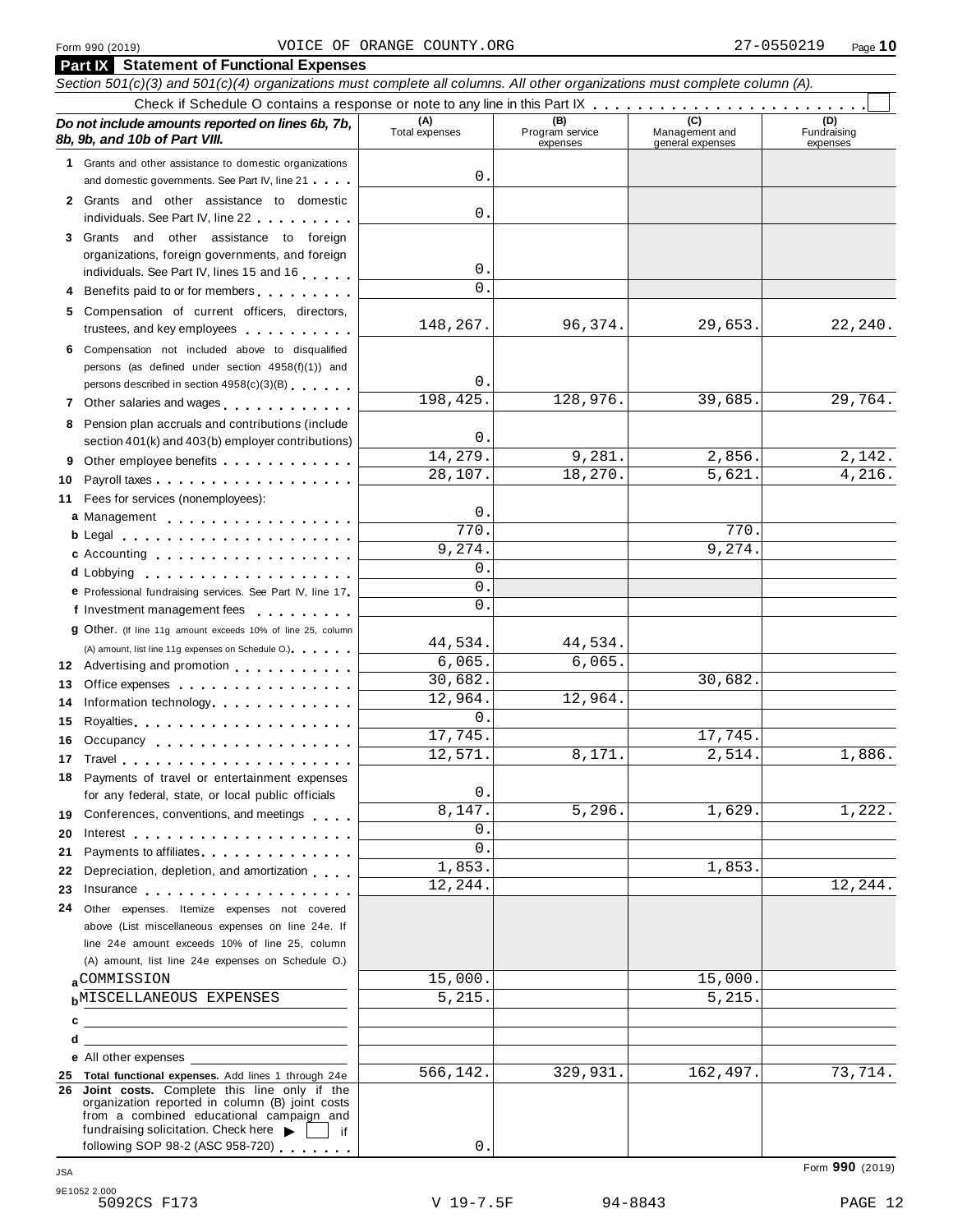|                             |                 | VOICE OF ORANGE COUNTY.ORG                                                                                                               |                          |                              | 27-0550219         |
|-----------------------------|-----------------|------------------------------------------------------------------------------------------------------------------------------------------|--------------------------|------------------------------|--------------------|
|                             | Form 990 (2019) |                                                                                                                                          |                          |                              | Page $11$          |
|                             | Part X          | <b>Balance Sheet</b>                                                                                                                     |                          |                              |                    |
|                             |                 | Check if Schedule O contains a response or note to any line in this Part X                                                               | (A)<br>Beginning of year |                              | (B)<br>End of year |
|                             |                 |                                                                                                                                          | 0.                       |                              | 0.                 |
|                             | 1               |                                                                                                                                          | 236,943.                 | $\mathbf{1}$<br>$\mathbf{2}$ | 247,652.           |
|                             | 2               |                                                                                                                                          | 0.                       | $\mathbf{3}$                 | $0$ .              |
|                             | 3               |                                                                                                                                          | 100,000.                 | 4                            | 95,000.            |
|                             | 4               | Loans and other receivables from any current or former officer, director,                                                                |                          |                              |                    |
|                             | 5               |                                                                                                                                          |                          |                              |                    |
|                             |                 | trustee, key employee, creator or founder, substantial contributor, or 35%<br>controlled entity or family member of any of these persons | 0.                       | 5                            | 0.                 |
|                             | 6               | Loans and other receivables from other disqualified persons (as defined                                                                  |                          |                              |                    |
|                             |                 | under section $4958(f)(1)$ , and persons described in section $4958(c)(3)(B)$                                                            | Ο.                       | 6                            | $0$ .              |
|                             | 7               |                                                                                                                                          | $0$ .                    | $\overline{7}$               | $0$ .              |
| Assets                      | 8               |                                                                                                                                          | 0.                       | 8                            | $0$ .              |
|                             | 9               |                                                                                                                                          | 2,218.                   | 9                            | 2,212.             |
|                             |                 | 10a Land, buildings, and equipment: cost or other                                                                                        |                          |                              |                    |
|                             |                 | 13,467.<br>basis. Complete Part VI of Schedule D 10a                                                                                     |                          |                              |                    |
|                             |                 | 7,827.<br><b>b</b> Less: accumulated depreciation $\cdots$ 10b                                                                           | $7,494.$ 10c             |                              | 5,640.             |
|                             | 11              |                                                                                                                                          | 0.                       | 11                           | 0.                 |
|                             | 12              | Investments - other securities. See Part IV, line 11                                                                                     | 0.                       | $12$                         | 0.                 |
|                             | 13              |                                                                                                                                          | 0.                       | 13                           | $0$ .              |
|                             | 14              |                                                                                                                                          | 0.                       | 14                           | $0$ .              |
|                             | 15              |                                                                                                                                          | 0.                       | 15                           | 0.                 |
|                             | 16              | Total assets. Add lines 1 through 15 (must equal line 33)                                                                                | 346,655.                 | 16                           | 350,504.           |
|                             | 17              |                                                                                                                                          | 6,577.                   | 17                           | 8,350.             |
|                             | 18              |                                                                                                                                          | 0.                       | 18                           | 0.                 |
|                             | 19              |                                                                                                                                          | 0.                       | 19                           | $0$ .              |
|                             | 20              |                                                                                                                                          | 0.                       | 20                           | 0.                 |
|                             | 21              | Escrow or custodial account liability. Complete Part IV of Schedule D.                                                                   | 0.                       | 21                           | 0.                 |
|                             | 22              | Loans and other payables to any current or former officer, director,                                                                     |                          |                              |                    |
|                             |                 | trustee, key employee, creator or founder, substantial contributor, or 35%                                                               |                          |                              |                    |
| Liabilities                 |                 | controlled entity or family member of any of these persons                                                                               | Ο.                       | 22                           | $0$ .              |
|                             | 23              | Secured mortgages and notes payable to unrelated third parties                                                                           | $\boldsymbol{0}$ .       | 23                           | $0$ .              |
|                             | 24              | Unsecured notes and loans payable to unrelated third parties                                                                             | $0$ .                    | 24                           | 0.                 |
|                             | 25              | Other liabilities (including federal income tax, payables to related third                                                               |                          |                              |                    |
|                             |                 | parties, and other liabilities not included on lines 17-24). Complete Part X                                                             |                          |                              |                    |
|                             |                 |                                                                                                                                          | $\boldsymbol{0}$ .       | 25                           | 0.                 |
|                             | 26              |                                                                                                                                          | 6,577.                   | 26                           | 8,350.             |
|                             |                 | $\vert X \vert$<br>Organizations that follow FASB ASC 958, check here ▶<br>and complete lines 27, 28, 32, and 33.                        |                          |                              |                    |
|                             | 27              |                                                                                                                                          | 340,078.                 | 27                           | 342,154.           |
|                             | 28              |                                                                                                                                          | 0.                       | 28                           | 0.                 |
| Net Assets or Fund Balances |                 | Organizations that do not follow FASB ASC 958, check here ▶<br>and complete lines 29 through 33.                                         |                          |                              |                    |
|                             | 29              | Capital stock or trust principal, or current funds entitled as a set of the capital stock or trust                                       |                          | 29                           |                    |
|                             | 30              | Paid-in or capital surplus, or land, building, or equipment fund.                                                                        |                          | 30                           |                    |
|                             | 31              | Retained earnings, endowment, accumulated income, or other funds                                                                         |                          | 31                           |                    |
|                             | 32              |                                                                                                                                          | 340,078.                 | 32                           | 342,154.           |
|                             | 33              | Total liabilities and net assets/fund balances                                                                                           | 346,655.                 | 33                           | 350,504.           |
|                             |                 |                                                                                                                                          |                          |                              | Form 990 (2019)    |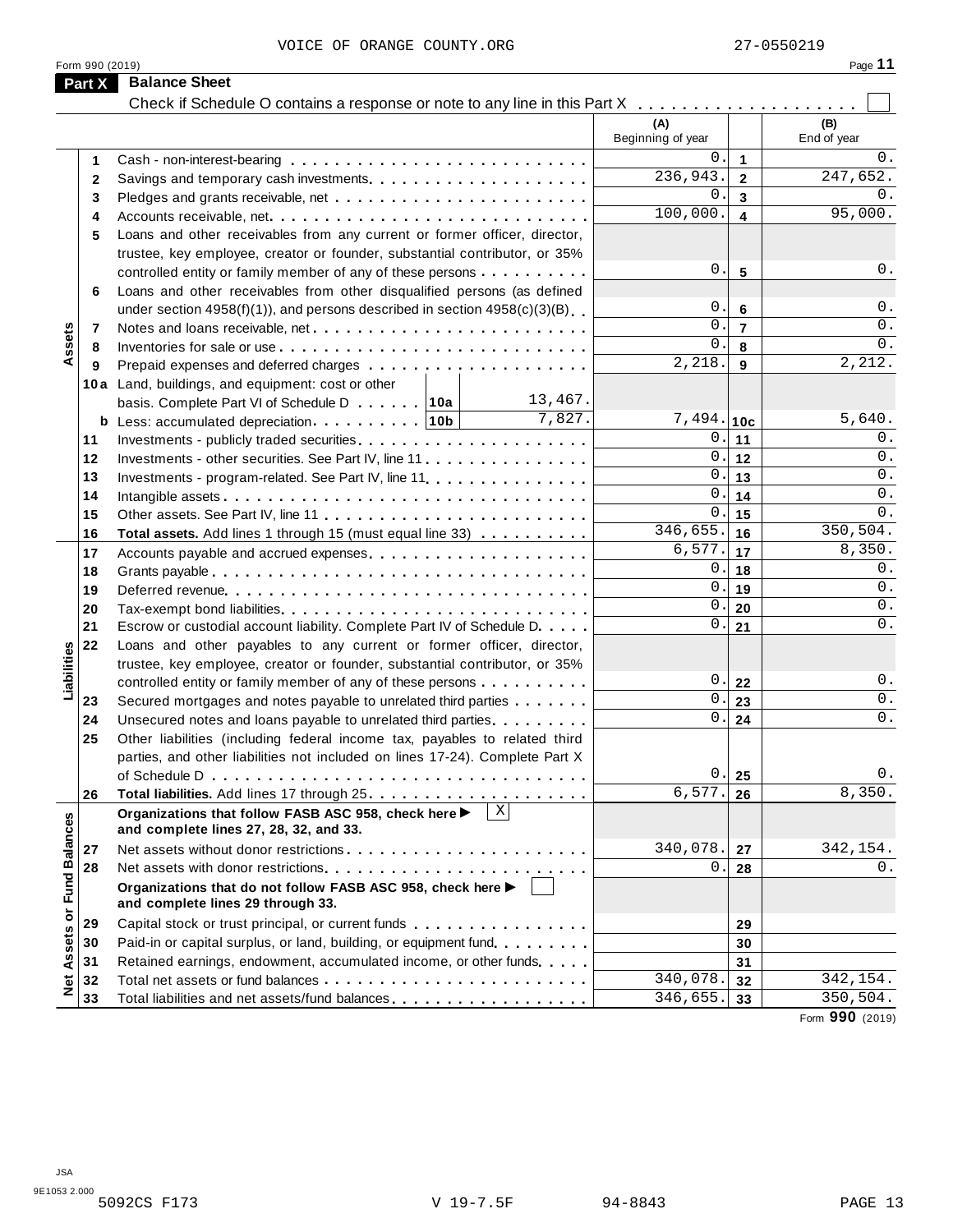|  |  |  |  | VOICE OF ORANGE COUNTY.ORG |  |
|--|--|--|--|----------------------------|--|
|--|--|--|--|----------------------------|--|

|                | Form 990 (2019)                                                                                                                                                      |                |                |                  | Page 12 |
|----------------|----------------------------------------------------------------------------------------------------------------------------------------------------------------------|----------------|----------------|------------------|---------|
| <b>Part XI</b> | <b>Reconciliation of Net Assets</b>                                                                                                                                  |                |                |                  |         |
|                |                                                                                                                                                                      |                |                |                  |         |
| 1              |                                                                                                                                                                      | $\overline{1}$ |                | 568, 218.        |         |
| 2              |                                                                                                                                                                      | $\mathbf{2}$   |                | 566, 142.        |         |
| 3              |                                                                                                                                                                      | $\overline{3}$ |                | 2,076.           |         |
| 4              | Net assets or fund balances at beginning of year (must equal Part X, line 32, column (A))                                                                            | 4              |                | 340,078.         |         |
| 5              |                                                                                                                                                                      | 5              |                |                  | $0$ .   |
| 6              |                                                                                                                                                                      | 6              |                |                  | 0.      |
| 7              |                                                                                                                                                                      | $\overline{7}$ |                |                  | 0.      |
| 8              |                                                                                                                                                                      | 8              |                |                  | 0.      |
| 9              | Other changes in net assets or fund balances (explain on Schedule O).                                                                                                | 9              |                |                  | $0$ .   |
| 10             | Net assets or fund balances at end of year. Combine lines 3 through 9 (must equal Part X, line                                                                       |                |                |                  |         |
|                |                                                                                                                                                                      | 10             |                | 342,154.         |         |
|                | <b>Financial Statements and Reporting</b><br>Part XII                                                                                                                |                |                |                  |         |
|                |                                                                                                                                                                      |                |                |                  |         |
| 1              | $x \mid$ Accrual<br>Accounting method used to prepare the Form 990:     Cash<br>Other                                                                                |                |                | Yes <sub>1</sub> | No      |
|                | If the organization changed its method of accounting from a prior year or checked "Other," explain in<br>Schedule O.                                                 |                |                |                  |         |
|                | 2a Were the organization's financial statements compiled or reviewed by an independent accountant?                                                                   |                | 2a             |                  | X       |
|                | If "Yes," check a box below to indicate whether the financial statements for the year were compiled or<br>reviewed on a separate basis, consolidated basis, or both: |                |                |                  |         |
|                | Separate basis<br><b>Consolidated basis</b><br>Both consolidated and separate basis                                                                                  |                |                |                  |         |
|                | <b>b</b> Were the organization's financial statements audited by an independent accountant?                                                                          |                | 2 <sub>b</sub> | Χ                |         |
|                | If "Yes," check a box below to indicate whether the financial statements for the year were audited on a                                                              |                |                |                  |         |
|                | separate basis, consolidated basis, or both:                                                                                                                         |                |                |                  |         |
|                | $\mathbb{X}$ Separate basis<br><b>Consolidated basis</b><br>Both consolidated and separate basis                                                                     |                |                |                  |         |
|                | c If "Yes" to line 2a or 2b, does the organization have a committee that assumes responsibility for oversight of                                                     |                |                |                  |         |
|                | the audit, review, or compilation of its financial statements and selection of an independent accountant?                                                            |                | 2 <sub>c</sub> | X                |         |
|                | If the organization changed either its oversight process or selection process during the tax year, explain on<br>Schedule O.                                         |                |                |                  |         |
|                | 3a As a result of a federal award, was the organization required to undergo an audit or audits as set forth in the                                                   |                |                |                  |         |
|                |                                                                                                                                                                      |                | 3a             |                  |         |
|                |                                                                                                                                                                      |                |                |                  |         |
|                | b If "Yes," did the organization undergo the required audit or audits? If the organization did not undergo the                                                       |                |                |                  |         |

Form **990** (2019)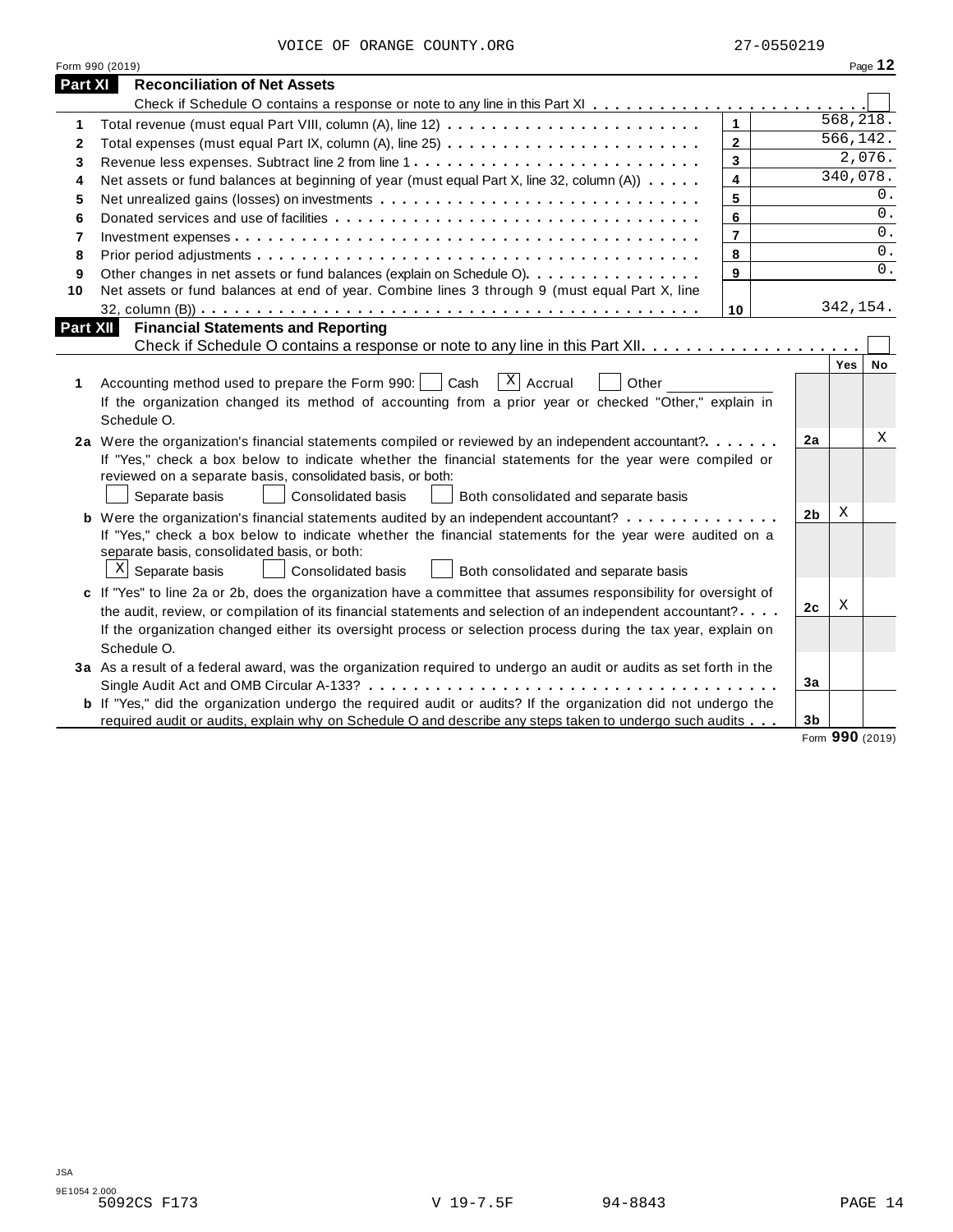# **CHEDULE A Public Charity Status and Public Support**  $\frac{100\text{dB No. }1545-0047}{000\text{dB No.}}$

(Form 990 or 990-EZ) complete if the organization is a section 501(c)(3) organization or a section 4947(a)(1) nonexempt charitable trust.  $2019$ 

|        |                                                                                                                                                                                                                                |  |                                                            |                                                                                                              |     |                                       | Complete if the organization is a section 501(c)(3) organization or a section $4947(a)(1)$ nonexempt charitable trust.                                                                                                                            | ZW IJ                                                                                                                            |  |
|--------|--------------------------------------------------------------------------------------------------------------------------------------------------------------------------------------------------------------------------------|--|------------------------------------------------------------|--------------------------------------------------------------------------------------------------------------|-----|---------------------------------------|---------------------------------------------------------------------------------------------------------------------------------------------------------------------------------------------------------------------------------------------------|----------------------------------------------------------------------------------------------------------------------------------|--|
|        | Department of the Treasury                                                                                                                                                                                                     |  |                                                            | Attach to Form 990 or Form 990-EZ.<br>Go to www.irs.gov/Form990 for instructions and the latest information. |     |                                       |                                                                                                                                                                                                                                                   | Open to Public                                                                                                                   |  |
|        | <b>Internal Revenue Service</b>                                                                                                                                                                                                |  |                                                            |                                                                                                              |     |                                       |                                                                                                                                                                                                                                                   | Inspection                                                                                                                       |  |
|        | Name of the organization<br>VOICE OF ORANGE COUNTY.ORG                                                                                                                                                                         |  |                                                            |                                                                                                              |     |                                       | <b>Employer identification number</b><br>27-0550219                                                                                                                                                                                               |                                                                                                                                  |  |
| Part I |                                                                                                                                                                                                                                |  |                                                            |                                                                                                              |     |                                       | Reason for Public Charity Status (All organizations must complete this part.) See instructions.                                                                                                                                                   |                                                                                                                                  |  |
|        |                                                                                                                                                                                                                                |  |                                                            | The organization is not a private foundation because it is: (For lines 1 through 12, check only one box.)    |     |                                       |                                                                                                                                                                                                                                                   |                                                                                                                                  |  |
| 1      |                                                                                                                                                                                                                                |  |                                                            | A church, convention of churches, or association of churches described in section 170(b)(1)(A)(i).           |     |                                       |                                                                                                                                                                                                                                                   |                                                                                                                                  |  |
| 2      |                                                                                                                                                                                                                                |  |                                                            | A school described in section 170(b)(1)(A)(ii). (Attach Schedule E (Form 990 or 990-EZ).)                    |     |                                       |                                                                                                                                                                                                                                                   |                                                                                                                                  |  |
| 3      |                                                                                                                                                                                                                                |  |                                                            |                                                                                                              |     |                                       |                                                                                                                                                                                                                                                   |                                                                                                                                  |  |
| 4      | A hospital or a cooperative hospital service organization described in section 170(b)(1)(A)(iii).<br>A medical research organization operated in conjunction with a hospital described in section 170(b)(1)(A)(iii). Enter the |  |                                                            |                                                                                                              |     |                                       |                                                                                                                                                                                                                                                   |                                                                                                                                  |  |
|        | hospital's name, city, and state:                                                                                                                                                                                              |  |                                                            |                                                                                                              |     |                                       |                                                                                                                                                                                                                                                   |                                                                                                                                  |  |
| 5      |                                                                                                                                                                                                                                |  |                                                            |                                                                                                              |     |                                       |                                                                                                                                                                                                                                                   | An organization operated for the benefit of a college or university owned or operated by a governmental unit described in        |  |
|        |                                                                                                                                                                                                                                |  | section 170(b)(1)(A)(iv). (Complete Part II.)              |                                                                                                              |     |                                       |                                                                                                                                                                                                                                                   |                                                                                                                                  |  |
| 6      |                                                                                                                                                                                                                                |  |                                                            | A federal, state, or local government or governmental unit described in section 170(b)(1)(A)(v).             |     |                                       |                                                                                                                                                                                                                                                   |                                                                                                                                  |  |
| 7      | X                                                                                                                                                                                                                              |  |                                                            |                                                                                                              |     |                                       |                                                                                                                                                                                                                                                   | An organization that normally receives a substantial part of its support from a governmental unit or from the general public     |  |
|        |                                                                                                                                                                                                                                |  | described in section 170(b)(1)(A)(vi). (Complete Part II.) |                                                                                                              |     |                                       |                                                                                                                                                                                                                                                   |                                                                                                                                  |  |
| 8      |                                                                                                                                                                                                                                |  |                                                            | A community trust described in section 170(b)(1)(A)(vi). (Complete Part II.)                                 |     |                                       |                                                                                                                                                                                                                                                   |                                                                                                                                  |  |
| 9      |                                                                                                                                                                                                                                |  |                                                            |                                                                                                              |     |                                       | An agricultural research organization described in section 170(b)(1)(A)(ix) operated in conjunction with a land-grant college                                                                                                                     |                                                                                                                                  |  |
|        |                                                                                                                                                                                                                                |  |                                                            |                                                                                                              |     |                                       | or university or a non-land-grant college of agriculture (see instructions). Enter the name, city, and state of the college or                                                                                                                    |                                                                                                                                  |  |
|        | university:                                                                                                                                                                                                                    |  |                                                            |                                                                                                              |     |                                       |                                                                                                                                                                                                                                                   |                                                                                                                                  |  |
| 10     |                                                                                                                                                                                                                                |  |                                                            |                                                                                                              |     |                                       | An organization that normally receives: (1) more than 331/3% of its support from contributions, membership fees, and gross                                                                                                                        |                                                                                                                                  |  |
|        |                                                                                                                                                                                                                                |  |                                                            |                                                                                                              |     |                                       | receipts from activities related to its exempt functions - subject to certain exceptions, and (2) no more than 331/3% of its<br>support from gross investment income and unrelated business taxable income (less section 511 tax) from businesses |                                                                                                                                  |  |
|        |                                                                                                                                                                                                                                |  |                                                            | acquired by the organization after June 30, 1975. See section 509(a)(2). (Complete Part III.)                |     |                                       |                                                                                                                                                                                                                                                   |                                                                                                                                  |  |
| 11     |                                                                                                                                                                                                                                |  |                                                            | An organization organized and operated exclusively to test for public safety. See section 509(a)(4).         |     |                                       |                                                                                                                                                                                                                                                   |                                                                                                                                  |  |
| 12     |                                                                                                                                                                                                                                |  |                                                            |                                                                                                              |     |                                       |                                                                                                                                                                                                                                                   | An organization organized and operated exclusively for the benefit of, to perform the functions of, or to carry out the purposes |  |
|        |                                                                                                                                                                                                                                |  |                                                            |                                                                                                              |     |                                       |                                                                                                                                                                                                                                                   | of one or more publicly supported organizations described in section 509(a)(1) or section 509(a)(2). See section 509(a)(3).      |  |
|        |                                                                                                                                                                                                                                |  |                                                            |                                                                                                              |     |                                       |                                                                                                                                                                                                                                                   | Check the box in lines 12a through 12d that describes the type of supporting organization and complete lines 12e, 12f, and 12g.  |  |
| a      |                                                                                                                                                                                                                                |  |                                                            |                                                                                                              |     |                                       | Type I. A supporting organization operated, supervised, or controlled by its supported organization(s), typically by giving                                                                                                                       |                                                                                                                                  |  |
|        |                                                                                                                                                                                                                                |  |                                                            |                                                                                                              |     |                                       | the supported organization(s) the power to regularly appoint or elect a majority of the directors or trustees of the                                                                                                                              |                                                                                                                                  |  |
|        |                                                                                                                                                                                                                                |  |                                                            | supporting organization. You must complete Part IV, Sections A and B.                                        |     |                                       |                                                                                                                                                                                                                                                   |                                                                                                                                  |  |
| b      |                                                                                                                                                                                                                                |  |                                                            |                                                                                                              |     |                                       | Type II. A supporting organization supervised or controlled in connection with its supported organization(s), by having                                                                                                                           |                                                                                                                                  |  |
|        |                                                                                                                                                                                                                                |  |                                                            |                                                                                                              |     |                                       | control or management of the supporting organization vested in the same persons that control or manage the supported                                                                                                                              |                                                                                                                                  |  |
|        |                                                                                                                                                                                                                                |  |                                                            | organization(s). You must complete Part IV, Sections A and C.                                                |     |                                       | Type III functionally integrated. A supporting organization operated in connection with, and functionally integrated with,                                                                                                                        |                                                                                                                                  |  |
| c      |                                                                                                                                                                                                                                |  |                                                            | its supported organization(s) (see instructions). You must complete Part IV, Sections A, D, and E.           |     |                                       |                                                                                                                                                                                                                                                   |                                                                                                                                  |  |
| d      |                                                                                                                                                                                                                                |  |                                                            |                                                                                                              |     |                                       | Type III non-functionally integrated. A supporting organization operated in connection with its supported organization(s)                                                                                                                         |                                                                                                                                  |  |
|        |                                                                                                                                                                                                                                |  |                                                            |                                                                                                              |     |                                       | that is not functionally integrated. The organization generally must satisfy a distribution requirement and an attentiveness                                                                                                                      |                                                                                                                                  |  |
|        |                                                                                                                                                                                                                                |  |                                                            | requirement (see instructions). You must complete Part IV, Sections A and D, and Part V.                     |     |                                       |                                                                                                                                                                                                                                                   |                                                                                                                                  |  |
| е      |                                                                                                                                                                                                                                |  |                                                            |                                                                                                              |     |                                       |                                                                                                                                                                                                                                                   |                                                                                                                                  |  |
|        | Check this box if the organization received a written determination from the IRS that it is a Type I, Type II, Type III<br>functionally integrated, or Type III non-functionally integrated supporting organization.           |  |                                                            |                                                                                                              |     |                                       |                                                                                                                                                                                                                                                   |                                                                                                                                  |  |
| t      |                                                                                                                                                                                                                                |  |                                                            |                                                                                                              |     |                                       |                                                                                                                                                                                                                                                   |                                                                                                                                  |  |
| g      |                                                                                                                                                                                                                                |  |                                                            | Provide the following information about the supported organization(s).                                       |     |                                       |                                                                                                                                                                                                                                                   |                                                                                                                                  |  |
|        | (i) Name of supported organization                                                                                                                                                                                             |  | (ii) EIN                                                   | (iii) Type of organization                                                                                   |     | (iv) Is the organization              | (v) Amount of monetary                                                                                                                                                                                                                            | (vi) Amount of                                                                                                                   |  |
|        |                                                                                                                                                                                                                                |  |                                                            | (described on lines 1-10<br>above (see instructions))                                                        |     | listed in your governing<br>document? | support (see<br>instructions)                                                                                                                                                                                                                     | other support (see<br>instructions)                                                                                              |  |
|        |                                                                                                                                                                                                                                |  |                                                            |                                                                                                              | Yes | No                                    |                                                                                                                                                                                                                                                   |                                                                                                                                  |  |
| (A)    |                                                                                                                                                                                                                                |  |                                                            |                                                                                                              |     |                                       |                                                                                                                                                                                                                                                   |                                                                                                                                  |  |
|        |                                                                                                                                                                                                                                |  |                                                            |                                                                                                              |     |                                       |                                                                                                                                                                                                                                                   |                                                                                                                                  |  |
| (B)    |                                                                                                                                                                                                                                |  |                                                            |                                                                                                              |     |                                       |                                                                                                                                                                                                                                                   |                                                                                                                                  |  |
| (C)    |                                                                                                                                                                                                                                |  |                                                            |                                                                                                              |     |                                       |                                                                                                                                                                                                                                                   |                                                                                                                                  |  |
|        |                                                                                                                                                                                                                                |  |                                                            |                                                                                                              |     |                                       |                                                                                                                                                                                                                                                   |                                                                                                                                  |  |
| (D)    |                                                                                                                                                                                                                                |  |                                                            |                                                                                                              |     |                                       |                                                                                                                                                                                                                                                   |                                                                                                                                  |  |
| (E)    |                                                                                                                                                                                                                                |  |                                                            |                                                                                                              |     |                                       |                                                                                                                                                                                                                                                   |                                                                                                                                  |  |
|        |                                                                                                                                                                                                                                |  |                                                            |                                                                                                              |     |                                       |                                                                                                                                                                                                                                                   |                                                                                                                                  |  |

For Paperwork Reduction Act Notice, see the Instructions for Form 990 or 990-EZ. Schedule A (Form 990 or 990-EZ) 2019 JSA 9E1210 1.000 5092CS F173 V 19-7.5F 94-8843 PAGE 15

**Total**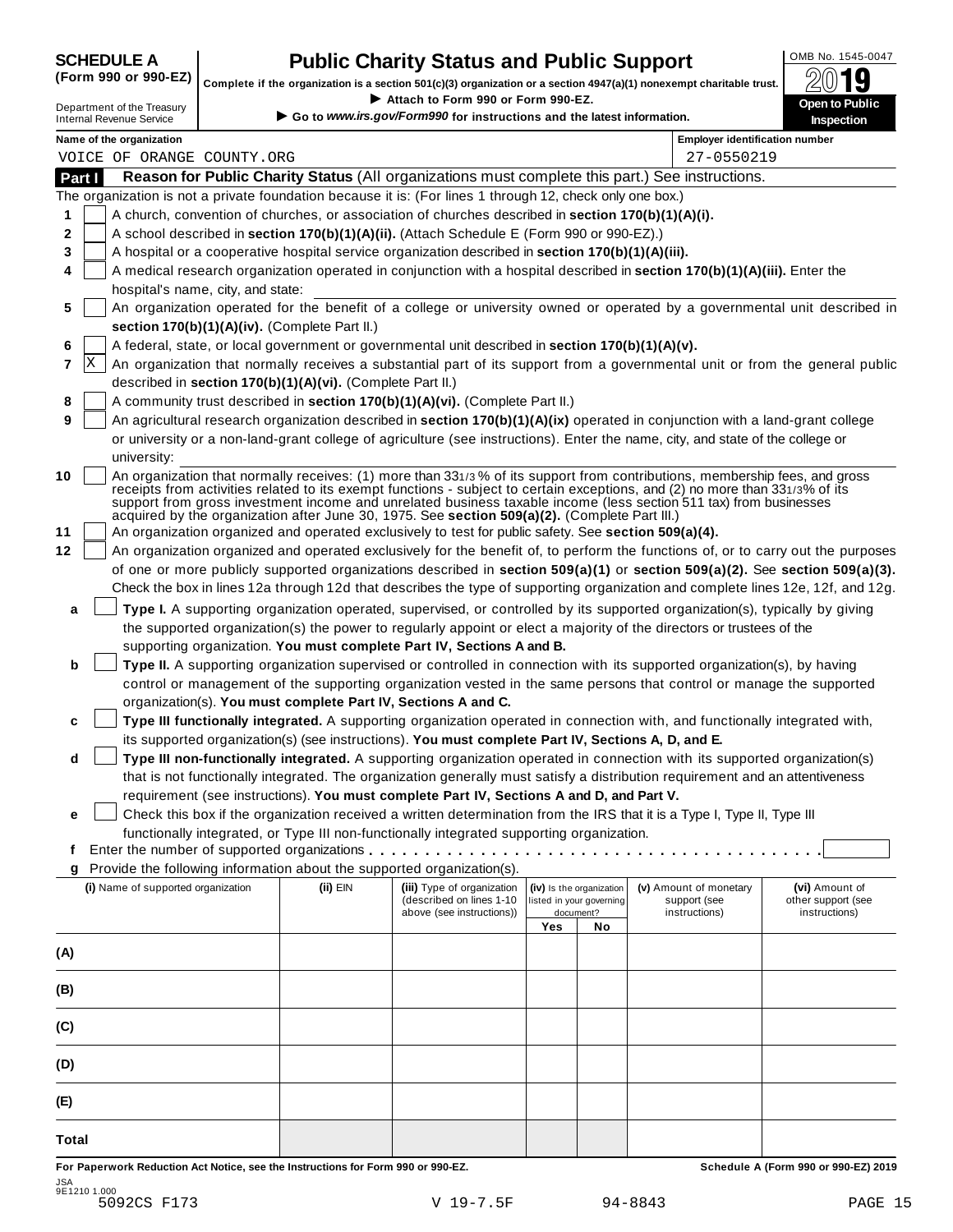#### Schedule <sup>A</sup> (Form <sup>990</sup> or 990-EZ) <sup>2019</sup> Page **2**

**Support Schedule for Organizations Described in Sections 170(b)(1)(A)(iv) and 170(b)(1)(A)(vi)** Complete only if you checked the box on line 5, 7, or 8 of Part I or if the organization failed to qualify under Part III. If the organization fails to qualify under the tests listed below, please complete Part III.) **Part II**

|              | <b>Section A. Public Support</b>                                                                                                                                                                                                                                                                                                                                                     |            |          |          |                  |                    |                      |
|--------------|--------------------------------------------------------------------------------------------------------------------------------------------------------------------------------------------------------------------------------------------------------------------------------------------------------------------------------------------------------------------------------------|------------|----------|----------|------------------|--------------------|----------------------|
|              | Calendar year (or fiscal year beginning in) ▶                                                                                                                                                                                                                                                                                                                                        | (a) $2015$ | (b) 2016 | (c) 2017 | $(d)$ 2018       | (e) 2019           | (f) Total            |
| 1.           | Gifts, grants, contributions, and<br>membership fees received. (Do not<br>include any "unusual grants.")                                                                                                                                                                                                                                                                             | 556,476.   | 514,546. | 483,260. | 844, 275.        | 565,387.           | 2,963,944.           |
| $\mathbf{2}$ | Tax revenues levied for the<br>organization's benefit and either paid<br>to or expended on its behalf                                                                                                                                                                                                                                                                                |            |          |          |                  |                    | 0.                   |
| 3            | The value of services or facilities<br>furnished by a governmental unit to the<br>organization without charge                                                                                                                                                                                                                                                                        |            |          |          |                  |                    | 0.                   |
| 4            | Total. Add lines 1 through 3                                                                                                                                                                                                                                                                                                                                                         | 556,476.   | 514,546. | 483,260  | 844, 275.        | 565,387.           | 2,963,944.           |
| 5            | The portion of total contributions by<br>each person (other than a<br>governmental unit or publicly<br>supported organization) included on<br>line 1 that exceeds 2% of the amount<br>shown on line 11, column (f)                                                                                                                                                                   |            |          |          |                  |                    | 0.                   |
| 6            | Public support. Subtract line 5 from line 4                                                                                                                                                                                                                                                                                                                                          |            |          |          |                  |                    | 2,963,944.           |
|              | <b>Section B. Total Support</b>                                                                                                                                                                                                                                                                                                                                                      |            |          |          |                  |                    |                      |
|              | Calendar year (or fiscal year beginning in) ▶                                                                                                                                                                                                                                                                                                                                        | (a) $2015$ | (b) 2016 | (c) 2017 | $(d)$ 2018       | (e) $2019$         | (f) Total            |
| 7<br>8       | Amounts from line 4<br>Gross income from interest, dividends.<br>payments received on securities loans,<br>rents, royalties, and income from<br>similar sources experiences                                                                                                                                                                                                          | 556,476.   | 514,546. | 483,260  | 844,275<br>1,002 | 565,387.<br>2,831. | 2,963,944.<br>3,833. |
| 9            | Net income from unrelated business<br>activities, whether or not the business<br>is regularly carried on the control of the set of the set of the set of the set of the set of the set of the s                                                                                                                                                                                      |            |          |          |                  |                    | 0.                   |
| 10           | Other income. Do not include gain or<br>loss from the sale of capital assets<br>(Explain in Part VI.)                                                                                                                                                                                                                                                                                |            |          |          |                  |                    | 0.                   |
| 11           | Total support. Add lines 7 through 10                                                                                                                                                                                                                                                                                                                                                |            |          |          |                  |                    | 2,967,777.           |
| 12           |                                                                                                                                                                                                                                                                                                                                                                                      |            |          |          |                  |                    |                      |
| 13           | First five years. If the Form 990 is for the organization's first, second, third, fourth, or fifth tax year as a section 501(c)(3)                                                                                                                                                                                                                                                   |            |          |          |                  |                    |                      |
|              | <b>Section C. Computation of Public Support Percentage</b>                                                                                                                                                                                                                                                                                                                           |            |          |          |                  |                    |                      |
| 14           | Public support percentage for 2019 (line 6, column (f) divided by line 11, column (f)).                                                                                                                                                                                                                                                                                              |            |          |          |                  | 14                 | 99.87%               |
| 15           |                                                                                                                                                                                                                                                                                                                                                                                      |            |          |          |                  |                    | 99.96%               |
|              | 16a 331/3% support test - 2019. If the organization did not check the box on line 13, and line 14 is 331/3% or more, check this                                                                                                                                                                                                                                                      |            |          |          |                  |                    |                      |
|              | box and stop here. The organization qualifies as a publicly supported organization                                                                                                                                                                                                                                                                                                   |            |          |          |                  |                    | Χ                    |
|              | b 331/3% support test - 2018. If the organization did not check a box on line 13 or 16a, and line 15 is 331/3% or more, check                                                                                                                                                                                                                                                        |            |          |          |                  |                    |                      |
|              |                                                                                                                                                                                                                                                                                                                                                                                      |            |          |          |                  |                    |                      |
|              | 17a 10%-facts-and-circumstances test - 2019. If the organization did not check a box on line 13, 16a, or 16b, and line 14 is<br>10% or more, and if the organization meets the "facts-and-circumstances" test, check this box and stop here. Explain in<br>Part VI how the organization meets the "facts-and-circumstances" test. The organization qualifies as a publicly supported |            |          |          |                  |                    |                      |
|              | <b>b 10%-facts-and-circumstances test - 2018.</b> If the organization did not check a box on line 13, 16a, 16b, or 17a, and line<br>15 is 10% or more, and if the organization meets the "facts-and-circumstances" test, check this box and stop here.<br>Explain in Part VI how the organization meets the "facts-and-circumstances" test. The organization qualifies as a publicly |            |          |          |                  |                    |                      |
| 18           | Private foundation. If the organization did not check a box on line 13, 16a, 16b, 17a, or 17b, check this box and see                                                                                                                                                                                                                                                                |            |          |          |                  |                    |                      |
|              |                                                                                                                                                                                                                                                                                                                                                                                      |            |          |          |                  |                    |                      |

**Schedule A (Form 990 or 990-EZ) 2019**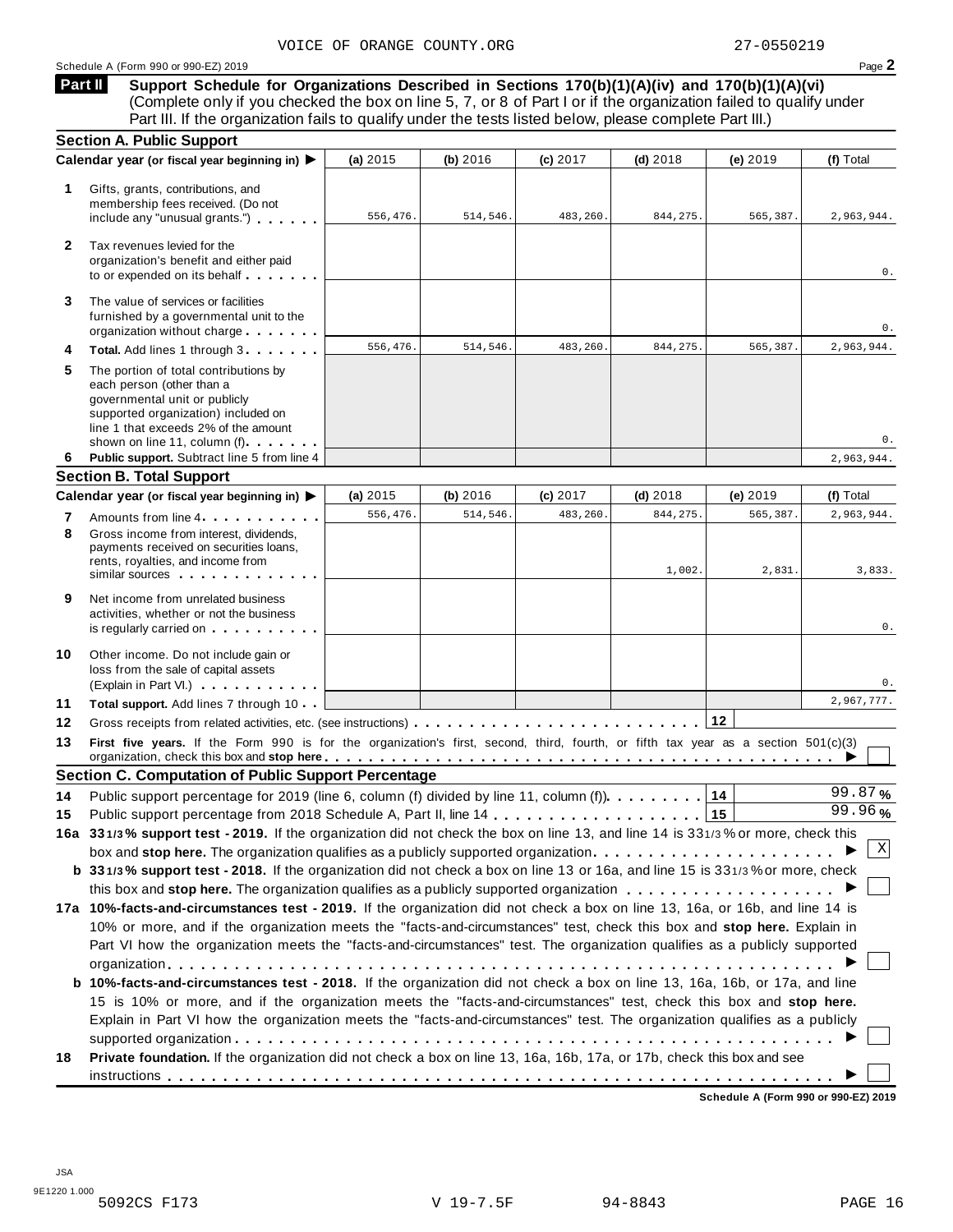#### Schedule A (Form 990 or 990-EZ) 2019 Page 3

#### **Support Schedule for Organizations Described in Section 509(a)(2) Part III**

(Complete only if you checked the box on line 10 of Part I or if the organization failed to qualify under Part II. If the organization fails to qualify under the tests listed below, please complete Part II.)

| 1.<br>2<br>3<br>4<br>5<br>6<br>8<br>9<br>11<br>12.<br>13<br>14<br>15 | Calendar year (or fiscal year beginning in) $\blacktriangleright$                                                                                                                                                                                                                                                                                                    |            |             |            |             |                                      |           |
|----------------------------------------------------------------------|----------------------------------------------------------------------------------------------------------------------------------------------------------------------------------------------------------------------------------------------------------------------------------------------------------------------------------------------------------------------|------------|-------------|------------|-------------|--------------------------------------|-----------|
|                                                                      |                                                                                                                                                                                                                                                                                                                                                                      | (a) $2015$ | (b) 2016    | $(c)$ 2017 | $(d)$ 2018  | $(e)$ 2019                           | (f) Total |
|                                                                      | Gifts, grants, contributions, and membership fees                                                                                                                                                                                                                                                                                                                    |            |             |            |             |                                      |           |
|                                                                      | received. (Do not include any "unusual grants.")                                                                                                                                                                                                                                                                                                                     |            |             |            |             |                                      |           |
|                                                                      | Gross receipts from admissions, merchandise                                                                                                                                                                                                                                                                                                                          |            |             |            |             |                                      |           |
|                                                                      | sold or services performed, or facilities                                                                                                                                                                                                                                                                                                                            |            |             |            |             |                                      |           |
|                                                                      | furnished in any activity that is related to the                                                                                                                                                                                                                                                                                                                     |            |             |            |             |                                      |           |
|                                                                      | organization's tax-exempt purpose                                                                                                                                                                                                                                                                                                                                    |            |             |            |             |                                      |           |
|                                                                      | Gross receipts from activities that are not an                                                                                                                                                                                                                                                                                                                       |            |             |            |             |                                      |           |
|                                                                      | unrelated trade or business under section 513                                                                                                                                                                                                                                                                                                                        |            |             |            |             |                                      |           |
|                                                                      | Tax revenues levied for the                                                                                                                                                                                                                                                                                                                                          |            |             |            |             |                                      |           |
|                                                                      | organization's benefit and either paid to                                                                                                                                                                                                                                                                                                                            |            |             |            |             |                                      |           |
|                                                                      | or expended on its behalf <b>contained</b> on $\theta$                                                                                                                                                                                                                                                                                                               |            |             |            |             |                                      |           |
|                                                                      | The value of services or facilities                                                                                                                                                                                                                                                                                                                                  |            |             |            |             |                                      |           |
|                                                                      | furnished by a governmental unit to the                                                                                                                                                                                                                                                                                                                              |            |             |            |             |                                      |           |
|                                                                      | organization without charge                                                                                                                                                                                                                                                                                                                                          |            |             |            |             |                                      |           |
|                                                                      | <b>Total.</b> Add lines 1 through 5                                                                                                                                                                                                                                                                                                                                  |            |             |            |             |                                      |           |
|                                                                      | 7a Amounts included on lines 1, 2, and 3                                                                                                                                                                                                                                                                                                                             |            |             |            |             |                                      |           |
|                                                                      | received from disqualified persons                                                                                                                                                                                                                                                                                                                                   |            |             |            |             |                                      |           |
|                                                                      | <b>b</b> Amounts included on lines 2 and 3                                                                                                                                                                                                                                                                                                                           |            |             |            |             |                                      |           |
|                                                                      | received from other than disqualified                                                                                                                                                                                                                                                                                                                                |            |             |            |             |                                      |           |
|                                                                      | persons that exceed the greater of \$5,000                                                                                                                                                                                                                                                                                                                           |            |             |            |             |                                      |           |
|                                                                      | or 1% of the amount on line 13 for the year                                                                                                                                                                                                                                                                                                                          |            |             |            |             |                                      |           |
|                                                                      | c Add lines 7a and 7b                                                                                                                                                                                                                                                                                                                                                |            |             |            |             |                                      |           |
|                                                                      | Public support. (Subtract line 7c from                                                                                                                                                                                                                                                                                                                               |            |             |            |             |                                      |           |
|                                                                      | $line 6.)$                                                                                                                                                                                                                                                                                                                                                           |            |             |            |             |                                      |           |
|                                                                      | <b>Section B. Total Support</b>                                                                                                                                                                                                                                                                                                                                      |            |             |            |             |                                      |           |
|                                                                      | Calendar year (or fiscal year beginning in) ▶                                                                                                                                                                                                                                                                                                                        | (a) $2015$ | (b) 2016    | $(c)$ 2017 | $(d)$ 2018  | $(e)$ 2019                           | (f) Total |
|                                                                      | Amounts from line 6                                                                                                                                                                                                                                                                                                                                                  |            |             |            |             |                                      |           |
|                                                                      | 10 a Gross income from interest, dividends,<br>payments received on securities loans,                                                                                                                                                                                                                                                                                |            |             |            |             |                                      |           |
|                                                                      | rents, royalties, and income from similar                                                                                                                                                                                                                                                                                                                            |            |             |            |             |                                      |           |
|                                                                      | SOUICES                                                                                                                                                                                                                                                                                                                                                              |            |             |            |             |                                      |           |
|                                                                      | <b>b</b> Unrelated business taxable income (less                                                                                                                                                                                                                                                                                                                     |            |             |            |             |                                      |           |
|                                                                      | section 511 taxes) from businesses                                                                                                                                                                                                                                                                                                                                   |            |             |            |             |                                      |           |
|                                                                      | acquired after June 30, 1975                                                                                                                                                                                                                                                                                                                                         |            |             |            |             |                                      |           |
|                                                                      | c Add lines 10a and 10b                                                                                                                                                                                                                                                                                                                                              |            |             |            |             |                                      |           |
|                                                                      | Net income from unrelated business                                                                                                                                                                                                                                                                                                                                   |            |             |            |             |                                      |           |
|                                                                      | activities not included in line 10b, whether                                                                                                                                                                                                                                                                                                                         |            |             |            |             |                                      |           |
|                                                                      | or not the business is regularly carried on                                                                                                                                                                                                                                                                                                                          |            |             |            |             |                                      |           |
|                                                                      | Other income. Do not include gain or                                                                                                                                                                                                                                                                                                                                 |            |             |            |             |                                      |           |
|                                                                      | loss from the sale of capital assets                                                                                                                                                                                                                                                                                                                                 |            |             |            |             |                                      |           |
|                                                                      | (Explain in Part VI.) <b>All Accords</b>                                                                                                                                                                                                                                                                                                                             |            |             |            |             |                                      |           |
|                                                                      | Total support. (Add lines 9, 10c, 11,                                                                                                                                                                                                                                                                                                                                |            |             |            |             |                                      |           |
|                                                                      | and $12.$ ) $\qquad \qquad \qquad$ $\qquad \qquad$ $\qquad \qquad$ $\qquad \qquad$ $\qquad \qquad$ $\qquad \qquad$ $\qquad \qquad$ $\qquad \qquad$ $\qquad \qquad$ $\qquad \qquad$ $\qquad$ $\qquad \qquad$ $\qquad$ $\qquad$ $\qquad$ $\qquad$ $\qquad$ $\qquad$ $\qquad$ $\qquad$ $\qquad$ $\qquad$ $\qquad$ $\qquad$ $\qquad$ $\qquad$ $\qquad$ $\qquad$ $\qquad$ |            |             |            |             |                                      |           |
|                                                                      | First five years. If the Form 990 is for the organization's first, second, third, fourth, or fifth tax year as a section 501(c)(3)                                                                                                                                                                                                                                   |            |             |            |             |                                      |           |
|                                                                      |                                                                                                                                                                                                                                                                                                                                                                      |            |             |            |             |                                      |           |
|                                                                      | Section C. Computation of Public Support Percentage                                                                                                                                                                                                                                                                                                                  |            |             |            |             |                                      |           |
|                                                                      | Public support percentage for 2019 (line 8, column (f), divided by line 13, column (f)                                                                                                                                                                                                                                                                               |            |             |            |             | 15                                   | %         |
| 16                                                                   |                                                                                                                                                                                                                                                                                                                                                                      |            |             |            |             | 16                                   | %         |
|                                                                      | Section D. Computation of Investment Income Percentage                                                                                                                                                                                                                                                                                                               |            |             |            |             |                                      |           |
|                                                                      | Investment income percentage for 2019 (line 10c, column (f), divided by line 13, column (f)).                                                                                                                                                                                                                                                                        |            |             |            |             | 17                                   | %         |
| 17                                                                   |                                                                                                                                                                                                                                                                                                                                                                      |            |             |            |             | 18                                   | %         |
| 18                                                                   |                                                                                                                                                                                                                                                                                                                                                                      |            |             |            |             |                                      |           |
|                                                                      | 19a 331/3% support tests - 2019. If the organization did not check the box on line 14, and line 15 is more than 331/3%, and line                                                                                                                                                                                                                                     |            |             |            |             |                                      |           |
|                                                                      | 17 is not more than 331/3%, check this box and stop here. The organization qualifies as a publicly supported organization                                                                                                                                                                                                                                            |            |             |            |             |                                      |           |
|                                                                      | <b>b</b> 331/3% support tests - 2018. If the organization did not check a box on line 14 or line 19a, and line 16 is more than 331/3%, and                                                                                                                                                                                                                           |            |             |            |             |                                      |           |
|                                                                      | line 18 is not more than 331/3%, check this box and stop here. The organization qualifies as a publicly supported organization                                                                                                                                                                                                                                       |            |             |            |             |                                      |           |
| 20                                                                   | Private foundation. If the organization did not check a box on line 14, 19a, or 19b, check this box and see instructions                                                                                                                                                                                                                                             |            |             |            |             |                                      |           |
| <b>JSA</b><br>9E1221 1.000                                           | 5092CS F173                                                                                                                                                                                                                                                                                                                                                          |            | $V$ 19-7.5F |            | $94 - 8843$ | Schedule A (Form 990 or 990-EZ) 2019 | PAGE 17   |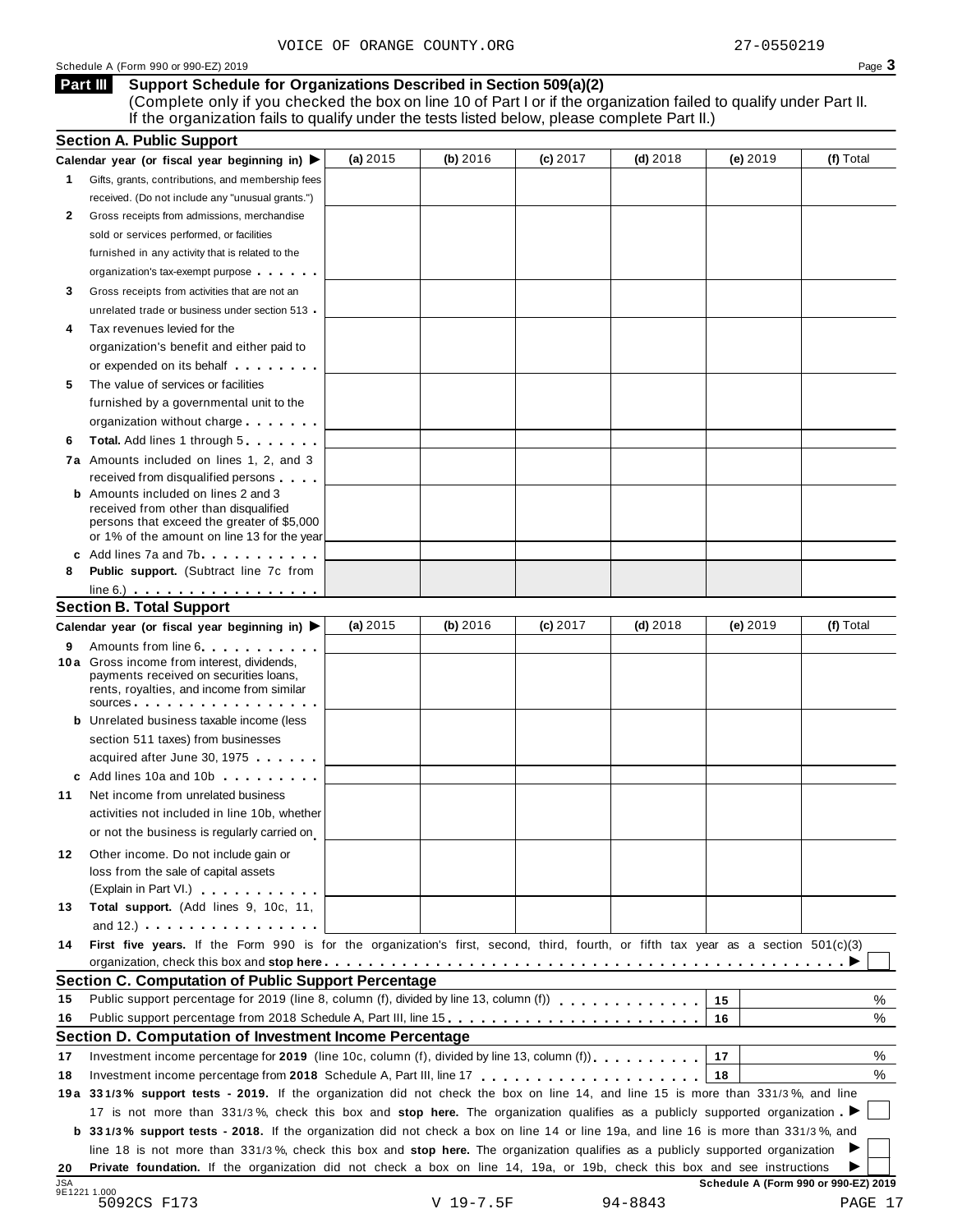#### **Part IV Supporting Organizations**

(Complete only if you checked a box in line 12 on Part I. If you checked 12a of Part I, complete Sections A and B. If you checked 12b of Part I, complete Sections A and C. If you checked 12c of Part I, complete Sections A, D, and E. If you checked 12d of Part I, complete Sections A and D, and complete Part V.)

### **Section A. All Supporting Organizations**

- **1** Are all of the organization's supported organizations listed by name in the organization's governing documents? *If "No," describe in Part VI how the supported organizations are designated. If designated by class or purpose, describe the designation. If historic and continuing relationship, explain.* **1**
- **2** Did the organization have any supported organization that does not have an IRS determination of status under section 509(a)(1) or (2)? *If"Yes," explain in Part VI how the organization determined that the supported organization was described in section 509(a)(1) or (2).*
- **3 a** Did the organization have a supported organization described in section 501(c)(4), (5), or (6)? *If "Yes," answer (b) and (c) below.*
- **b** Did the organization confirm that each supported organization qualified under section 501(c)(4), (5), or (6) and | satisfied the public support tests under section 509(a)(2)? *If "Yes," describe in Part VI when and how the organization made the determination.*
- **c** Did the organization ensure that all support to such organizations was used exclusively for section 170(c)(2)(B) purposes? *If"Yes," explain in Part VI what controls the organization put in place to ensure such use.*
- **4 a** Was any supported organization not organized in the United States ("foreign supported organization")? *If "Yes," and if you checked 12a or 12b in Part I, answer (b) and (c) below.*
- **b** Did the organization have ultimate control and discretion in deciding whether to make grants to the foreign | supported organization? *If "Yes," describe in Part VI how the organization had such control and discretion despite being controlled or supervised by or in connection with its supported organizations.*
- **c** Did the organization support any foreign supported organization that does not have an IRS determination under sections 501(c)(3) and 509(a)(1) or (2)? *If "Yes," explain in Part VI what controls the organization used to ensure that all support to the foreign supported organization was used exclusively for section 170(c)(2)(B) purposes.*
- **5 a** Did the organization add, substitute, or remove any supported organizations during the tax year? *If "Yes,"* answer (b) and (c) below (if applicable). Also, provide detail in Part VI, including (i) the names and EIN *numbers of the supported organizations added, substituted, or removed; (ii) the reasons for each such action;* (iii) the authority under the organization's organizing document authorizing such action; and (iv) how the action *was accomplished (such as by amendment to the organizing document).*
- **b Type I or Type II only.** Was any added or substituted supported organization part of a class already designated in the organization's organizing document?
- **c Substitutions only.** Was the substitution the result of an event beyond the organization's control?
- **6** Did the organization provide support (whether in the form of grants or the provision of services or facilities) to anyone other than (i) its supported organizations, (ii) individuals that are part of the charitable class benefited by one or more of its supported organizations, or (iii) other supporting organizations that also support or benefit one or more of the filing organization's supported organizations? *If"Yes," provide detail in Part VI.*
- **7** Did the organization provide a grant, loan, compensation, or other similar payment to a substantial contributor (as defined in section 4958(c)(3)(C)), a family member of a substantial contributor, or a 35% controlled entity with regard to a substantial contributor? *If"Yes," complete Part I of Schedule L (Form 990 or 990-EZ).*
- **8** Did the organization make a loan to a disqualified person (as defined in section 4958) not described in line 7? *If "Yes," complete Part I of Schedule L (Form 990 or 990-EZ).*
- **9a** Was the organization controlled directly or indirectly at any time during the tax year by one or more | disqualified persons as defined in section 4946 (other than foundation managers and organizations described in section 509(a)(1) or (2))? *If"Yes," provide detail in Part VI.*
- **b** Did one or more disqualified persons (as defined in line 9a) hold a controlling interest in any entity in which | the supporting organization had an interest? *If"Yes," provide detail in Part VI.*
- **c** Did a disqualified person (as defined in line 9a) have an ownership interest in, or derive any personal benefit from, assets in which the supporting organization also had an interest? *If"Yes," provide detail in Part VI.*
- **10a** Was the organization subject to the excess business holdings rules of section 4943 because of section | 4943(f) (regarding certain Type II supporting organizations, and all Type III non-functionally integrated supporting organizations)? *If"Yes," answer 10b below.*
	- **b** Did the organization have any excess business holdings in the tax year? *(Use Schedule C, Form 4720, to determine whether the organization had excess business holdings.)*

**Yes No**

**2**

**3a**

**3b**

**3c**

**4a**

**4b**

**4c**

**5a**

**5b 5c**

**6**

**7**

**8**

**9a**

**9b**

**9c**

**10a**

**10b Schedule A (Form 990 or 990-EZ) 2019**

JSA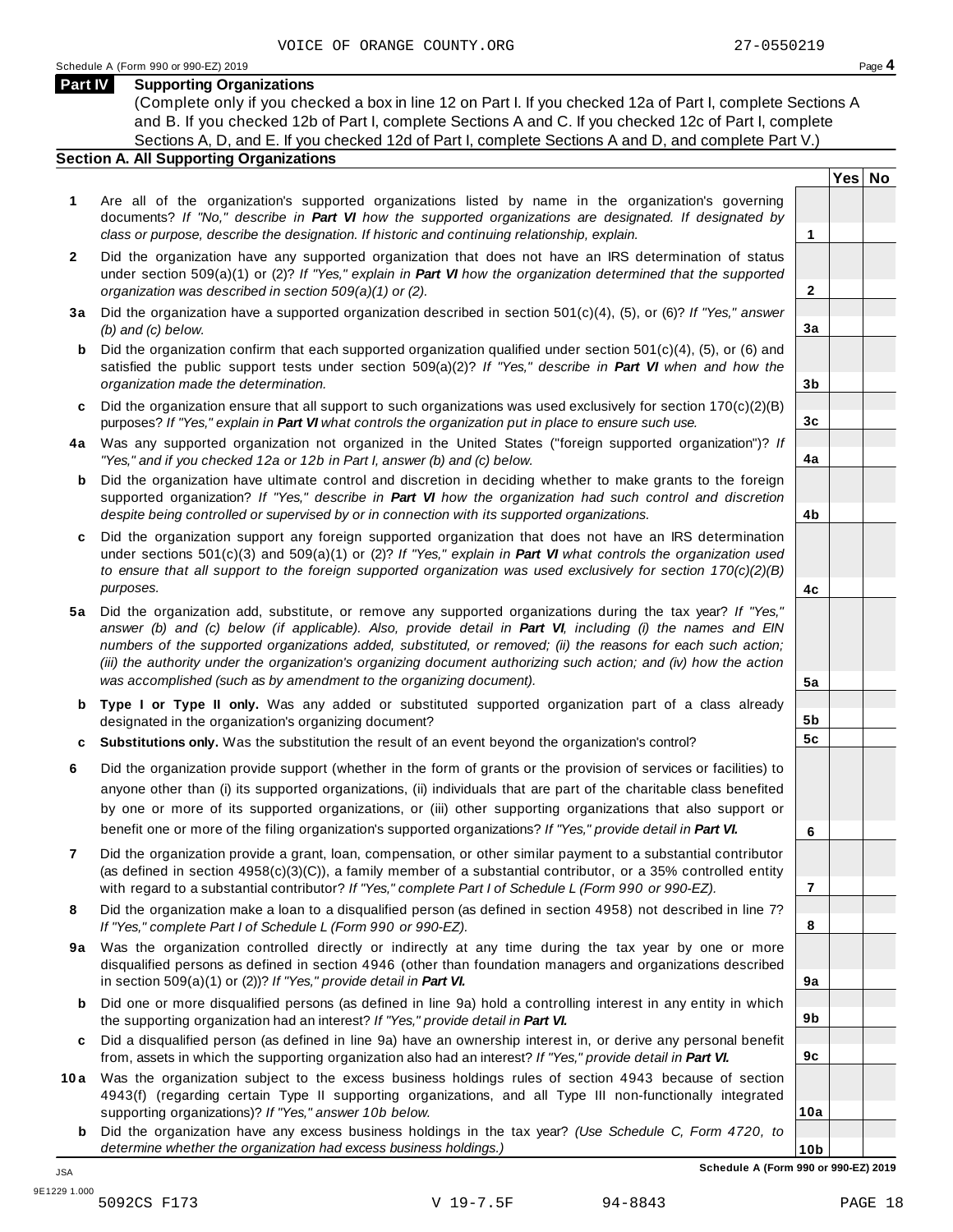A person who directly or indirectly controls, either alone or together with persons described in (b) and (c) **a**

A 35% controlled entity of a person described in (a) or (b) above? *If"Yes" to a, b, or c, provide detail in Part VI.* **c**

**11** Has the organization accepted a gift or contribution from any of the following persons?

**2b**

**3a**

**3b**

**1 2 1** Did the directors, trustees, or membership of one or more supported organizations have the power to regularly appoint or elect at least a majority of the organization's directors or trustees at all times during the tax year? *If "No," describe in Part VI how the supported organization(s) effectively operated, supervised, or controlled the organization's activities. If the organization had more than one supported organization, describe how the powers to appoint and/or remove directors or trustees were allocated among the supported organizations and what conditions or restrictions, if any, applied to such powers during the tax year.* **2** Did the organization operate for the benefit of any supported organization other than the supported organization(s) that operated, supervised, or controlled the supporting organization? *If "Yes," explain in Part VI how providing such benefit carried out the purposes of the supported organization(s) that operated, supervised, or controlled the supporting organization.*

Schedule <sup>A</sup> (Form <sup>990</sup> or 990-EZ) <sup>2019</sup> Page **5**

#### **Section C. Type II Supporting Organizations**

**Part IV Supporting Organizations** *(continued)*

**Section B. Type I Supporting Organizations**

below, the governing body of a supported organization? **b** A family member of a person described in (a) above?

**1** Were a majority of the organization's directors or trustees during the tax year also a majority of the directors or trustees of each of the organization's supported organization(s)? *If"No," describe in Part VI how control or management of the supporting organization was vested in the same persons that controlled or managed the supported organization(s).*

#### **Section D. All Type III Supporting Organizations**

|              |                                                                                                                                                                                                                                                                                                                                                                                                                                                                                          | Yes⊺ |  |
|--------------|------------------------------------------------------------------------------------------------------------------------------------------------------------------------------------------------------------------------------------------------------------------------------------------------------------------------------------------------------------------------------------------------------------------------------------------------------------------------------------------|------|--|
|              | Did the organization provide to each of its supported organizations, by the last day of the fifth month of the<br>organization's tax year, (i) a written notice describing the type and amount of support provided during the prior<br>tax year, (ii) a copy of the Form 990 that was most recently filed as of the date of notification, and (iii) copies of<br>the organization's governing documents in effect on the date of notification, to the extent not previously<br>provided? |      |  |
| $\mathbf{2}$ |                                                                                                                                                                                                                                                                                                                                                                                                                                                                                          |      |  |
|              | Were any of the organization's officers, directors, or trustees either (i) appointed or elected by the supported<br>organization(s) or (ii) serving on the governing body of a supported organization? If "No," explain in <b>Part VI</b> how                                                                                                                                                                                                                                            |      |  |
|              | the organization maintained a close and continuous working relationship with the supported organization(s).                                                                                                                                                                                                                                                                                                                                                                              |      |  |
| 3            | By reason of the relationship described in (2), did the organization's supported organizations have a<br>significant voice in the organization's investment policies and in directing the use of the organization's<br>income or assets at all times during the tax year? If "Yes," describe in Part VI the role the organization's                                                                                                                                                      |      |  |
|              | supported organizations played in this regard.                                                                                                                                                                                                                                                                                                                                                                                                                                           |      |  |

#### **Section E. Type III Functionally Integrated Supporting Organizations**

|   | Check the box next to the method that the organization used to satisfy the Integral Part Test during the year (see instructions). |                                                                                                                                 |      |  |  |  |  |
|---|-----------------------------------------------------------------------------------------------------------------------------------|---------------------------------------------------------------------------------------------------------------------------------|------|--|--|--|--|
|   |                                                                                                                                   | The organization satisfied the Activities Test. Complete line 2 below.                                                          |      |  |  |  |  |
| b |                                                                                                                                   | The organization is the parent of each of its supported organizations. Complete line 3 below.                                   |      |  |  |  |  |
|   |                                                                                                                                   | The organization supported a governmental entity. Describe in Part VI how you supported a government entity (see instructions). |      |  |  |  |  |
|   |                                                                                                                                   |                                                                                                                                 | Yesl |  |  |  |  |

- **a** Did substantially all of the organization's activities during the tax year directly further the exempt purposes of the supported organization(s) to which the organization was responsive? *If "Yes," then in Part VI identify those supported organizations and explain how these activities directly furthered their exempt purposes, how the organization was responsive to those supported organizations, and how the organization determined that these activities constituted substantially all of its activities.* **2a**
- **b** Did the activities described in (a) constitute activities that, but for the organization's involvement, one or more of the organization's supported organization(s) would have been engaged in? *If"Yes," explain in Part VI the reasons for the organization's position that its supported organization(s) would have engaged in these activities but for the organization's involvement.*
- **3** Parent of Supported Organizations. *Answer (a) and (b) below.*
- **a** Did the organization have the power to regularly appoint or elect a majority of the officers, directors, or trustees of each of the supported organizations? *Provide details in Part VI.*
- **b** Did the organization exercise a substantial degree of direction over the policies, programs, and activities of each of its supported organizations? *If"Yes," describe in Part VI the role played by the organization in this regard.*

**1**



**Yes No**

**Yes No**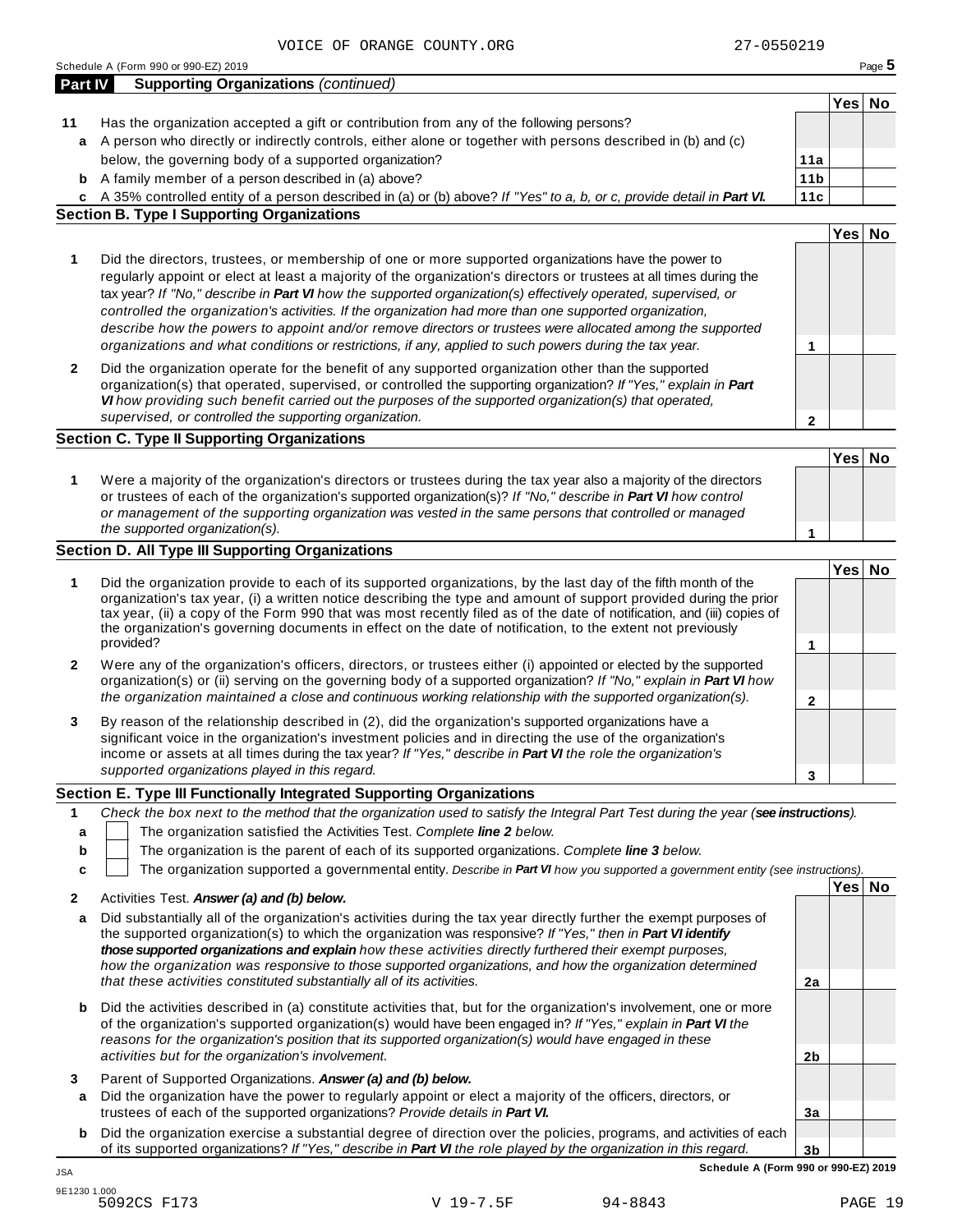| Schedule A (Form 990 or 990-EZ) 2019 | Page $6$ |
|--------------------------------------|----------|
|--------------------------------------|----------|

**Part V Type III Non-Functionally Integrated 509(a)(3) Supporting Organizations 1** Check here if the organization satisfied the Integral Part Test as a qualifying trust on Nov. 20, 1970 (explain in Part VI). **See instructions.** All other Type III non-functionally integrated supporting organizations must complete Sections A through E. (B) Current Year **Section <sup>A</sup> - Adjusted Net Income** (A) Prior Year (optional) **1** Net short-term capital gain **1 1 2 3 4 5 2** Recoveries of prior-year distributions **3** Other gross income (see instructions) **4** Add lines 1 through 3. **5** Depreciation and depletion **6** Portion of operating expenses paid or incurred for production or collection of gross income or for management, conservation, or maintenance of property held for production of income (see instructions) **6 7** Other expenses (see instructions) **7 8 Adjusted Net Income** (subtract lines 5, 6, and 7 from line 4) **8** (B) Current Year **Section <sup>B</sup> - Minimum Asset Amount** (A) Prior Year (optional) **1** Aggregate fair market value of all non-exempt-use assets (see instructions for short tax year or assets held for part of year): **a** Average monthly value of securities **1a 1a 1b 1c 1d b** Average monthly cash balances **c** Fair market value of other non-exempt-use assets **d Total** (add lines 1a, 1b, and 1c) **e Discount** claimed for blockage or other factors (explain in detail in **Part VI**): **2** Acquisition indebtedness applicable to non-exempt-use assets **2 3 4 5 6 7 8 3** Subtract line 2 from line 1d. **4** Cash deemed held for exempt use. Enter 1-1/2% of line 3 (for greater amount, see instructions). **5** Net value of non-exempt-use assets (subtract line 4 from line 3) **6** Multiply line 5 by .035. **7** Recoveries of prior-year distributions **8 Minimum Asset Amount** (add line 7 to line 6) **Section C - Distributable Amount** Current Year **Current Year Amount** Current Year Amount **1** Adjusted net income for prior year (from Section A, line 8, Column A) **1 2 3 4 5 2** Enter 85% of line 1. **3** Minimum asset amount for prior year (from Section B, line 8, Column A) **4** Enter greater of line 2 or line 3. **5** Income tax imposed in prior year **6 Distributable Amount.** Subtract line 5 from line 4, unless subject to

emergency temporary reduction (see instructions).

**7** Check here if the current year is the organization's first as a non-functionally integrated Type III supporting organization (see instructions).

**Schedule A (Form 990 or 990-EZ) 2019**

**6**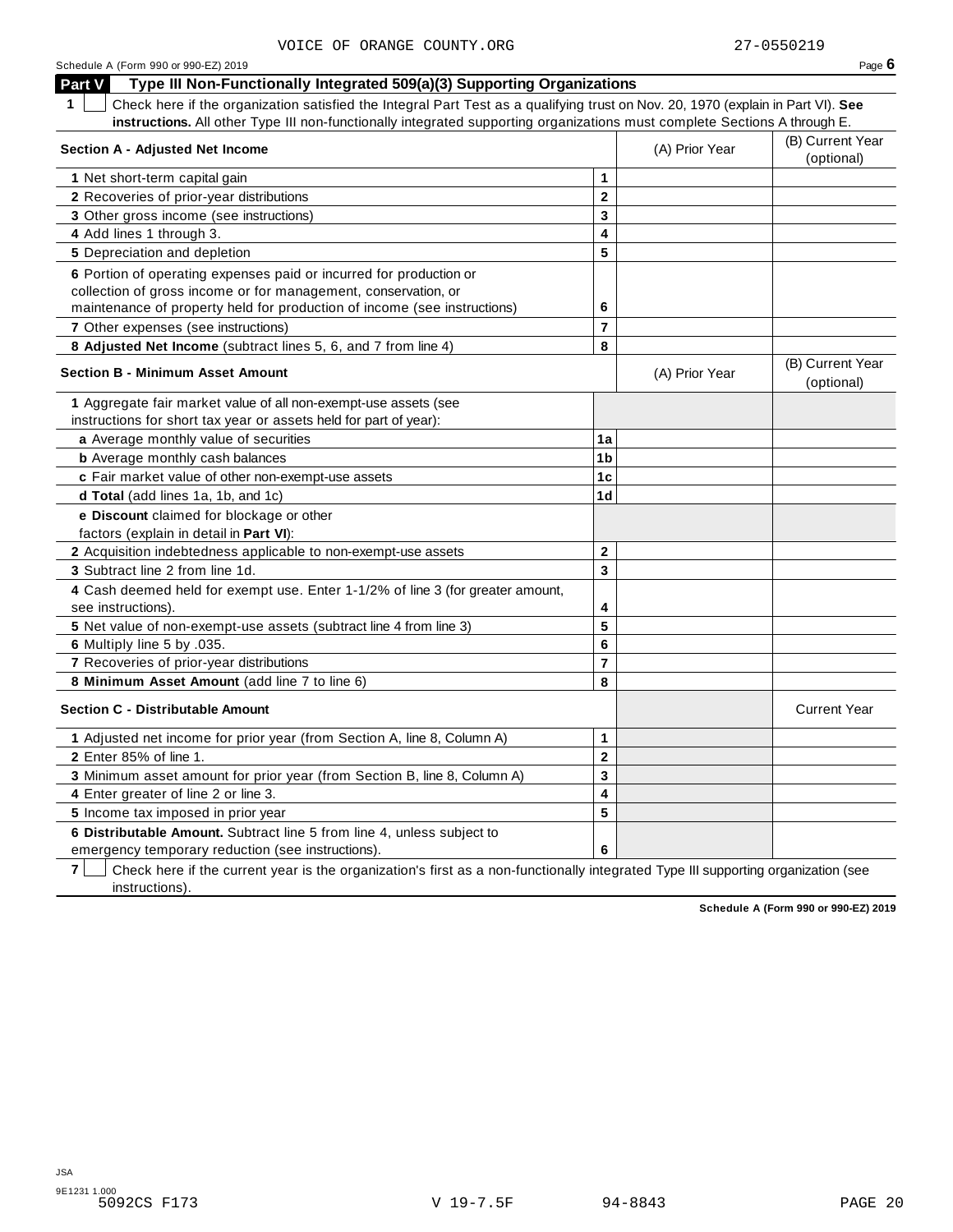|               | Schedule A (Form 990 or 990-EZ) 2019                                                                                     |                                    |                                               | Page 7                                           |
|---------------|--------------------------------------------------------------------------------------------------------------------------|------------------------------------|-----------------------------------------------|--------------------------------------------------|
| <b>Part V</b> | Type III Non-Functionally Integrated 509(a)(3) Supporting Organizations (continued)                                      |                                    |                                               |                                                  |
|               | <b>Section D - Distributions</b>                                                                                         |                                    |                                               | <b>Current Year</b>                              |
| 1.            | Amounts paid to supported organizations to accomplish exempt purposes                                                    |                                    |                                               |                                                  |
| $\mathbf{2}$  | Amounts paid to perform activity that directly furthers exempt purposes of supported                                     |                                    |                                               |                                                  |
|               | organizations, in excess of income from activity                                                                         |                                    |                                               |                                                  |
| 3             | Administrative expenses paid to accomplish exempt purposes of supported organizations                                    |                                    |                                               |                                                  |
| 4             | Amounts paid to acquire exempt-use assets                                                                                |                                    |                                               |                                                  |
| 5             | Qualified set-aside amounts (prior IRS approval required)                                                                |                                    |                                               |                                                  |
| 6             | Other distributions (describe in Part VI). See instructions.                                                             |                                    |                                               |                                                  |
| 7             | Total annual distributions. Add lines 1 through 6.                                                                       |                                    |                                               |                                                  |
| 8             | Distributions to attentive supported organizations to which the organization is responsive                               |                                    |                                               |                                                  |
|               | (provide details in Part VI). See instructions.                                                                          |                                    |                                               |                                                  |
| 9             | Distributable amount for 2019 from Section C, line 6                                                                     |                                    |                                               |                                                  |
| 10            | Line 8 amount divided by line 9 amount                                                                                   |                                    |                                               |                                                  |
|               | <b>Section E - Distribution Allocations (see instructions)</b>                                                           | (i)<br><b>Excess Distributions</b> | (ii)<br><b>Underdistributions</b><br>Pre-2019 | (iii)<br><b>Distributable</b><br>Amount for 2019 |
| 1             | Distributable amount for 2019 from Section C, line 6                                                                     |                                    |                                               |                                                  |
| $\mathbf{2}$  | Underdistributions, if any, for years prior to 2019                                                                      |                                    |                                               |                                                  |
|               | (reasonable cause required - explain in Part VI). See                                                                    |                                    |                                               |                                                  |
|               | instructions.                                                                                                            |                                    |                                               |                                                  |
| 3             | Excess distributions carryover, if any, to 2019                                                                          |                                    |                                               |                                                  |
| а             | From 2014                                                                                                                |                                    |                                               |                                                  |
| b             | From 2015                                                                                                                |                                    |                                               |                                                  |
| c             | From 2016 $\qquad \qquad \qquad$                                                                                         |                                    |                                               |                                                  |
| d             | From 2017 $\qquad \qquad \qquad$                                                                                         |                                    |                                               |                                                  |
| е             | From 2018                                                                                                                |                                    |                                               |                                                  |
| f             | Total of lines 3a through e                                                                                              |                                    |                                               |                                                  |
| g             | Applied to underdistributions of prior years                                                                             |                                    |                                               |                                                  |
| h             | Applied to 2019 distributable amount                                                                                     |                                    |                                               |                                                  |
| j.            | Carryover from 2014 not applied (see instructions)                                                                       |                                    |                                               |                                                  |
|               | Remainder. Subtract lines 3g, 3h, and 3i from 3f.                                                                        |                                    |                                               |                                                  |
| 4             | Distributions for 2019 from                                                                                              |                                    |                                               |                                                  |
|               | Section D, line 7:<br>\$                                                                                                 |                                    |                                               |                                                  |
| a             | Applied to underdistributions of prior years                                                                             |                                    |                                               |                                                  |
| b             | Applied to 2019 distributable amount                                                                                     |                                    |                                               |                                                  |
|               | Remainder. Subtract lines 4a and 4b from 4.                                                                              |                                    |                                               |                                                  |
| 5             | Remaining underdistributions for years prior to 2019, if                                                                 |                                    |                                               |                                                  |
|               | any. Subtract lines 3g and 4a from line 2. For result                                                                    |                                    |                                               |                                                  |
|               | greater than zero, explain in Part VI. See instructions.                                                                 |                                    |                                               |                                                  |
| 6             | Remaining underdistributions for 2019. Subtract lines 3h<br>and 4b from line 1. For result greater than zero, explain in |                                    |                                               |                                                  |
|               | Part VI. See instructions.                                                                                               |                                    |                                               |                                                  |
|               | Excess distributions carryover to 2020. Add lines 3j                                                                     |                                    |                                               |                                                  |
| $\mathbf{7}$  | and 4c.                                                                                                                  |                                    |                                               |                                                  |
|               | Breakdown of line 7:                                                                                                     |                                    |                                               |                                                  |
| 8             | Excess from 2015                                                                                                         |                                    |                                               |                                                  |
| a             | Excess from 2016                                                                                                         |                                    |                                               |                                                  |
| b             | Excess from 2017                                                                                                         |                                    |                                               |                                                  |
| c             | Excess from 2018                                                                                                         |                                    |                                               |                                                  |
| d             |                                                                                                                          |                                    |                                               |                                                  |
| е             | Excess from 2019                                                                                                         |                                    |                                               |                                                  |

**Schedule A (Form 990 or 990-EZ) 2019**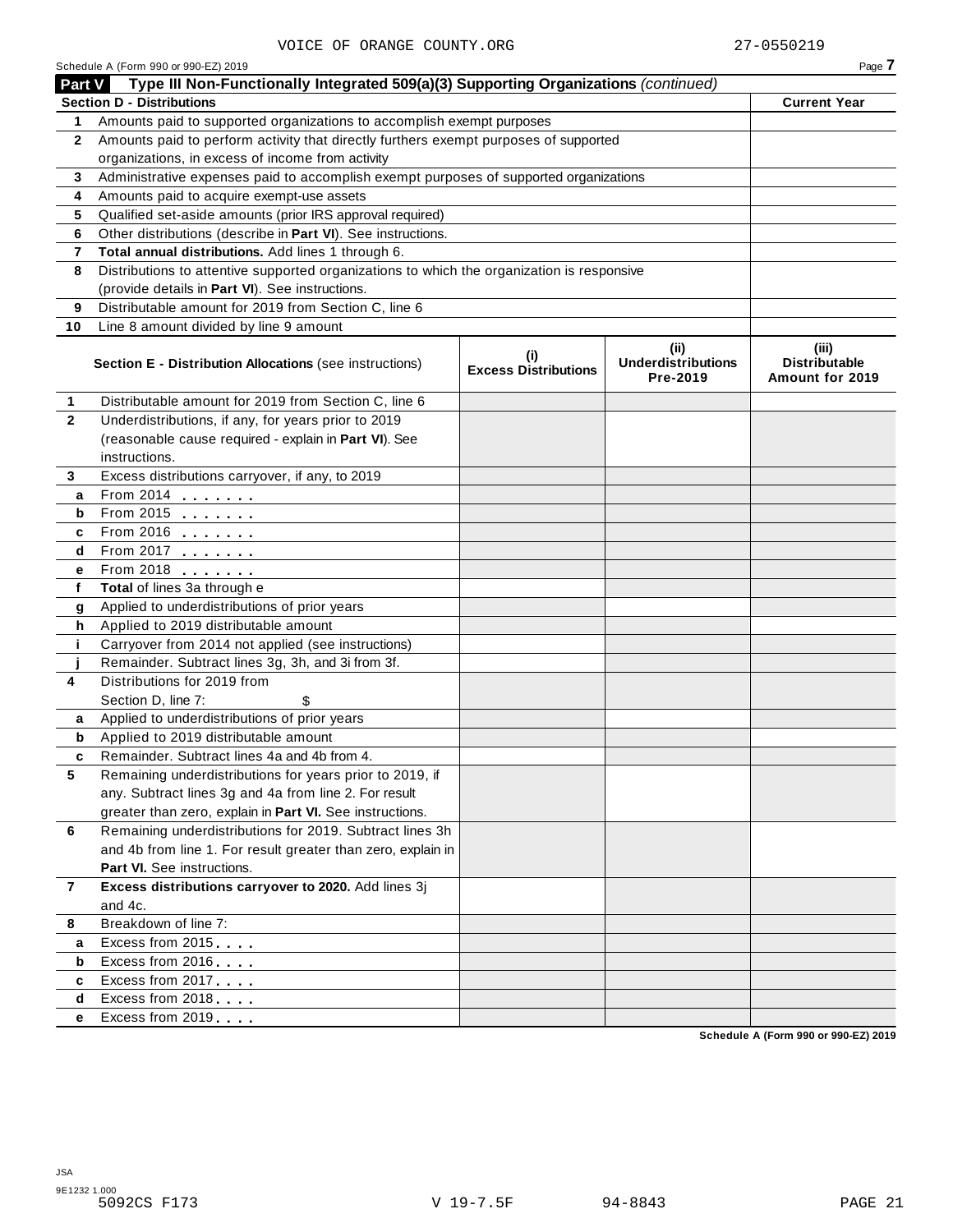Schedule <sup>A</sup> (Form <sup>990</sup> or 990-EZ) <sup>2019</sup> Page **8**

**Supplemental Information.** Provide the explanations required by Part II, line 10; Part II, line 17a or 17b; Part **Part VI** III, line 12; Part IV, Section A, lines 1, 2, 3b, 3c, 4b, 4c, 5a, 6, 9a, 9b, 9c, 11a, 11b, and 11c; Part IV, Section B, lines 1 and 2; Part IV, Section C, line 1; Part IV, Section D, lines 2 and 3; Part IV, Section E, lines 1c, 2a, 2b, 3a and 3b; Part V, line 1; Part V, Section B, line 1e; Part V, Section D, lines 5, 6, and 8; and Part V, Section E, lines 2, 5, and 6. Also complete this part for any additional information. (See instructions.)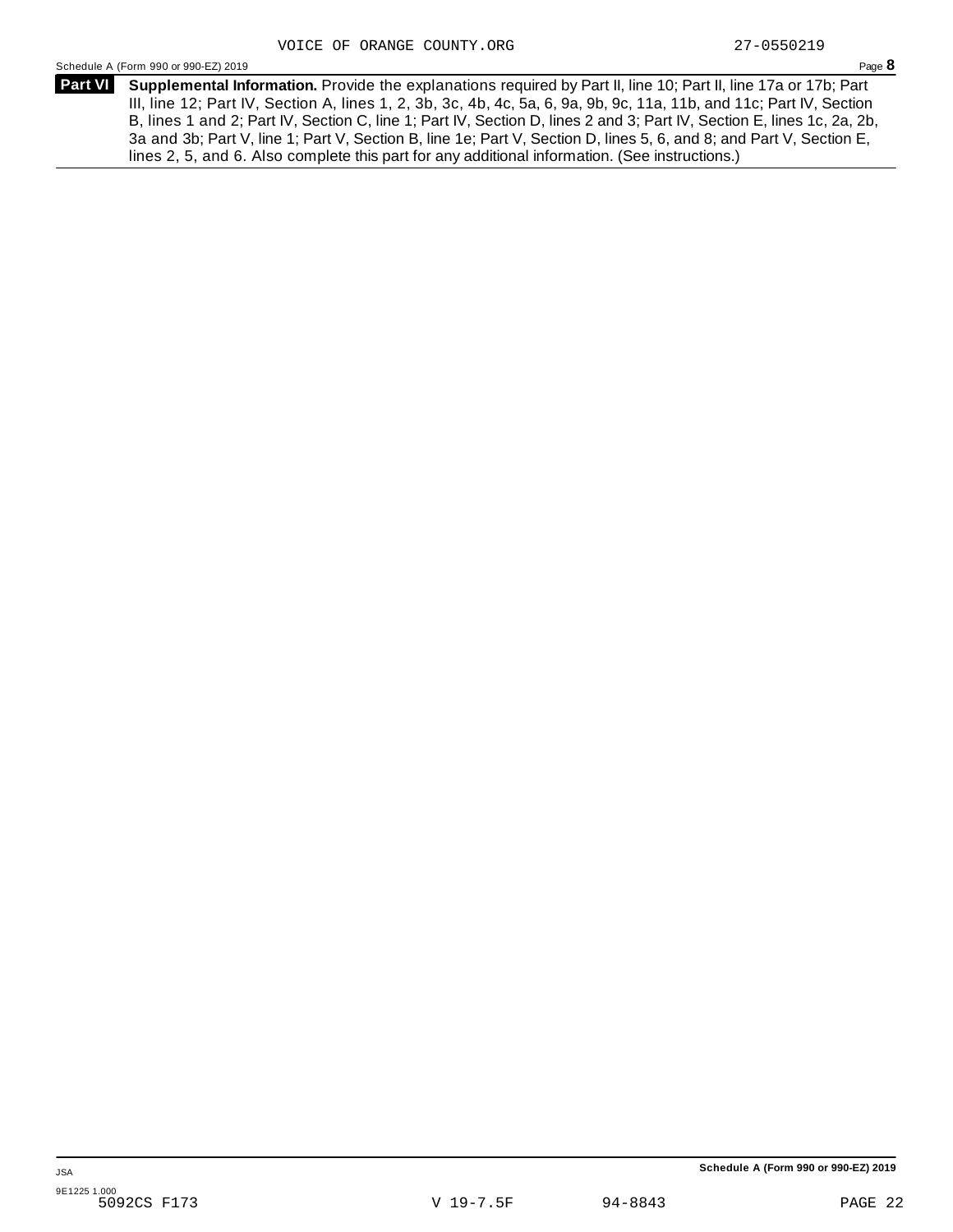**(Form 990, 990-EZ, or 990-PF)** Department of the Treasury<br>Internal Revenue Service

# **Schedule B chedule of Contributors**

(Porm 990, Form 990, Form 990-EZ, or Form 990-PF.<br>Department of the Treasury → Attach to Form 990, Form 990-EZ, or Form 990-PF.<br>Internal Revenue Service → → Go to www.irs.gov/Form990 for the latest information.<br>Name of th

2019

VOICE OF ORANGE COUNTY.ORG

27-0550219

| Organization type (check one): |  |
|--------------------------------|--|
|--------------------------------|--|

| Filers of:         | Section:                                                                    |
|--------------------|-----------------------------------------------------------------------------|
| Form 990 or 990-EZ | $\mathbf{X}$<br>$501(c)$ $(3$<br>) (enter number) organization              |
|                    | $4947(a)(1)$ nonexempt charitable trust not treated as a private foundation |
|                    | 527 political organization                                                  |
| Form 990-PF        | $501(c)(3)$ exempt private foundation                                       |
|                    | 4947(a)(1) nonexempt charitable trust treated as a private foundation       |
|                    | $501(c)(3)$ taxable private foundation                                      |

Check if your organization is covered by the **General Rule** or a **Special Rule.**

**Note:** Only a section 501(c)(7), (8), or (10) organization can check boxes for both the General Rule and a Special Rule. See instructions.

#### **General Rule**

 $\overline{X}$  For an organization filing Form 990, 990-EZ, or 990-PF that received, during the year, contributions totaling \$5,000 or more (in money or property) from any one contributor. Complete Parts I and II. See instructions for determining a contributor's total contributions.

#### **Special Rules**

For an organization described in section 501(c)(3) filing Form 990 or 990-EZ that met the 33 1/3% support test of the regulations under sections 509(a)(1) and 170(b)(1)(A)(vi), that checked Schedule A (Form 990 or 990-EZ), Part II, line 13, 16a, or 16b, and that received from any one contributor, during the year, total contributions of the greater of **(1)** \$5,000; or **(2)** 2% of the amount on (i) Form 990, Part VIII, line 1h; or (ii) Form 990-EZ, line 1. Complete Parts I and II.

For an organization described in section 501(c)(7), (8), or (10) filing Form 990 or 990-EZ that received from any one contributor, during the year, total contributions of more than \$1,000 *exclusively* for religious, charitable, scientific, literary, or educational purposes, or for the prevention of cruelty to children or animals. Complete Parts I, II, and III.

For an organization described in section 501(c)(7), (8), or (10) filing Form 990 or 990-EZ that received from any one contributor, during the year, contributions *exclusively* for religious, charitable, etc., purposes, but no such contributions totaled more than \$1,000. If this box is checked, enter here the total contributions that were received during the year for an *exclusively* religious, charitable, etc., purpose. Don't complete any of the parts unless the **General Rule** applies to this organization because it received *nonexclusively* religious, charitable, etc., contributions totaling \$5,000 or more during the year m m m m m m m m m m m m m m m m m m m m m m m m m m m m m m m I \$

**Caution:** An organization that isn't covered by the General Rule and/or the Special Rules doesn't file Schedule B (Form 990, 990-EZ, or 990-PF), but it **must** answer "No" on Part IV, line 2, of its Form 990; or check the box on line H of its Form 990-EZ or on its Form 990-PF, Part I, line 2, to certify that it doesn't meet the filing requirements of Schedule B (Form 990, 990-EZ, or 990-PF).

For Paperwork Reduction Act Notice, see the instructions for Form 990, 990-EZ, or 990-PF. Schedule B (Form 990, 990-EZ, or 990-PF) (2019)

JSA 9E1251 1.000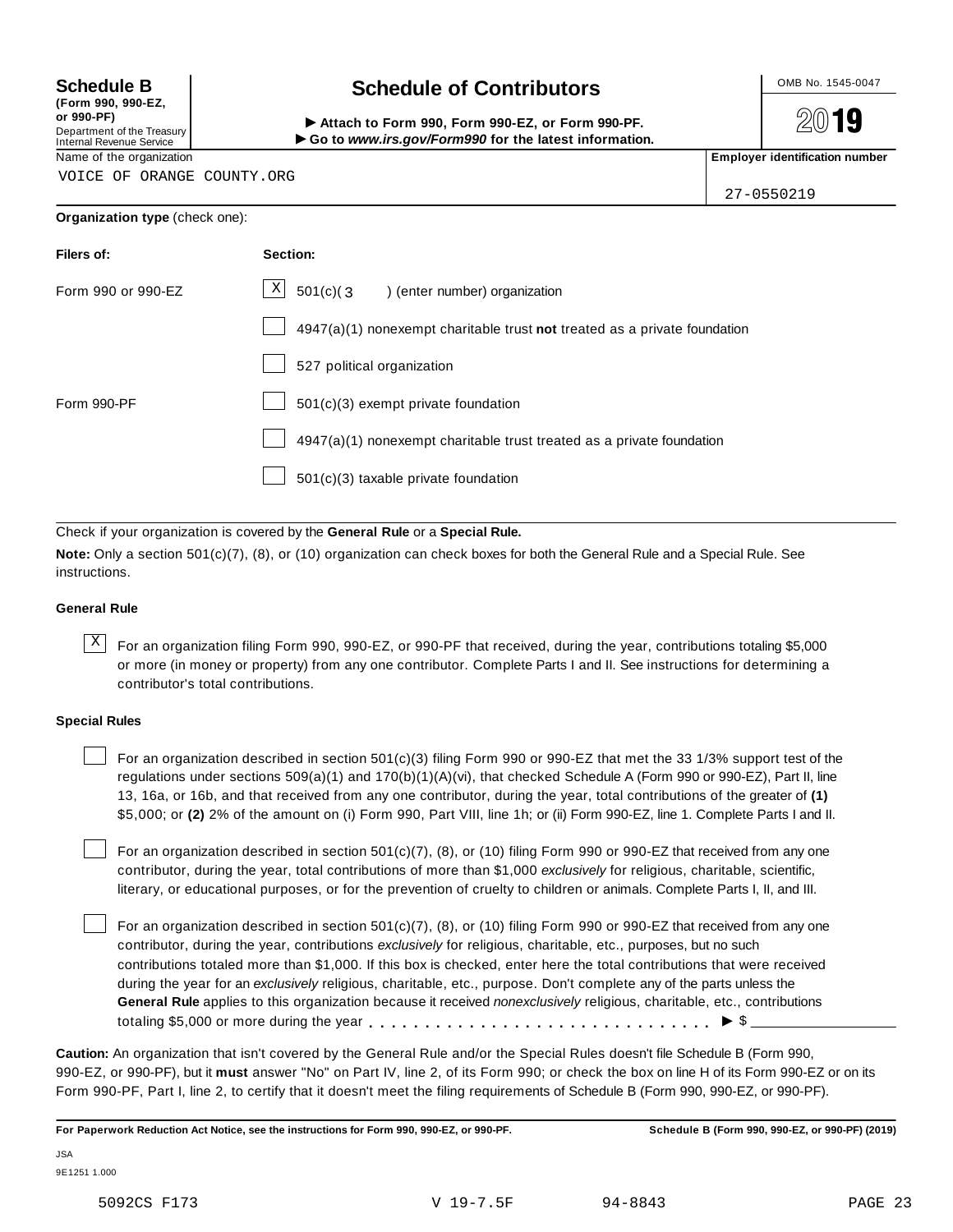Employer identification number<br>27-0550219

|            |                                     | <b>Contributors</b> (see instructions). Use duplicate copies of Part I if additional space is needed. |                                                  |  |  |  |
|------------|-------------------------------------|-------------------------------------------------------------------------------------------------------|--------------------------------------------------|--|--|--|
| (a)<br>No. | (b)<br>Name, address, and ZIP + 4   | (c)<br><b>Total contributions</b>                                                                     | (d)<br>Type of contribution                      |  |  |  |
| 1          | THE MIAMI FOUNDATION                |                                                                                                       | $\mathbf X$<br>Person                            |  |  |  |
|            | 40 NW 3RD ST STE 305                | 32,500.<br>\$                                                                                         | Payroll<br><b>Noncash</b>                        |  |  |  |
|            | 33128-1838<br>MIAMI, FL             |                                                                                                       | (Complete Part II for<br>noncash contributions.) |  |  |  |
| (a)<br>No. | (b)<br>Name, address, and ZIP + 4   | (c)<br><b>Total contributions</b>                                                                     | (d)<br>Type of contribution                      |  |  |  |
| 2          | FIELDSTEAD AND COMPANY, INC.        |                                                                                                       | $\mathbf X$<br>Person                            |  |  |  |
|            | PO BOX 19599                        | 35,000.<br>\$                                                                                         | Payroll<br><b>Noncash</b>                        |  |  |  |
|            | IRVINE, CA 92623-9599               |                                                                                                       | (Complete Part II for<br>noncash contributions.) |  |  |  |
| (a)<br>No. | (b)<br>Name, address, and ZIP + 4   | (c)<br><b>Total contributions</b>                                                                     | (d)<br>Type of contribution                      |  |  |  |
| 3          | ORANGE COUNTY EMPLOYEES ASSOCIATION |                                                                                                       | $\mathbf X$<br>Person                            |  |  |  |
|            | 830 N ROSS ST                       | 150,000.<br>\$                                                                                        | Payroll<br><b>Noncash</b>                        |  |  |  |
|            | 92701-3420<br>SANTA ANA, CA         |                                                                                                       | (Complete Part II for<br>noncash contributions.) |  |  |  |
| (a)<br>No. | (b)<br>Name, address, and ZIP + 4   | (c)<br><b>Total contributions</b>                                                                     | (d)<br>Type of contribution                      |  |  |  |
| 4          | MARY LYONS                          |                                                                                                       | $\mathbf X$<br>Person                            |  |  |  |
|            | 36 HARBOR ISLAND RD                 | 50,000.<br>\$                                                                                         | Payroll<br>Noncash                               |  |  |  |
|            | 92660-7201<br>NEWPORT BEACH, CA     |                                                                                                       | (Complete Part II for<br>noncash contributions.) |  |  |  |
| (a)        |                                     |                                                                                                       |                                                  |  |  |  |
| No.        | (b)<br>Name, address, and ZIP + 4   | (c)<br><b>Total contributions</b>                                                                     | (d)<br>Type of contribution                      |  |  |  |
| 5          | ALICE HAMILTON                      |                                                                                                       | $\mathbf X$<br>Person                            |  |  |  |
|            | 433 N CAMDEN DR                     | 20,000.<br>\$                                                                                         | Payroll<br>Noncash                               |  |  |  |
|            | 90210-4409<br>BEVERLY HILLS, CA     |                                                                                                       | (Complete Part II for<br>noncash contributions.) |  |  |  |
| (a)<br>No. | (b)<br>Name, address, and ZIP + 4   | (c)<br><b>Total contributions</b>                                                                     | (d)<br>Type of contribution                      |  |  |  |
| 6          | CALIFORNIA ENDOWMENT                |                                                                                                       | $\mathbf X$<br>Person                            |  |  |  |
|            | 1000 ALAMEDA ST                     | 200,000.<br>\$                                                                                        | Payroll<br>Noncash                               |  |  |  |

**Schedule B (Form 990, 990-EZ, or 990-PF) (2019)** JSA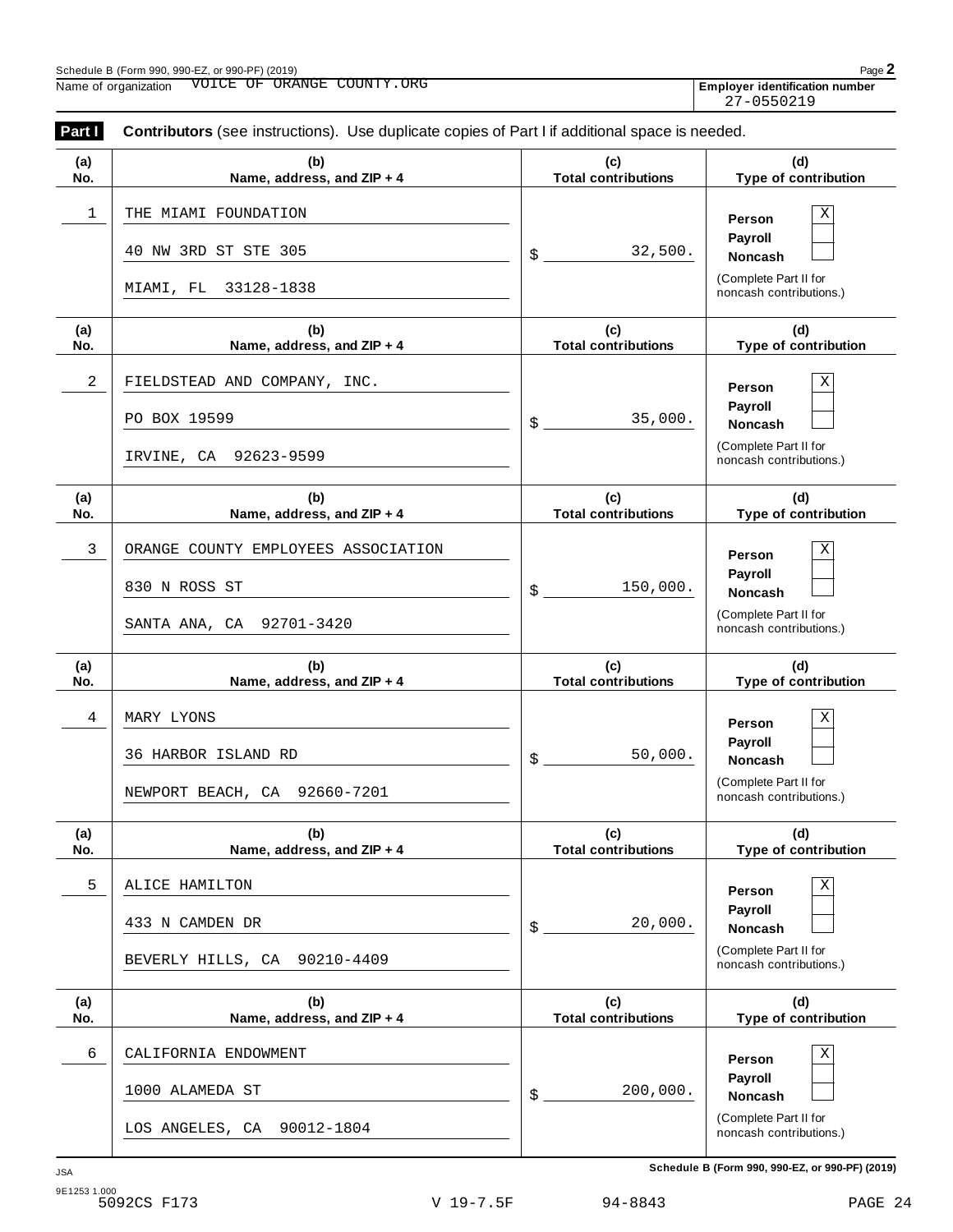| Part I     | Contributors (see instructions). Use duplicate copies of Part I if additional space is needed. |                                   |                                                                                  |  |  |  |  |
|------------|------------------------------------------------------------------------------------------------|-----------------------------------|----------------------------------------------------------------------------------|--|--|--|--|
| (a)<br>No. | (b)<br>Name, address, and ZIP + 4                                                              | (c)<br><b>Total contributions</b> | (d)<br><b>Type of contribution</b>                                               |  |  |  |  |
| 7          | TOM TAIT                                                                                       |                                   | X<br>Person<br>Payroll                                                           |  |  |  |  |
|            | 701 PARK CENTER DR<br>LOS ANGELES, CA 90012-1804                                               | 5,000.<br>\$                      | Noncash<br>(Complete Part II for<br>noncash contributions.)                      |  |  |  |  |
| (a)        | (b)                                                                                            | (c)                               | (d)                                                                              |  |  |  |  |
| No.        | Name, address, and ZIP + 4                                                                     | <b>Total contributions</b>        | Type of contribution                                                             |  |  |  |  |
| 8          | OTHER CONTRIBUTORS UNDER \$5,000                                                               |                                   | $\mathbf X$<br>Person<br>Payroll                                                 |  |  |  |  |
|            | 827 N ROSS ST<br>SANTA ANA, CA 92701-3419                                                      | 72,887.<br>$\mathsf{\$}$ .        | Noncash<br>(Complete Part II for<br>noncash contributions.)                      |  |  |  |  |
| (a)        | (b)                                                                                            | (c)                               | (d)                                                                              |  |  |  |  |
| No.        | Name, address, and ZIP + 4                                                                     | <b>Total contributions</b>        | Type of contribution                                                             |  |  |  |  |
|            |                                                                                                | \$                                | Person<br>Payroll<br>Noncash<br>(Complete Part II for                            |  |  |  |  |
| (a)        | (b)                                                                                            | (c)                               | noncash contributions.)<br>(d)                                                   |  |  |  |  |
| No.        | Name, address, and ZIP + 4                                                                     | <b>Total contributions</b>        | Type of contribution                                                             |  |  |  |  |
|            |                                                                                                | \$                                | Person<br>Payroll<br>Noncash                                                     |  |  |  |  |
|            |                                                                                                |                                   | (Complete Part II for<br>noncash contributions.)                                 |  |  |  |  |
| (a)<br>No. | (b)<br>Name, address, and ZIP + 4                                                              | (c)<br><b>Total contributions</b> | (d)<br>Type of contribution                                                      |  |  |  |  |
|            |                                                                                                | \$                                | Person<br>Payroll<br>Noncash<br>(Complete Part II for<br>noncash contributions.) |  |  |  |  |
| (a)<br>No. | (b)<br>Name, address, and ZIP + 4                                                              | (c)<br><b>Total contributions</b> | (d)<br>Type of contribution                                                      |  |  |  |  |
|            |                                                                                                | \$                                | Person<br>Payroll<br>Noncash<br>(Complete Part II for<br>noncash contributions.) |  |  |  |  |

**Schedule B (Form 990, 990-EZ, or 990-PF) (2019)** JSA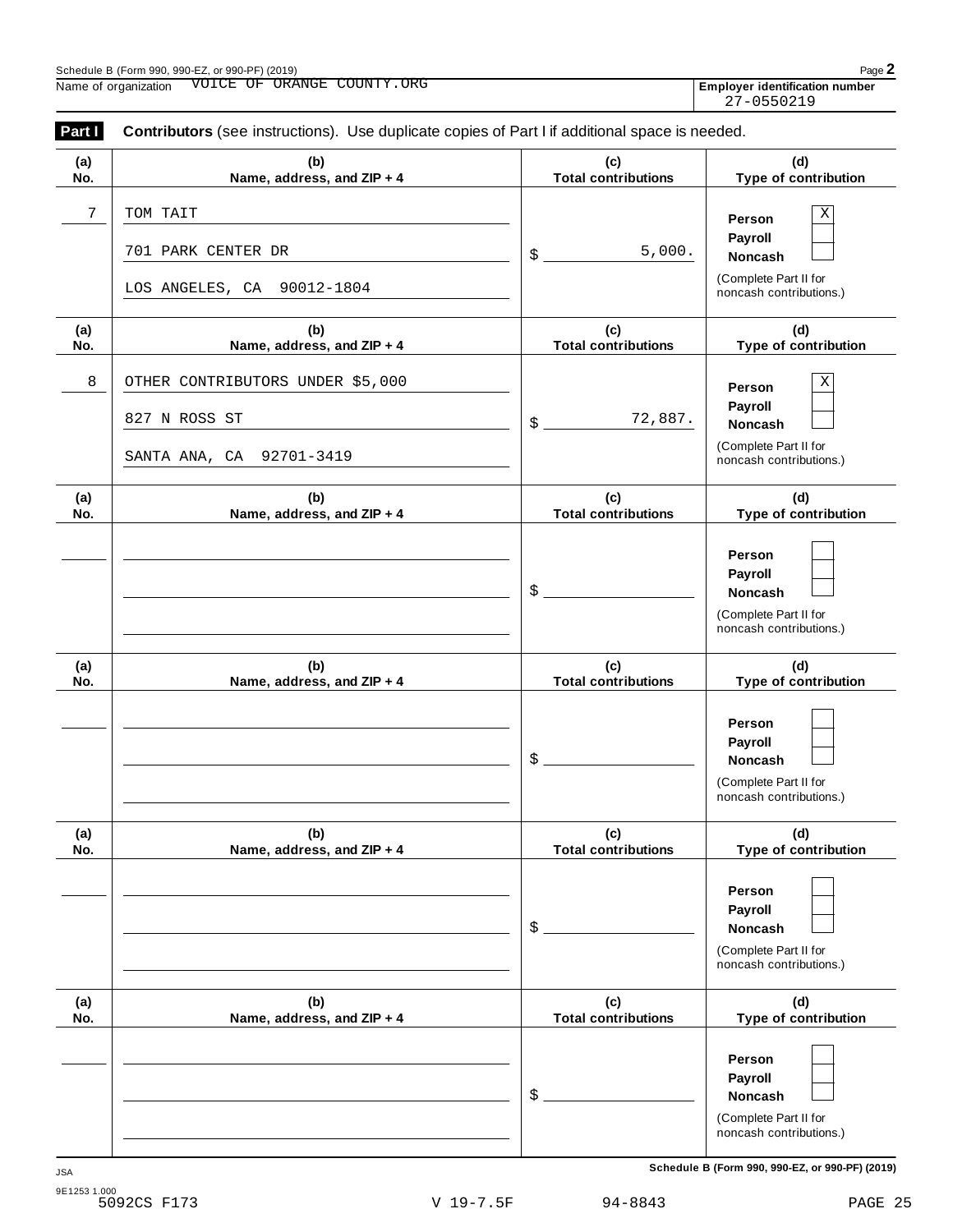| (2019) <b>۱</b><br>Schedule<br>$\alpha r$ QQ $\Omega$ - $\mathsf{P}\Gamma$<br>990.<br>റററ<br>'⊢orm ∶<br>…… カー・コー<br>- - - - - - - - - |  |     |  | Par |  |
|---------------------------------------------------------------------------------------------------------------------------------------|--|-----|--|-----|--|
| . .                                                                                                                                   |  | --- |  |     |  |

Name of organization **WOICE OF ORANGE COUNTY.ORG Employer identification number** 

27-0550219

| Part II                   | Noncash Property (see instructions). Use duplicate copies of Part II if additional space is needed. |                                                 |                      |
|---------------------------|-----------------------------------------------------------------------------------------------------|-------------------------------------------------|----------------------|
| (a) No.<br>from<br>Part I | (b)<br>Description of noncash property given                                                        | (c)<br>FMV (or estimate)<br>(See instructions.) | (d)<br>Date received |
|                           |                                                                                                     | $\frac{1}{2}$                                   |                      |
| (a) No.<br>from<br>Part I | (b)<br>Description of noncash property given                                                        | (c)<br>FMV (or estimate)<br>(See instructions.) | (d)<br>Date received |
|                           |                                                                                                     | $\frac{1}{2}$                                   |                      |
| (a) No.<br>from<br>Part I | (b)<br>Description of noncash property given                                                        | (c)<br>FMV (or estimate)<br>(See instructions.) | (d)<br>Date received |
|                           |                                                                                                     | $\frac{1}{2}$                                   |                      |
| (a) No.<br>from<br>Part I | (b)<br>Description of noncash property given                                                        | (c)<br>FMV (or estimate)<br>(See instructions.) | (d)<br>Date received |
|                           |                                                                                                     | \$.                                             |                      |
| (a) No.<br>from<br>Part I | (b)<br>Description of noncash property given                                                        | (c)<br>FMV (or estimate)<br>(See instructions.) | (d)<br>Date received |
|                           |                                                                                                     | \$                                              |                      |
| (a) No.<br>from<br>Part I | (b)<br>Description of noncash property given                                                        | (c)<br>FMV (or estimate)<br>(See instructions.) | (d)<br>Date received |
|                           |                                                                                                     | \$                                              |                      |

**Schedule B (Form 990, 990-EZ, or 990-PF) (2019)** JSA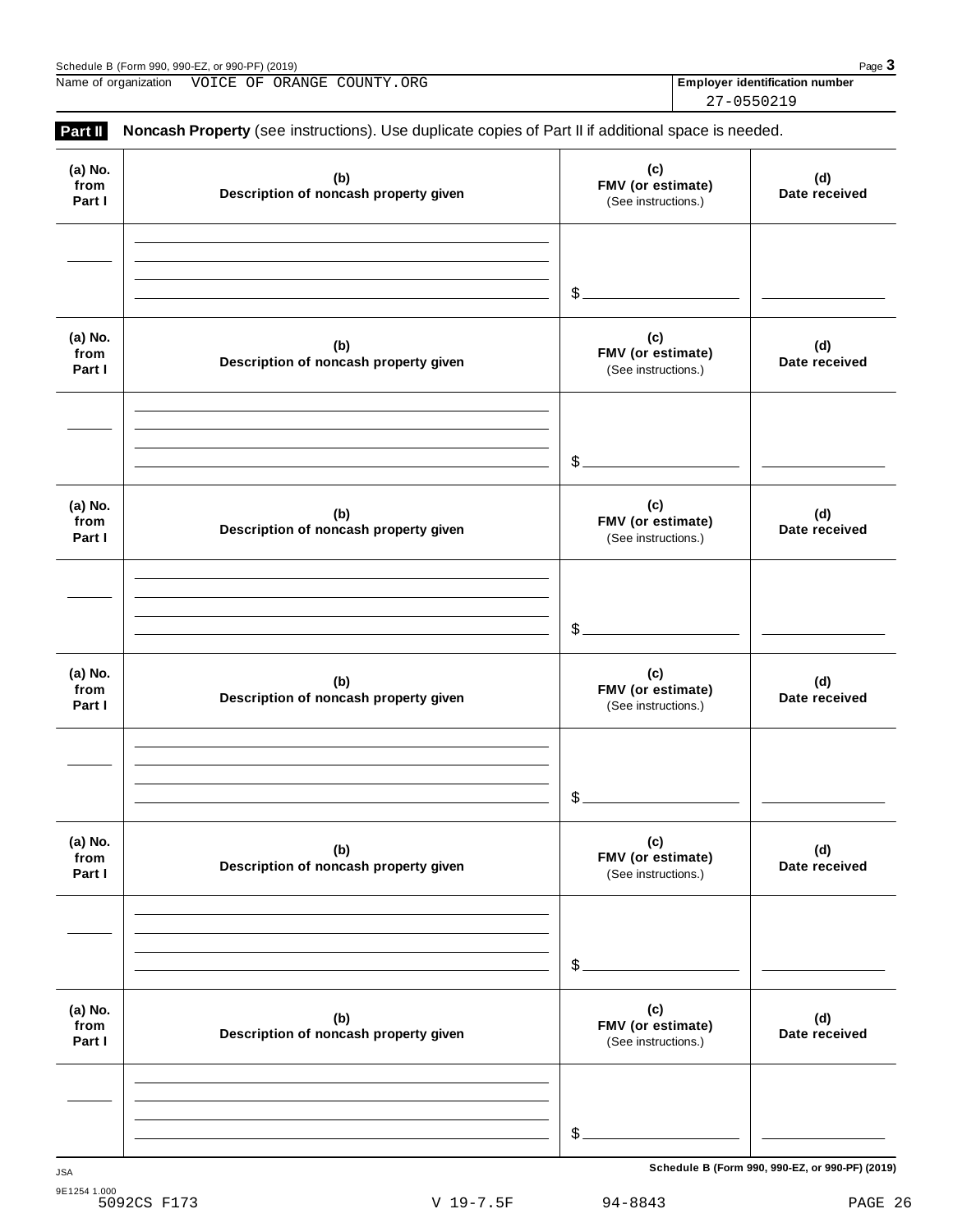|                             | Name of organization VOICE OF ORANGE COUNTY.ORG                                                                                                                                             |                      | <b>Employer identification number</b><br>27-0550219                                                                                                                                                                                                                                                                                                              |
|-----------------------------|---------------------------------------------------------------------------------------------------------------------------------------------------------------------------------------------|----------------------|------------------------------------------------------------------------------------------------------------------------------------------------------------------------------------------------------------------------------------------------------------------------------------------------------------------------------------------------------------------|
| Part III                    | contributions of \$1,000 or less for the year. (Enter this information once. See instructions.) $\blacktriangleright$ \$<br>Use duplicate copies of Part III if additional space is needed. |                      | Exclusively religious, charitable, etc., contributions to organizations described in section 501(c)(7), (8), or<br>(10) that total more than \$1,000 for the year from any one contributor. Complete columns (a) through (e) and<br>the following line entry. For organizations completing Part III, enter the total of exclusively religious, charitable, etc., |
| $(a)$ No.<br>from<br>Part I | (b) Purpose of gift                                                                                                                                                                         | (c) Use of gift      | (d) Description of how gift is held                                                                                                                                                                                                                                                                                                                              |
|                             |                                                                                                                                                                                             |                      |                                                                                                                                                                                                                                                                                                                                                                  |
|                             |                                                                                                                                                                                             | (e) Transfer of gift |                                                                                                                                                                                                                                                                                                                                                                  |
|                             | Transferee's name, address, and ZIP + 4                                                                                                                                                     |                      | Relationship of transferor to transferee                                                                                                                                                                                                                                                                                                                         |
| (a) No.<br>from<br>Part I   | (b) Purpose of gift                                                                                                                                                                         | (c) Use of gift      | (d) Description of how gift is held                                                                                                                                                                                                                                                                                                                              |
|                             |                                                                                                                                                                                             |                      |                                                                                                                                                                                                                                                                                                                                                                  |
|                             |                                                                                                                                                                                             | (e) Transfer of gift |                                                                                                                                                                                                                                                                                                                                                                  |
|                             | Transferee's name, address, and ZIP + 4                                                                                                                                                     |                      | Relationship of transferor to transferee                                                                                                                                                                                                                                                                                                                         |
| $(a)$ No.<br>from<br>Part I | (b) Purpose of gift                                                                                                                                                                         | (c) Use of gift      | (d) Description of how gift is held                                                                                                                                                                                                                                                                                                                              |
|                             |                                                                                                                                                                                             | (e) Transfer of gift |                                                                                                                                                                                                                                                                                                                                                                  |
|                             | Transferee's name, address, and ZIP + 4                                                                                                                                                     |                      | Relationship of transferor to transferee                                                                                                                                                                                                                                                                                                                         |
| (a) No.                     |                                                                                                                                                                                             |                      |                                                                                                                                                                                                                                                                                                                                                                  |
| from<br>Part I              | (b) Purpose of gift                                                                                                                                                                         | (c) Use of gift      | (d) Description of how gift is held                                                                                                                                                                                                                                                                                                                              |
|                             |                                                                                                                                                                                             | (e) Transfer of gift |                                                                                                                                                                                                                                                                                                                                                                  |
|                             | Transferee's name, address, and ZIP + 4                                                                                                                                                     |                      | Relationship of transferor to transferee                                                                                                                                                                                                                                                                                                                         |
|                             |                                                                                                                                                                                             |                      |                                                                                                                                                                                                                                                                                                                                                                  |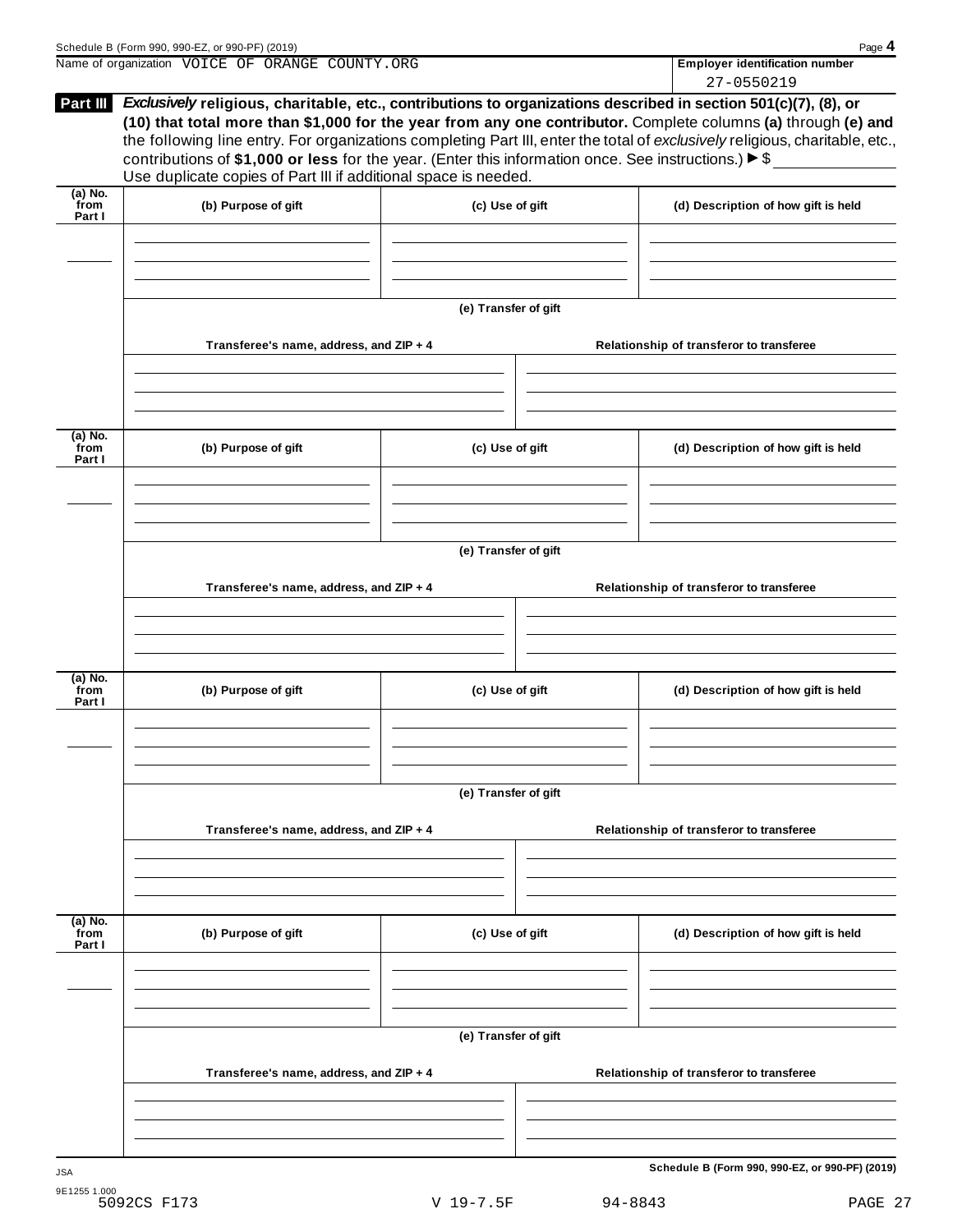|            | <b>SCHEDULE D</b> |
|------------|-------------------|
| (Form 990) |                   |

# SCHEDULE D<br>
Supplemental Financial Statements<br>
Form 990)<br>
Part IV, line 6, 7, 8, 9, 10, 11a, 11b, 11c, 11d, 11e, 11f, 12a, or 12b.<br>
Part IV, line 6, 7, 8, 9, 10, 11a, 11b, 11c, 11d, 11e, 11f, 12a, or 12b.

Department of the Treasury **I Attach 1990.** The S. 7, 8, 9, 10, 11a, 11b, 11c, 11d, 11e, 11f, 12a, or 12b.<br> **Department of the Treasury Inches Containery Containery Containery Containery Containery Containery** 

| Part I<br>1<br>2 | Department of the Treasury<br><b>Internal Revenue Service</b><br>Name of the organization<br>VOICE OF ORANGE COUNTY.ORG |                                                                                                                                                                                                                                                                        | Go to www.irs.gov/Form990 for instructions and the latest information. | <b>Employer identification number</b>              | <b>Inspection</b>               |
|------------------|-------------------------------------------------------------------------------------------------------------------------|------------------------------------------------------------------------------------------------------------------------------------------------------------------------------------------------------------------------------------------------------------------------|------------------------------------------------------------------------|----------------------------------------------------|---------------------------------|
|                  |                                                                                                                         |                                                                                                                                                                                                                                                                        |                                                                        |                                                    |                                 |
|                  |                                                                                                                         |                                                                                                                                                                                                                                                                        |                                                                        |                                                    |                                 |
|                  |                                                                                                                         |                                                                                                                                                                                                                                                                        |                                                                        | 27-0550219                                         |                                 |
|                  |                                                                                                                         | Organizations Maintaining Donor Advised Funds or Other Similar Funds or Accounts.                                                                                                                                                                                      |                                                                        |                                                    |                                 |
|                  |                                                                                                                         | Complete if the organization answered "Yes" on Form 990, Part IV, line 6.                                                                                                                                                                                              |                                                                        |                                                    |                                 |
|                  |                                                                                                                         |                                                                                                                                                                                                                                                                        | (a) Donor advised funds                                                | (b) Funds and other accounts                       |                                 |
|                  |                                                                                                                         | Total number at end of year manufacturers.                                                                                                                                                                                                                             |                                                                        |                                                    |                                 |
|                  |                                                                                                                         | Aggregate value of contributions to (during year)                                                                                                                                                                                                                      |                                                                        |                                                    |                                 |
| 3                |                                                                                                                         | Aggregate value of grants from (during year)                                                                                                                                                                                                                           |                                                                        |                                                    |                                 |
| 4                |                                                                                                                         | Aggregate value at end of year                                                                                                                                                                                                                                         |                                                                        |                                                    |                                 |
| 5                |                                                                                                                         | Did the organization inform all donors and donor advisors in writing that the assets held in donor advised                                                                                                                                                             |                                                                        |                                                    |                                 |
|                  |                                                                                                                         | funds are the organization's property, subject to the organization's exclusive legal control?                                                                                                                                                                          |                                                                        |                                                    | Yes<br>No                       |
| 6                |                                                                                                                         | Did the organization inform all grantees, donors, and donor advisors in writing that grant funds can be used                                                                                                                                                           |                                                                        |                                                    |                                 |
|                  |                                                                                                                         | only for charitable purposes and not for the benefit of the donor or donor advisor, or for any other purpose                                                                                                                                                           |                                                                        |                                                    |                                 |
|                  |                                                                                                                         |                                                                                                                                                                                                                                                                        |                                                                        |                                                    | Yes<br>No                       |
| Part II          |                                                                                                                         | <b>Conservation Easements.</b>                                                                                                                                                                                                                                         |                                                                        |                                                    |                                 |
|                  |                                                                                                                         | Complete if the organization answered "Yes" on Form 990, Part IV, line 7.                                                                                                                                                                                              |                                                                        |                                                    |                                 |
| 1                |                                                                                                                         | Purpose(s) of conservation easements held by the organization (check all that apply).                                                                                                                                                                                  |                                                                        |                                                    |                                 |
|                  |                                                                                                                         | Preservation of land for public use (for example, recreation or education)                                                                                                                                                                                             |                                                                        | Preservation of a historically important land area |                                 |
|                  |                                                                                                                         | Protection of natural habitat                                                                                                                                                                                                                                          |                                                                        | Preservation of a certified historic structure     |                                 |
|                  |                                                                                                                         | Preservation of open space                                                                                                                                                                                                                                             |                                                                        |                                                    |                                 |
| 2                |                                                                                                                         | Complete lines 2a through 2d if the organization held a qualified conservation contribution in the form of a conservation                                                                                                                                              |                                                                        |                                                    |                                 |
|                  |                                                                                                                         | easement on the last day of the tax year.                                                                                                                                                                                                                              |                                                                        |                                                    | Held at the End of the Tax Year |
| a                |                                                                                                                         |                                                                                                                                                                                                                                                                        |                                                                        | 2a                                                 |                                 |
| b                |                                                                                                                         | Total acreage restricted by conservation easements                                                                                                                                                                                                                     |                                                                        | 2b                                                 |                                 |
| c                |                                                                                                                         | Number of conservation easements on a certified historic structure included in (a)                                                                                                                                                                                     |                                                                        | 2 <sub>c</sub>                                     |                                 |
| d                |                                                                                                                         | Number of conservation easements included in (c) acquired after 7/25/06, and not on a                                                                                                                                                                                  |                                                                        |                                                    |                                 |
|                  |                                                                                                                         |                                                                                                                                                                                                                                                                        |                                                                        | <b>2d</b>                                          |                                 |
| 3                |                                                                                                                         | Number of conservation easements modified, transferred, released, extinguished, or terminated by the organization during the                                                                                                                                           |                                                                        |                                                    |                                 |
|                  |                                                                                                                         |                                                                                                                                                                                                                                                                        |                                                                        |                                                    |                                 |
| 4                |                                                                                                                         | Number of states where property subject to conservation easement is located $\blacktriangleright$ ______                                                                                                                                                               |                                                                        |                                                    |                                 |
| 5                |                                                                                                                         | Does the organization have a written policy regarding the periodic monitoring, inspection, handling of                                                                                                                                                                 |                                                                        |                                                    |                                 |
|                  |                                                                                                                         | violations, and enforcement of the conservation easements it holds?                                                                                                                                                                                                    |                                                                        |                                                    | Yes<br>No                       |
| 6                |                                                                                                                         | Staff and volunteer hours devoted to monitoring, inspecting, handling of violations, and enforcing conservation easements during the year                                                                                                                              |                                                                        |                                                    |                                 |
|                  |                                                                                                                         |                                                                                                                                                                                                                                                                        |                                                                        |                                                    |                                 |
| 7                |                                                                                                                         | Amount of expenses incurred in monitoring, inspecting, handling of violations, and enforcing conservation easements during the year                                                                                                                                    |                                                                        |                                                    |                                 |
|                  | ▶\$                                                                                                                     |                                                                                                                                                                                                                                                                        |                                                                        |                                                    |                                 |
| 8                |                                                                                                                         | Does each conservation easement reported on line 2(d) above satisfy the requirements of section 170(h)(4)(B)(i)                                                                                                                                                        |                                                                        |                                                    |                                 |
|                  |                                                                                                                         |                                                                                                                                                                                                                                                                        |                                                                        |                                                    | No<br>Yes                       |
| 9                |                                                                                                                         | In Part XIII, describe how the organization reports conservation easements in its revenue and expense statement and                                                                                                                                                    |                                                                        |                                                    |                                 |
|                  |                                                                                                                         | balance sheet, and include, if applicable, the text of the footnote to the organization's financial statements that describes the                                                                                                                                      |                                                                        |                                                    |                                 |
|                  |                                                                                                                         | organization's accounting for conservation easements.                                                                                                                                                                                                                  |                                                                        |                                                    |                                 |
|                  | Part III                                                                                                                | Organizations Maintaining Collections of Art, Historical Treasures, or Other Similar Assets.                                                                                                                                                                           |                                                                        |                                                    |                                 |
|                  |                                                                                                                         | Complete if the organization answered "Yes" on Form 990, Part IV, line 8.                                                                                                                                                                                              |                                                                        |                                                    |                                 |
| 1a               |                                                                                                                         | If the organization elected, as permitted under FASB ASC 958, not to report in its revenue statement and balance sheet works                                                                                                                                           |                                                                        |                                                    |                                 |
|                  |                                                                                                                         | of art, historical treasures, or other similar assets held for public exhibition, education, or research in furtherance of public                                                                                                                                      |                                                                        |                                                    |                                 |
|                  |                                                                                                                         | service, provide in Part XIII the text of the footnote to its financial statements that describes these items.                                                                                                                                                         |                                                                        |                                                    |                                 |
| b                |                                                                                                                         | If the organization elected, as permitted under FASB ASC 958, to report in its revenue statement and balance sheet works of<br>art, historical treasures, or other similar assets held for public exhibition, education, or research in furtherance of public service, |                                                                        |                                                    |                                 |
|                  |                                                                                                                         | provide the following amounts relating to these items:                                                                                                                                                                                                                 |                                                                        |                                                    |                                 |
|                  |                                                                                                                         | (i) Revenue included on Form 990, Part VIII, line $1, \ldots, \ldots, \ldots, \ldots, \ldots, \ldots, \ldots, \ldots, \ldots$                                                                                                                                          |                                                                        |                                                    | $\triangleright$ \$             |
|                  |                                                                                                                         |                                                                                                                                                                                                                                                                        |                                                                        |                                                    | $\triangleright$ \$             |
| 2                |                                                                                                                         | If the organization received or held works of art, historical treasures, or other similar assets for financial gain, provide the                                                                                                                                       |                                                                        |                                                    |                                 |
|                  |                                                                                                                         | following amounts required to be reported under FASB ASC 958 relating to these items:                                                                                                                                                                                  |                                                                        |                                                    |                                 |
|                  |                                                                                                                         |                                                                                                                                                                                                                                                                        |                                                                        |                                                    | $\triangleright$ \$             |
| а                |                                                                                                                         |                                                                                                                                                                                                                                                                        |                                                                        |                                                    |                                 |

**For Paperwork Reduction Act Notice, see the Instructions for Form 990. Schedule D (Form 990) 2019**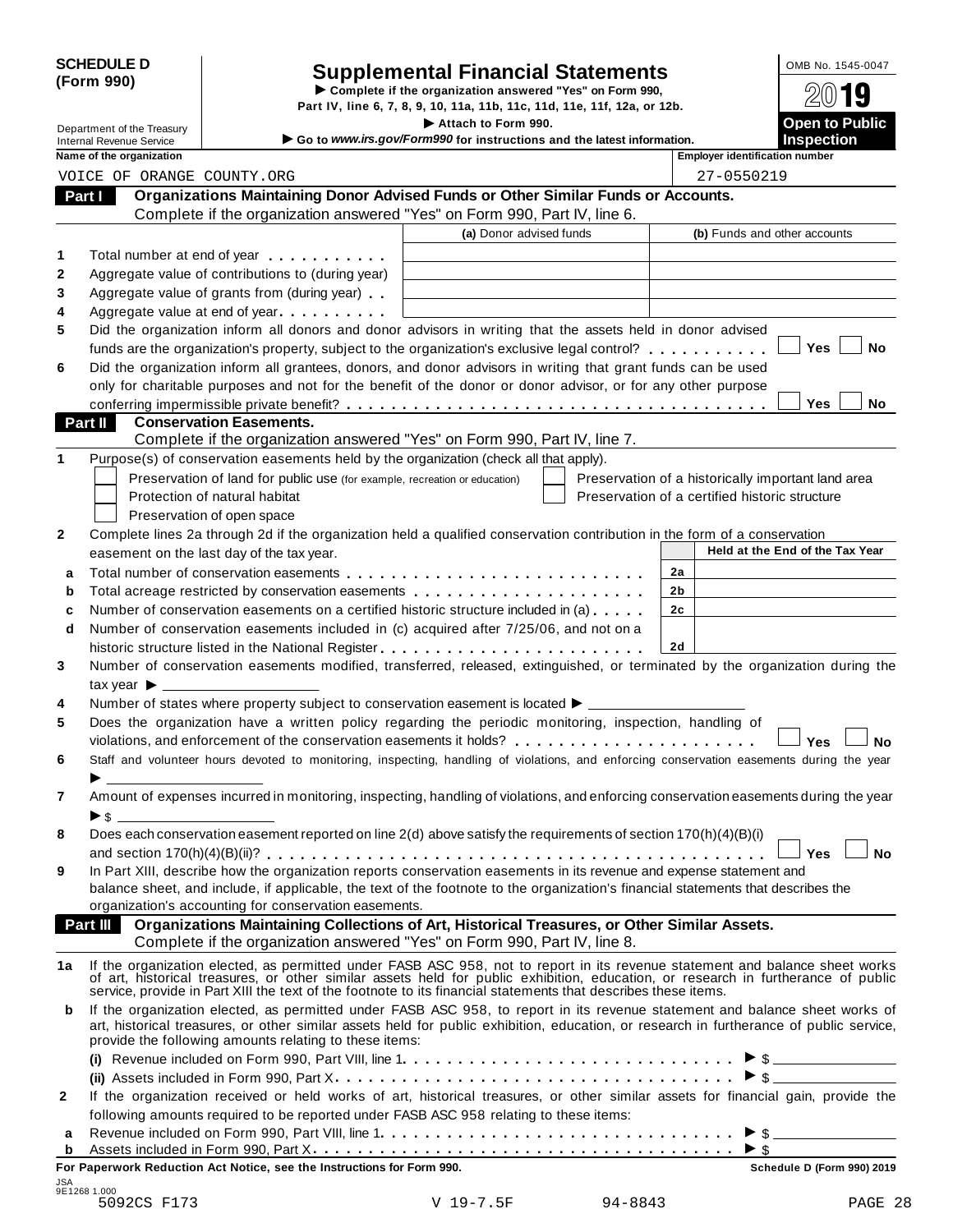VOICE OF ORANGE COUNTY.ORG 27-0550219

|         | Schedule D (Form 990) 2019                                                                                                                                 |                                     |               |                |       |                          |                |                                             |                     |            | Page 2    |
|---------|------------------------------------------------------------------------------------------------------------------------------------------------------------|-------------------------------------|---------------|----------------|-------|--------------------------|----------------|---------------------------------------------|---------------------|------------|-----------|
|         | Part III Organizations Maintaining Collections of Art, Historical Treasures, or Other Similar Assets (continued)                                           |                                     |               |                |       |                          |                |                                             |                     |            |           |
| 3       | Using the organization's acquisition, accession, and other records, check any of the following that make significant use of its                            |                                     |               |                |       |                          |                |                                             |                     |            |           |
|         | collection items (check all that apply):                                                                                                                   |                                     |               |                |       |                          |                |                                             |                     |            |           |
| a       | Public exhibition                                                                                                                                          |                                     | d             |                |       | Loan or exchange program |                |                                             |                     |            |           |
| b       | Scholarly research                                                                                                                                         |                                     | е             |                | Other |                          |                | <u> 1980 - Jan Samuel Barbara, martin a</u> |                     |            |           |
| c       | Preservation for future generations                                                                                                                        |                                     |               |                |       |                          |                |                                             |                     |            |           |
| 4       | Provide a description of the organization's collections and explain how they further the organization's exempt purpose in Part                             |                                     |               |                |       |                          |                |                                             |                     |            |           |
|         | XIII.<br>During the year, did the organization solicit or receive donations of art, historical treasures, or other similar                                 |                                     |               |                |       |                          |                |                                             |                     |            |           |
| 5       | assets to be sold to raise funds rather than to be maintained as part of the organization's collection?                                                    |                                     |               |                |       |                          |                |                                             | <b>Yes</b>          |            | No        |
|         | Part IV<br><b>Escrow and Custodial Arrangements.</b>                                                                                                       |                                     |               |                |       |                          |                |                                             |                     |            |           |
|         | Complete if the organization answered "Yes" on Form 990, Part IV, line 9, or reported an amount on Form                                                    |                                     |               |                |       |                          |                |                                             |                     |            |           |
|         | 990, Part X, line 21.                                                                                                                                      |                                     |               |                |       |                          |                |                                             |                     |            |           |
|         | 1a Is the organization an agent, trustee, custodian or other intermediary for contributions or other assets not                                            |                                     |               |                |       |                          |                |                                             |                     |            |           |
|         |                                                                                                                                                            |                                     |               |                |       |                          |                |                                             | Yes                 |            | No        |
|         | If "Yes," explain the arrangement in Part XIII and complete the following table:                                                                           |                                     |               |                |       |                          |                |                                             |                     |            |           |
|         |                                                                                                                                                            |                                     |               |                |       |                          |                | Amount                                      |                     |            |           |
| c       |                                                                                                                                                            |                                     |               |                |       |                          | 1c             |                                             |                     |            |           |
| d       |                                                                                                                                                            |                                     |               |                |       |                          | 1 <sub>d</sub> |                                             |                     |            |           |
| e       |                                                                                                                                                            |                                     |               |                |       |                          | 1e             |                                             |                     |            |           |
| f       |                                                                                                                                                            |                                     |               |                |       |                          | 1f             |                                             |                     |            |           |
| 2a      | Did the organization include an amount on Form 990, Part X, line 21, for escrow or custodial account liability?                                            |                                     |               |                |       |                          |                |                                             | Yes                 |            | <b>No</b> |
|         | <b>b</b> If "Yes," explain the arrangement in Part XIII. Check here if the explanation has been provided on Part XIII<br>Part V<br><b>Endowment Funds.</b> |                                     |               |                |       |                          |                |                                             |                     |            |           |
|         | Complete if the organization answered "Yes" on Form 990, Part IV, line 10.                                                                                 |                                     |               |                |       |                          |                |                                             |                     |            |           |
|         |                                                                                                                                                            | (a) Current year                    |               | (b) Prior year |       | (c) Two years back       |                | (d) Three years back                        | (e) Four years back |            |           |
|         | Beginning of year balance $\qquad \qquad \Box$                                                                                                             | the contract of the contract of the |               |                |       |                          |                |                                             |                     |            |           |
| 1a<br>b | Contributions $\begin{array}{ccc} \hline \end{array}$                                                                                                      |                                     |               |                |       |                          |                |                                             |                     |            |           |
| c       | Net investment earnings, gains,                                                                                                                            |                                     |               |                |       |                          |                |                                             |                     |            |           |
|         | and losses $\ldots$ $\ldots$ $\ldots$ $\ldots$                                                                                                             |                                     |               |                |       |                          |                |                                             |                     |            |           |
| d       | Grants or scholarships $\ldots$                                                                                                                            |                                     |               |                |       |                          |                |                                             |                     |            |           |
| е       | Other expenditures for facilities                                                                                                                          |                                     |               |                |       |                          |                |                                             |                     |            |           |
|         | and programs $\ldots \ldots \ldots$                                                                                                                        |                                     |               |                |       |                          |                |                                             |                     |            |           |
|         | Administrative expenses <u>  _ _ _ _ _ _ _ _ _ _</u>                                                                                                       |                                     |               |                |       |                          |                |                                             |                     |            |           |
| g       |                                                                                                                                                            |                                     |               |                |       |                          |                |                                             |                     |            |           |
| 2       | Provide the estimated percentage of the current year end balance (line 1g, column (a)) held as:                                                            |                                     |               |                |       |                          |                |                                             |                     |            |           |
| a       | Board designated or quasi-endowment >                                                                                                                      |                                     | $\frac{0}{0}$ |                |       |                          |                |                                             |                     |            |           |
| b       | Permanent endowment ><br>$\%$<br>Term endowment ▶                                                                                                          | ℅                                   |               |                |       |                          |                |                                             |                     |            |           |
| c       | The percentages on lines 2a, 2b, and 2c should equal 100%.                                                                                                 |                                     |               |                |       |                          |                |                                             |                     |            |           |
|         | 3a Are there endowment funds not in the possession of the organization that are held and administered for the                                              |                                     |               |                |       |                          |                |                                             |                     |            |           |
|         | organization by:                                                                                                                                           |                                     |               |                |       |                          |                |                                             |                     | <b>Yes</b> | No        |
|         |                                                                                                                                                            |                                     |               |                |       |                          |                |                                             | 3a(i)               |            |           |
|         |                                                                                                                                                            |                                     |               |                |       |                          |                |                                             | 3a(ii)              |            |           |
| b       | If "Yes" on line 3a(ii), are the related organizations listed as required on Schedule R?                                                                   |                                     |               |                |       |                          |                |                                             | 3 <sub>b</sub>      |            |           |
| 4       | Describe in Part XIII the intended uses of the organization's endowment funds.                                                                             |                                     |               |                |       |                          |                |                                             |                     |            |           |
|         | Land, Buildings, and Equipment.<br>Part VI<br>Complete if the organization answered "Yes" on Form 990, Part IV, line 11a. See Form 990, Part X, line 10.   |                                     |               |                |       |                          |                |                                             |                     |            |           |
|         | Description of property                                                                                                                                    | (a) Cost or other basis             |               |                |       | (b) Cost or other basis  |                | (c) Accumulated                             | (d) Book value      |            |           |
|         |                                                                                                                                                            |                                     | (investment)  |                |       | (other)                  |                | depreciation                                |                     |            |           |
| 1a      |                                                                                                                                                            |                                     |               |                |       |                          |                |                                             |                     |            |           |
| b       |                                                                                                                                                            |                                     |               |                |       |                          |                |                                             |                     |            |           |
| c       | Leasehold improvements experiences                                                                                                                         |                                     |               |                |       | 13,467.                  |                | 7,827                                       |                     |            | 5,640.    |
| d       | Equipment                                                                                                                                                  |                                     |               |                |       |                          |                |                                             |                     |            |           |
| е       | Total. Add lines 1a through 1e. (Column (d) must equal Form 990, Part X, column (B), line 10c.)                                                            |                                     |               |                |       |                          |                |                                             |                     |            | 5,640.    |
|         |                                                                                                                                                            |                                     |               |                |       |                          |                |                                             |                     |            |           |

**Schedule D (Form 990) 2019**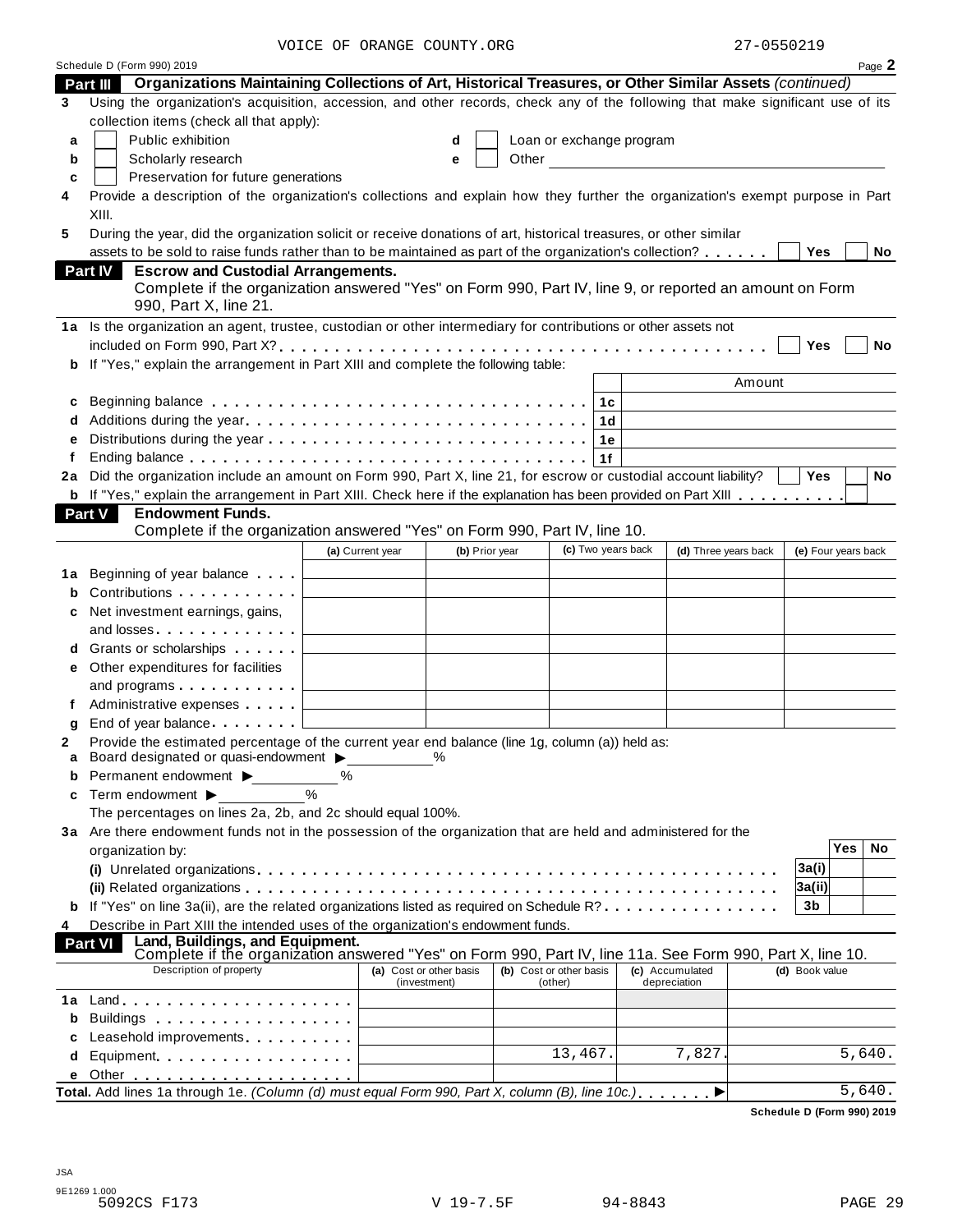| Schedule D (Form 990) 2019 |
|----------------------------|
|----------------------------|

|                                                                       | <b>Investments - Other Securities.</b>                                                   |                              | Complete if the organization answered "Yes" on Form 990, Part IV, line 11b. See Form 990, Part X, line 12. |
|-----------------------------------------------------------------------|------------------------------------------------------------------------------------------|------------------------------|------------------------------------------------------------------------------------------------------------|
|                                                                       | (a) Description of security or category<br>(including name of security)                  | (b) Book value               | (c) Method of valuation:<br>Cost or end-of-year market value                                               |
|                                                                       | (1) Financial derivatives                                                                |                              |                                                                                                            |
|                                                                       | (2) Closely held equity interests                                                        |                              |                                                                                                            |
|                                                                       | $(3)$ Other                                                                              |                              |                                                                                                            |
| (A)                                                                   |                                                                                          |                              |                                                                                                            |
| (B)                                                                   |                                                                                          |                              |                                                                                                            |
| (C)                                                                   |                                                                                          |                              |                                                                                                            |
| (D)<br>(E)                                                            |                                                                                          |                              |                                                                                                            |
| (F)                                                                   |                                                                                          |                              |                                                                                                            |
| (G)                                                                   |                                                                                          |                              |                                                                                                            |
| (H)                                                                   |                                                                                          |                              |                                                                                                            |
|                                                                       | Total. (Column (b) must equal Form 990, Part X, col. (B) line 12.) $\blacktriangleright$ |                              |                                                                                                            |
| <b>Part VIII</b>                                                      | <b>Investments - Program Related.</b>                                                    |                              | Complete if the organization answered "Yes" on Form 990, Part IV, line 11c. See Form 990, Part X, line 13. |
|                                                                       | (a) Description of investment                                                            | (b) Book value               | (c) Method of valuation:                                                                                   |
|                                                                       |                                                                                          |                              | Cost or end-of-year market value                                                                           |
| (1)                                                                   |                                                                                          |                              |                                                                                                            |
| (2)                                                                   |                                                                                          |                              |                                                                                                            |
| (3)                                                                   |                                                                                          |                              |                                                                                                            |
| (4)<br>(5)                                                            |                                                                                          |                              |                                                                                                            |
| (6)                                                                   |                                                                                          |                              |                                                                                                            |
| (7)                                                                   |                                                                                          |                              |                                                                                                            |
| (8)                                                                   |                                                                                          |                              |                                                                                                            |
| (9)                                                                   |                                                                                          |                              |                                                                                                            |
|                                                                       | Total. (Column (b) must equal Form 990, Part X, col. (B) line 13.) $\blacktriangleright$ |                              |                                                                                                            |
|                                                                       |                                                                                          |                              |                                                                                                            |
| Part IX                                                               | Other Assets.                                                                            |                              | Complete if the organization answered "Yes" on Form 990, Part IV, line 11d. See Form 990, Part X, line 15. |
|                                                                       |                                                                                          | (a) Description              | (b) Book value                                                                                             |
|                                                                       |                                                                                          |                              |                                                                                                            |
|                                                                       |                                                                                          |                              |                                                                                                            |
|                                                                       |                                                                                          |                              |                                                                                                            |
|                                                                       |                                                                                          |                              |                                                                                                            |
|                                                                       |                                                                                          |                              |                                                                                                            |
|                                                                       |                                                                                          |                              |                                                                                                            |
|                                                                       |                                                                                          |                              |                                                                                                            |
|                                                                       |                                                                                          |                              |                                                                                                            |
|                                                                       |                                                                                          |                              | ▶                                                                                                          |
| (1)<br>(2)<br>(3)<br>(4)<br>(5)<br>(6)<br>(7)<br>(8)<br>(9)<br>Part X | <b>Other Liabilities.</b>                                                                |                              | Complete if the organization answered "Yes" on Form 990, Part IV, line 11e or 11f. See Form 990, Part X,   |
|                                                                       | line 25.                                                                                 |                              |                                                                                                            |
|                                                                       |                                                                                          | (a) Description of liability | (b) Book value                                                                                             |
|                                                                       | Federal income taxes                                                                     |                              |                                                                                                            |
|                                                                       |                                                                                          |                              |                                                                                                            |
|                                                                       |                                                                                          |                              |                                                                                                            |
|                                                                       |                                                                                          |                              |                                                                                                            |
|                                                                       |                                                                                          |                              |                                                                                                            |
| (1)<br>(2)<br>(3)<br>(4)<br>(5)<br>(6)<br>(7)                         |                                                                                          |                              |                                                                                                            |
| (8)                                                                   |                                                                                          |                              |                                                                                                            |
| (9)                                                                   |                                                                                          |                              |                                                                                                            |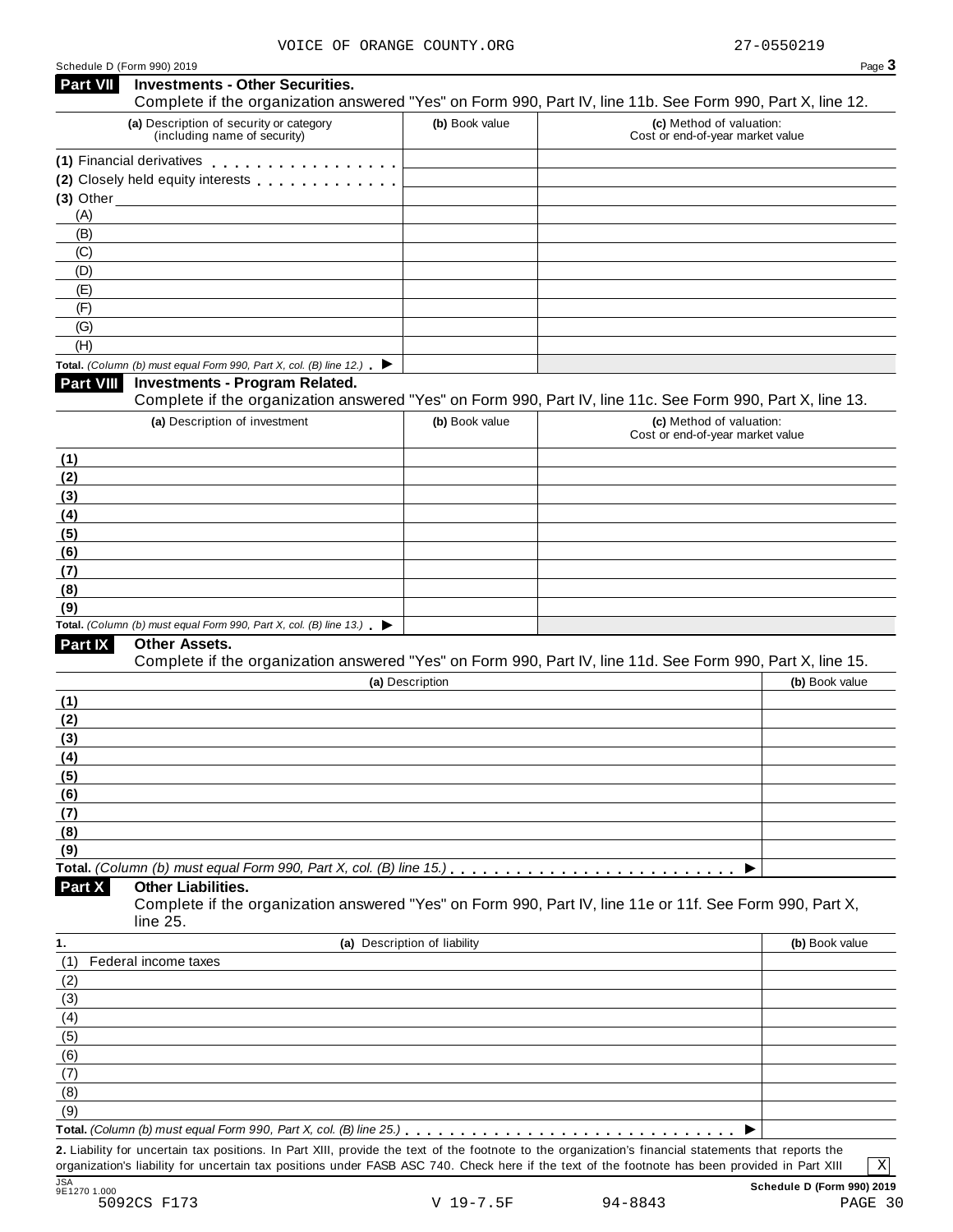|              | Schedule D (Form 990) 2019                                                                                                                                         |                      | Page 4    |
|--------------|--------------------------------------------------------------------------------------------------------------------------------------------------------------------|----------------------|-----------|
| Part XI      | Reconciliation of Revenue per Audited Financial Statements With Revenue per Return.<br>Complete if the organization answered "Yes" on Form 990, Part IV, line 12a. |                      |           |
| 1            | Total revenue, gains, and other support per audited financial statements                                                                                           | $\blacktriangleleft$ | 568, 218. |
| $\mathbf{2}$ | Amounts included on line 1 but not on Form 990, Part VIII, line 12:                                                                                                |                      |           |
| a            | 2a                                                                                                                                                                 |                      |           |
| b            | 2 <sub>b</sub><br>Donated services and use of facilities                                                                                                           |                      |           |
| c            | 2c                                                                                                                                                                 |                      |           |
| d            |                                                                                                                                                                    |                      |           |
| e            |                                                                                                                                                                    | 2e                   |           |
| 3            |                                                                                                                                                                    | 3                    | 568,218.  |
| 4            | Amounts included on Form 990, Part VIII, line 12, but not on line 1:                                                                                               |                      |           |
| a            | Investment expenses not included on Form 990, Part VIII, line 7b $\boxed{4a}$                                                                                      |                      |           |
| b            |                                                                                                                                                                    |                      |           |
| C            |                                                                                                                                                                    | 4c                   |           |
| 5.           | Total revenue. Add lines 3 and 4c. (This must equal Form 990, Part I, line 12.)                                                                                    | 5                    | 568,218.  |
| Part XII     | Reconciliation of Expenses per Audited Financial Statements With Expenses per Return.                                                                              |                      |           |
|              | Complete if the organization answered "Yes" on Form 990, Part IV, line 12a.                                                                                        |                      |           |
| 1            |                                                                                                                                                                    | $\mathbf{1}$         | 566,142.  |
| $\mathbf{2}$ | Amounts included on line 1 but not on Form 990, Part IX, line 25:                                                                                                  |                      |           |
| a            | 2a                                                                                                                                                                 |                      |           |
| b            | 2 <sub>b</sub>                                                                                                                                                     |                      |           |
| c            | 2c                                                                                                                                                                 |                      |           |
| d            |                                                                                                                                                                    |                      |           |
| е            |                                                                                                                                                                    | <b>2e</b>            |           |
| 3            |                                                                                                                                                                    | 3                    | 566, 142. |
| 4            | Amounts included on Form 990, Part IX, line 25, but not on line 1:                                                                                                 |                      |           |
| a            | 4a<br>Investment expenses not included on Form 990, Part VIII, line 7b                                                                                             |                      |           |
| b            |                                                                                                                                                                    |                      |           |
| C            |                                                                                                                                                                    | 4c                   |           |
| 5.           | Total expenses. Add lines 3 and 4c. (This must equal Form 990, Part I, line 18.).                                                                                  | 5                    | 566,142.  |
|              | <b>Part XIII</b> Supplemental Information.                                                                                                                         |                      |           |
|              | Provide the descriptions required for Part II, lines 3, 5, and 9; Part III, lines 1a and 4; Part IV, lines 1b and 2b; Part V, line 4; Part X, line                 |                      |           |
|              | 2; Part XI, lines 2d and 4b; and Part XII, lines 2d and 4b. Also complete this part to provide any additional information.                                         |                      |           |

SEE PAGE 5

**Schedule D (Form 990) 2019**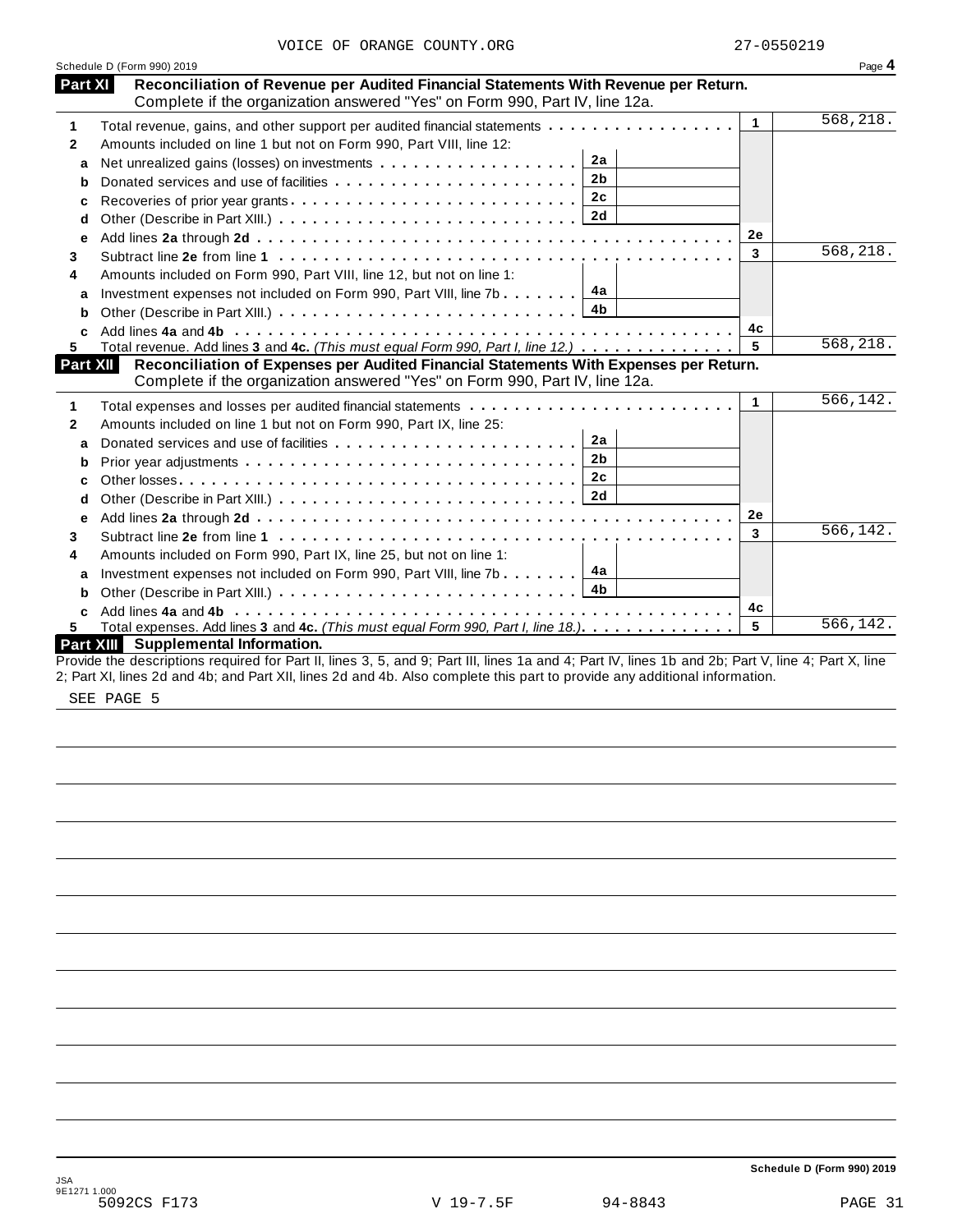**Part XIII Supplemental Information** *(continued)*

#### PART X, LINE 2:

ACCOUNTING PRINCIPLES GENERALLY ACCEPTED IN THE UNITED STATES OF AMERICA REQUIRE MANAGEMENT TO EVALUATE TAX POSITIONS TAKEN BY THE VOICE OF OC AND RECOGNIZE A TAX LIABILITY IF THE VOICE OF OC HAS TAKEN A TAX POSITION THAT MORE LIKELY THAN NOT WOULD NOT BE SUSTAINED UPON EXAMINATION BY A TAX AUTHORITY. THE VOICE OF OC IS SUBJECT TO ROUTINE AUDITS BY TAXING JURISDICTIONS; HOWEVER, THERE ARE CURRENTLY NO AUDITS FOR ANY TAX PERIODS IN PROGRESS.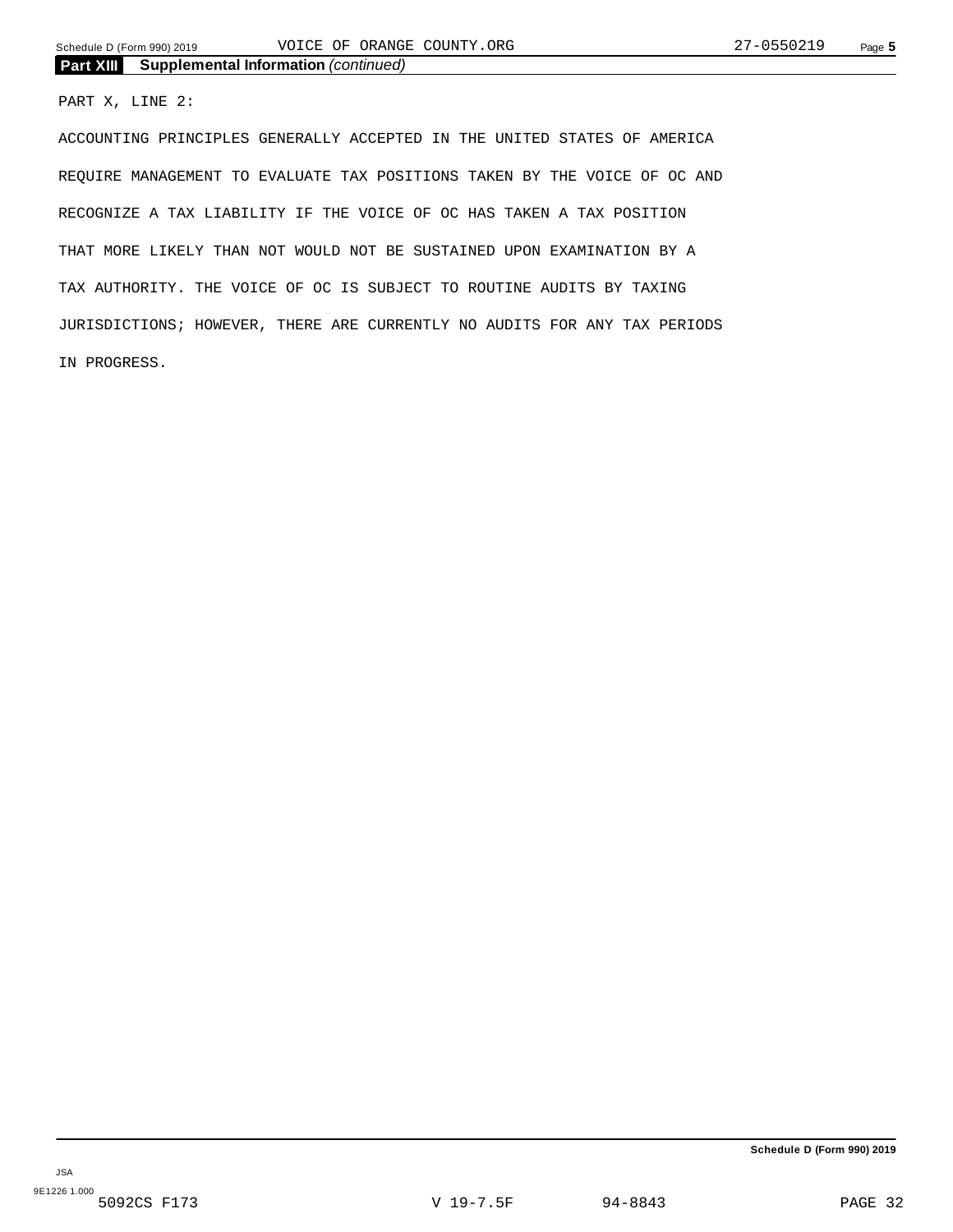## **SCHEDULE O** Supplemental Information to Form 990 or 990-EZ DAMB No. 1545-0047

**(Form 990 or 990-EZ) Complete to provide information for responses to specific questions on** plete to provide information for responses to specific questions on  $\mathbb{Z}^{0}$  **19 EV I D**<br>
■ Attach to Form 990 or 990-EZ.<br>
■ Public Public Public Public Public Department of the Treasury between to Public<br>
Internal Revenue Service between to Public<br>
Name of the organization<br>
Name of the organization



Department of the Treasury<br>Internal Revenue Service

VOICE OF ORANGE COUNTY.ORG 27-0550219

PART I, LINE 1 AND PART III, LINES 1 AND 4A: TO HOLD GOVERNMENT AGENCIES, ELECTED OFFICIALS AND OTHER POWER BROKERS IN ORANGE COUNTY ACCOUNTABLE THROUGH INVESTIGATIVE NEWS COVERAGE. TO BE CATALYST IN THE COMMUNITY FOR A ROBUST AND SOPHISTICATED DISCOURSE ON LOCAL POLITICS AND GOVERNMENT.

PART VI, LINE 8B:

THE ORGANIZATION DOES NOT HAVE ANY COMMITTEES WITH AUTHORITY TO ACT ON BEHALF OF THE GOVERNING BODY.

PART VI, LINE 11B:

THE FORM 990 WAS PROVIDED TO THE RESPONSIBLE OFFICER FOR REVIEW PRIOR TO FILING.

PART VI, LINE 19:

ALL GOVERNING DOCUMENTS ARE AVAILABLE TO THE PUBLIC UPON REQUEST AT THE ORGANIZATION'S PLACE OF BUSINESS.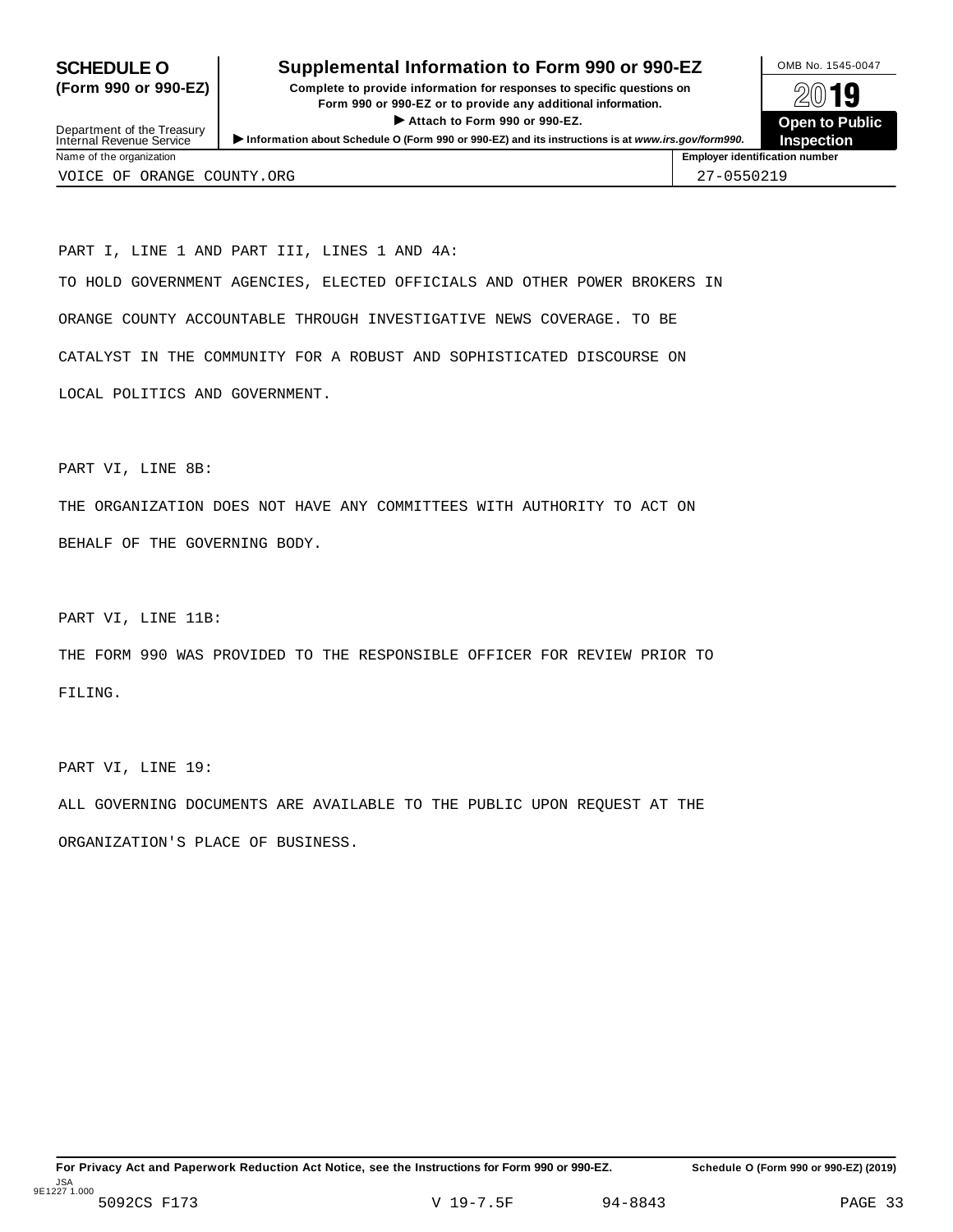# TAXABLE YEAR FORM **California Exempt Organization 2019 Annual Information Return 199**

|                      | Calendar Year 2019 or fiscal year beginning (mm/dd/yyyy)                                                                                                                                                                                                                                                                  |                                       |             | , and ending (mm/dd/yyyy)                                                                  |                |                                                                                                                                   |
|----------------------|---------------------------------------------------------------------------------------------------------------------------------------------------------------------------------------------------------------------------------------------------------------------------------------------------------------------------|---------------------------------------|-------------|--------------------------------------------------------------------------------------------|----------------|-----------------------------------------------------------------------------------------------------------------------------------|
|                      | Corporation/Organization name                                                                                                                                                                                                                                                                                             |                                       |             |                                                                                            |                | California corporation number                                                                                                     |
|                      | VOICE OF ORANGE COUNTY.ORG                                                                                                                                                                                                                                                                                                |                                       |             |                                                                                            | 3211503        |                                                                                                                                   |
|                      | Additional information. See instructions.                                                                                                                                                                                                                                                                                 |                                       |             |                                                                                            | <b>FEIN</b>    |                                                                                                                                   |
|                      |                                                                                                                                                                                                                                                                                                                           |                                       |             |                                                                                            |                | 27-0550219                                                                                                                        |
|                      | Street address (suite or room)                                                                                                                                                                                                                                                                                            |                                       |             |                                                                                            |                | PMB no.                                                                                                                           |
|                      | 837 N ROSS ST                                                                                                                                                                                                                                                                                                             |                                       |             |                                                                                            |                |                                                                                                                                   |
| City                 |                                                                                                                                                                                                                                                                                                                           |                                       |             |                                                                                            | <b>State</b>   | Zip code                                                                                                                          |
|                      | SANTA ANA                                                                                                                                                                                                                                                                                                                 |                                       |             |                                                                                            | CA             | 92701                                                                                                                             |
| Foreign country name |                                                                                                                                                                                                                                                                                                                           | Foreign province/state/county         |             |                                                                                            |                | Foreign postal code                                                                                                               |
|                      |                                                                                                                                                                                                                                                                                                                           |                                       |             |                                                                                            |                |                                                                                                                                   |
|                      |                                                                                                                                                                                                                                                                                                                           | $X _{\text{No}}$<br>Yes               |             |                                                                                            |                | J If exempt under R&TC Section 23701d, has the organization                                                                       |
| в                    | Amended Return <b>expansion of the extent of the extent of the extent of the extent of the extent of the extent of the extent of the extent of the extent of the extent of the extent of the extent of the extent of the extent </b>                                                                                      | $X _{N_Q}$<br>Yes                     |             |                                                                                            |                | $\vert$ Yes $\vert$ $\mathrm{X}$ $\vert$ No<br>engaged in political activities? See instructions.                                 |
| С                    | IRC Section 4947(a)(1) trust $\cdots$ $\cdots$ $\cdots$ $\cdots$ $\cdots$ $\cdots$ $\cdots$ $\cdots$                                                                                                                                                                                                                      | X <br><b>No</b><br>Yes                |             |                                                                                            |                | $\left  \gamma_{\text{es}} \right $ X $\left  N_0 \right $<br>K Is the organization exempt under R&TC Section 23701g? . $\bullet$ |
| D                    | Final Information Return?                                                                                                                                                                                                                                                                                                 |                                       |             | If "Yes," enter the gross receipts from nonmember                                          |                |                                                                                                                                   |
|                      | Surrendered (Withdrawn)  <br>Dissolved                                                                                                                                                                                                                                                                                    | Merged/Reorganized                    |             |                                                                                            |                | sources $\cdots$ $\cdots$ $\cdots$ $\cdots$ $\cdots$ $\cdots$ $\cdots$ $\cdots$ $\cdots$ $\cdots$                                 |
|                      | Enter date: (mm/dd/yyyy) ●                                                                                                                                                                                                                                                                                                |                                       |             | L If organization is a public charity exempt under R&TC                                    |                |                                                                                                                                   |
| Е                    | Check accounting method:                                                                                                                                                                                                                                                                                                  |                                       |             | Section 23701d and meets the filing fee exception,<br>check box. No filing fee is required |                |                                                                                                                                   |
| (1)                  | Cash (2) $X$ Accrual (3)<br>Other                                                                                                                                                                                                                                                                                         |                                       |             |                                                                                            |                | <b>M</b> Is the organization a Limited Liability Company? $\cdots$ $\bullet$ $ \cdot _{\text{Yes}}  X _{\text{No}}$               |
| F.                   | Federal return filed?                                                                                                                                                                                                                                                                                                     |                                       |             |                                                                                            |                | N Did the organization file Form 100 or Form 109 to report                                                                        |
|                      | 990PF (3) $\bullet$ Sch H (990) (4)<br>$(1) \bullet$ 990T $(2) \bullet$                                                                                                                                                                                                                                                   | Other 990 series                      |             | taxable income?.                                                                           |                | $\vert$ Yes $\vert$ X $\vert$ No                                                                                                  |
| G                    | Is this a group filing? See instructions 0                                                                                                                                                                                                                                                                                | $ X _{\mathsf{No}}$<br>Yes            |             | O Is the organization under audit by the IRS or has the IRS                                |                |                                                                                                                                   |
| н                    | Is this organization in a group exemption $\cdots$ , $\cdots$ , $\cdots$ , $\cdots$                                                                                                                                                                                                                                       | $\boxed{\text{X}}_{\text{No}}$<br>Yes |             |                                                                                            |                | $\left  \mathsf{Yes} \right  \mathsf{X} \left  \mathsf{No} \right $<br>audited in a prior year?                                   |
|                      | If "Yes," what is the parent's name?                                                                                                                                                                                                                                                                                      |                                       |             |                                                                                            |                | $\overline{X}$ No<br>P Is federal Form 1023/1024 pending?                                                                         |
|                      |                                                                                                                                                                                                                                                                                                                           |                                       |             | Date filed with IRS _______________                                                        |                |                                                                                                                                   |
|                      | Did the organization have any changes to its guidelines<br>not reported to the FTB? See instructions.                                                                                                                                                                                                                     | $X_{N0}$<br><b>Yes</b>                |             |                                                                                            |                |                                                                                                                                   |
| <u>Part I</u>        | Complete Part I unless not required to file this form. See General Information B and C.                                                                                                                                                                                                                                   |                                       |             |                                                                                            |                |                                                                                                                                   |
|                      | 1 Gross sales or receipts from other sources. From Side 2, Part II, line 8 0                                                                                                                                                                                                                                              |                                       |             |                                                                                            | $\mathbf{1}$   | 2,831 00                                                                                                                          |
|                      | 2 Gross dues and assessments from members and affiliates <b>entity assets</b> in the set of the set of the set of the set of the set of the set of the set of the set of the set of the set of the set of the set of the set of the                                                                                       |                                       |             |                                                                                            | $\mathbf{2}$   | 0 <sub>0</sub>                                                                                                                    |
|                      | 3 Gross contributions, gifts, grants, and similar amounts received. $\ldots \ldots \ldots$ ATCH 1                                                                                                                                                                                                                         |                                       |             |                                                                                            | $\mathbf{3}$   | 565, 38700                                                                                                                        |
| <b>Receipts</b>      | 4 Total gross receipts for filing requirement test. Add line 1 through line 3.                                                                                                                                                                                                                                            |                                       |             |                                                                                            |                |                                                                                                                                   |
| and                  | This line must be completed. If the result is less than \$50,000, see General Information B                                                                                                                                                                                                                               |                                       |             |                                                                                            | 4              | 568,21800                                                                                                                         |
| <b>Revenues</b>      | 5 Cost of goods sold $\ldots$ 0 5                                                                                                                                                                                                                                                                                         |                                       |             | lO 0                                                                                       |                |                                                                                                                                   |
|                      | 6 Cost or other basis, and sales expenses of assets sold $\bullet$ 6                                                                                                                                                                                                                                                      |                                       |             | lo o                                                                                       |                |                                                                                                                                   |
|                      |                                                                                                                                                                                                                                                                                                                           |                                       |             |                                                                                            | $\overline{7}$ | lO 0                                                                                                                              |
|                      |                                                                                                                                                                                                                                                                                                                           |                                       |             |                                                                                            |                | 568,21800                                                                                                                         |
|                      |                                                                                                                                                                                                                                                                                                                           |                                       |             |                                                                                            | 8              | 566,14200                                                                                                                         |
| <b>Expenses</b>      | 10 Excess of receipts over expenses and disbursements. Subtract line 9 from line 8                                                                                                                                                                                                                                        |                                       |             |                                                                                            | 9              | 2,07600                                                                                                                           |
|                      |                                                                                                                                                                                                                                                                                                                           |                                       |             |                                                                                            | 10             |                                                                                                                                   |
|                      | 11 Total payments enterprise reserves in the contract of the reserve to the Total and Total District Total District Total District Total District Total District Total District Total District Total District Total District T                                                                                            |                                       |             |                                                                                            | 11             | 10 O<br>00                                                                                                                        |
|                      | 12 Use tax. See General Information K                                                                                                                                                                                                                                                                                     |                                       |             |                                                                                            | 12             |                                                                                                                                   |
|                      | 13 Payments balance. If line 11 is more than line 12, subtract line 12 from line 11                                                                                                                                                                                                                                       |                                       |             |                                                                                            | 13             | 00                                                                                                                                |
| <b>Filing Fee</b>    | 14 Use tax balance. If line 12 is more than line 11, subtract line 11 from line 12                                                                                                                                                                                                                                        |                                       |             |                                                                                            | 14             | 00                                                                                                                                |
|                      | 15 Filing fee \$10 or \$25. See General Information F.                                                                                                                                                                                                                                                                    |                                       |             |                                                                                            | 15             | 1000                                                                                                                              |
|                      | 16 Penalties and Interest. See General Information J                                                                                                                                                                                                                                                                      |                                       |             |                                                                                            | 16             | 00                                                                                                                                |
|                      | 17 Balance due. Add line 12, line 15, and line 16. Then subtract line 11 from the result $\bullet$                                                                                                                                                                                                                        |                                       |             |                                                                                            | 17             | 1000                                                                                                                              |
| Sign                 | Under penalties of perjury, I declare that I have examined this return, including accompanying schedules and statements, and to the best of my knowledge and belief, it is<br>true, correct, and complete. Declaration of preparer (other than taxpayer) is based on all information of which preparer has any knowledge. |                                       |             |                                                                                            |                |                                                                                                                                   |
| Here                 | Signature                                                                                                                                                                                                                                                                                                                 | Title                                 |             | Date                                                                                       |                | ● Telephone                                                                                                                       |
|                      | ▶<br>of officer                                                                                                                                                                                                                                                                                                           |                                       |             |                                                                                            |                | 714-558-9792                                                                                                                      |
|                      | Preparer's                                                                                                                                                                                                                                                                                                                | Date                                  |             | Check if self-                                                                             |                | $\bullet$ PTIN                                                                                                                    |
|                      | signature $\blacktriangleright$                                                                                                                                                                                                                                                                                           |                                       |             | employed                                                                                   |                | P01827839                                                                                                                         |
| Paid                 | MILLER KAPLAN ARASE LLP                                                                                                                                                                                                                                                                                                   |                                       |             |                                                                                            |                | <b>•</b> Firm's FEIN                                                                                                              |
| Preparer's           | Firm's name (or yours,<br>4123 LANKERSHIM BLVD<br>if self-employed) $\blacktriangleright$                                                                                                                                                                                                                                 |                                       |             |                                                                                            |                | 95-2036255                                                                                                                        |
| Use Only             | and address<br>NORTH HOLLYWOOD, CA 91602-2828                                                                                                                                                                                                                                                                             |                                       |             |                                                                                            |                | ● Telephone                                                                                                                       |
|                      |                                                                                                                                                                                                                                                                                                                           |                                       |             |                                                                                            |                | 818-769-2010                                                                                                                      |
|                      | May the FTB discuss this return with the preparer shown above? See instructions                                                                                                                                                                                                                                           |                                       |             |                                                                                            |                | $X \vert$<br>Yes<br><b>No</b>                                                                                                     |
|                      |                                                                                                                                                                                                                                                                                                                           |                                       |             |                                                                                            |                |                                                                                                                                   |
|                      | 027                                                                                                                                                                                                                                                                                                                       | 3651194                               |             |                                                                                            |                | Form 199 2019 Side 1                                                                                                              |
|                      |                                                                                                                                                                                                                                                                                                                           |                                       |             |                                                                                            |                |                                                                                                                                   |
|                      | 9Y0527 1.000<br>5092CS F173                                                                                                                                                                                                                                                                                               |                                       | $V$ 19-7.5F |                                                                                            | $94 - 8843$    | PAGE 35                                                                                                                           |
|                      |                                                                                                                                                                                                                                                                                                                           |                                       |             |                                                                                            |                |                                                                                                                                   |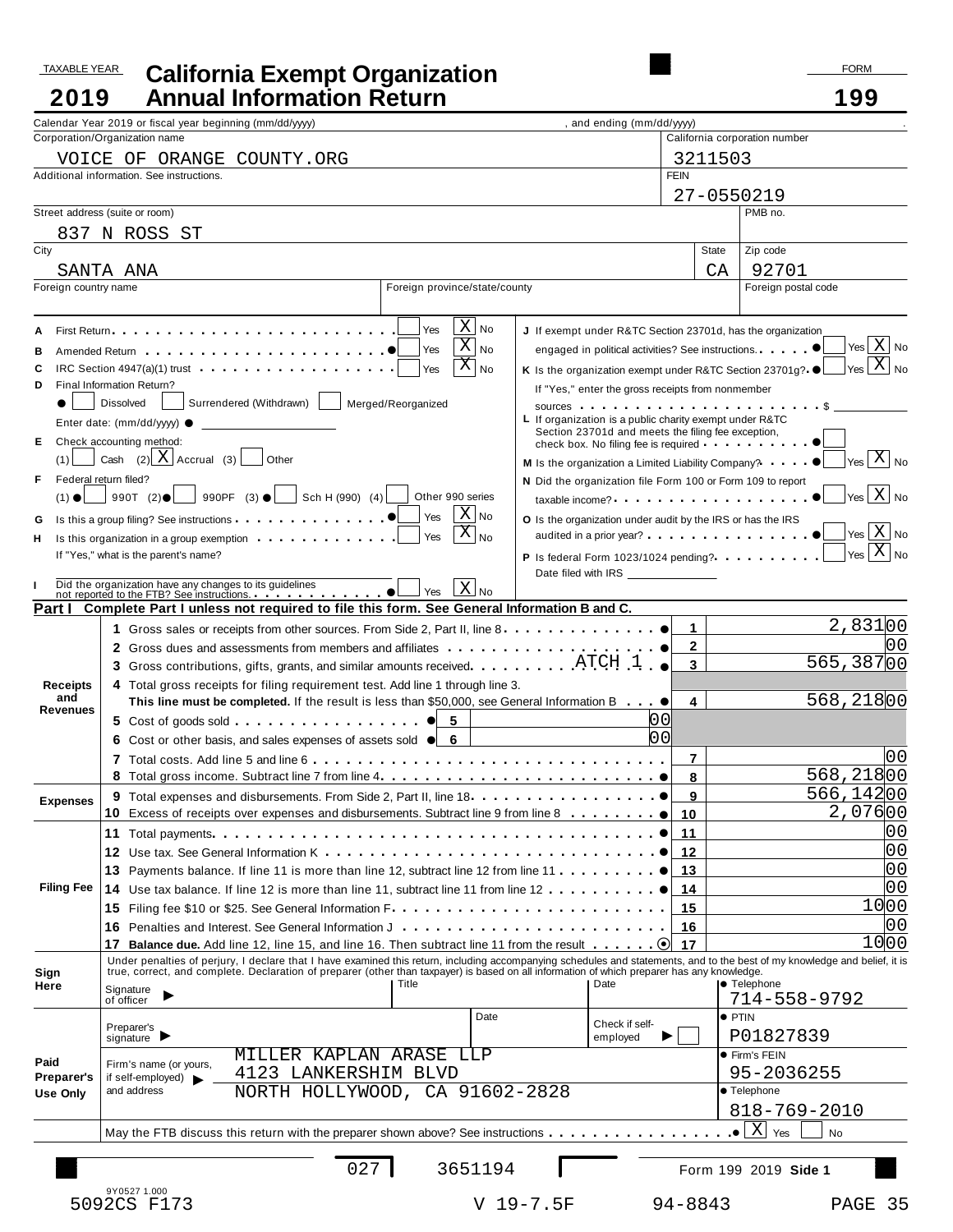| <b>Receipts</b><br>from<br>Other<br><b>Sources</b> | 1 Gross sales or receipts from all business activities. See instructions                                                                                                                                                             |                           |                                     |                                                                                                               |                     |
|----------------------------------------------------|--------------------------------------------------------------------------------------------------------------------------------------------------------------------------------------------------------------------------------------|---------------------------|-------------------------------------|---------------------------------------------------------------------------------------------------------------|---------------------|
|                                                    |                                                                                                                                                                                                                                      |                           |                                     | 1                                                                                                             | ი ი                 |
|                                                    |                                                                                                                                                                                                                                      |                           |                                     | $\overline{2}$                                                                                                | 13100               |
|                                                    |                                                                                                                                                                                                                                      |                           |                                     | 3                                                                                                             | 00                  |
|                                                    |                                                                                                                                                                                                                                      |                           |                                     | 4                                                                                                             | 2,700 00            |
|                                                    |                                                                                                                                                                                                                                      |                           |                                     | 5                                                                                                             | lO 0                |
|                                                    | 6 Gross amount received from sale of assets (See Instructions)                                                                                                                                                                       |                           |                                     | 6                                                                                                             | 00                  |
|                                                    |                                                                                                                                                                                                                                      |                           |                                     | $\overline{7}$                                                                                                | lo o                |
|                                                    | 8 Total gross sales or receipts from other sources. Add line 1 through line 7.                                                                                                                                                       |                           |                                     |                                                                                                               |                     |
|                                                    |                                                                                                                                                                                                                                      |                           |                                     |                                                                                                               | 2,831 00            |
|                                                    |                                                                                                                                                                                                                                      |                           |                                     | 8                                                                                                             | 00                  |
|                                                    | 9 Contributions, gifts, grants, and similar amounts paid. Attach schedule                                                                                                                                                            |                           |                                     | 9                                                                                                             |                     |
|                                                    | 10 Disbursements to or for members enterpretation of the content of the content of $\bullet$                                                                                                                                         |                           |                                     | 10                                                                                                            | ი ი                 |
|                                                    | 11 Compensation of officers, directors, and trustees. Attach schedule. ATCH. 2.                                                                                                                                                      |                           |                                     | 11                                                                                                            | 148,26700           |
|                                                    |                                                                                                                                                                                                                                      |                           |                                     | 12                                                                                                            | 198,42500           |
| <b>Expenses</b>                                    |                                                                                                                                                                                                                                      |                           |                                     | 13                                                                                                            |                     |
| and                                                |                                                                                                                                                                                                                                      |                           |                                     | 14                                                                                                            | 28,10700            |
| Disburse-                                          |                                                                                                                                                                                                                                      |                           |                                     | 15                                                                                                            | 17,74500            |
| ments                                              |                                                                                                                                                                                                                                      |                           |                                     | 16                                                                                                            | 1,853 00            |
|                                                    | 17 Other Expenses and Disbursements. Attach schedule ATCH 3.                                                                                                                                                                         |                           |                                     | 17                                                                                                            | 171,74500           |
|                                                    | 18 Total expenses and disbursements. Add line 9 through line 17. Enter here and on Side 1, Part I, line 9                                                                                                                            |                           |                                     | 18                                                                                                            | 566,14200           |
| <b>Schedule L</b>                                  | <b>Balance Sheet</b>                                                                                                                                                                                                                 | Beginning of taxable year |                                     |                                                                                                               | End of taxable year |
| <b>Assets</b>                                      |                                                                                                                                                                                                                                      | (a)                       | (b)                                 | (c)                                                                                                           | (d)                 |
|                                                    |                                                                                                                                                                                                                                      |                           | 236,943.                            |                                                                                                               | 247,652.            |
|                                                    | 2 Net accounts receivable <b>contained and the set of the set of the set of the set of the set of the set of the set of the set of the set of the set of the set of the set of the set of the set of the set of the set of the</b>   |                           | 100,000                             |                                                                                                               | 95,000.             |
|                                                    | 3 Net notes receivable                                                                                                                                                                                                               |                           |                                     |                                                                                                               |                     |
|                                                    |                                                                                                                                                                                                                                      |                           |                                     |                                                                                                               |                     |
|                                                    | 5 Federal and state government obligations                                                                                                                                                                                           |                           |                                     |                                                                                                               |                     |
|                                                    | 6 Investments in other bonds                                                                                                                                                                                                         |                           |                                     |                                                                                                               |                     |
|                                                    | 7 Investments in stock                                                                                                                                                                                                               |                           |                                     |                                                                                                               |                     |
|                                                    |                                                                                                                                                                                                                                      |                           |                                     |                                                                                                               |                     |
|                                                    | 8 Mortgage loans                                                                                                                                                                                                                     |                           |                                     |                                                                                                               |                     |
|                                                    | <b>9</b> Other investments. Attach schedule                                                                                                                                                                                          | 13,467.                   |                                     |                                                                                                               |                     |
|                                                    | 10 a Depreciable assets                                                                                                                                                                                                              |                           |                                     | 13,467.                                                                                                       |                     |
|                                                    | <b>b</b> Less accumulated depreciation                                                                                                                                                                                               | 5,973                     | 7,494.                              | 7,827.                                                                                                        | 5,640.              |
|                                                    |                                                                                                                                                                                                                                      |                           |                                     |                                                                                                               |                     |
|                                                    | 12 Other assets. Attach schedule                                                                                                                                                                                                     | ATCH 4                    | $\overline{2,218}$                  |                                                                                                               | 2,212.              |
|                                                    | 13 Total assets <b>the contract of the contract of the contract of the contract of the contract of the contract of the contract of the contract of the contract of the contract of the contract of the contract of the contract </b> |                           | 346,655                             |                                                                                                               | 350,504.            |
|                                                    | Liabilities and net worth                                                                                                                                                                                                            |                           |                                     |                                                                                                               |                     |
|                                                    | 14 Accounts payable expression and the set of the set of the set of the set of the set of the set of the set of the set of the set of the set of the set of the set of the set of the set of the set of the set of the set of        |                           | 6,577.                              |                                                                                                               | 8,350.              |
|                                                    | 15 Contributions, gifts, or grants payable                                                                                                                                                                                           |                           |                                     |                                                                                                               |                     |
|                                                    | 16 Bonds and notes payable <b>contained</b> a set of <b>16</b> Bonds and notes payable                                                                                                                                               |                           |                                     |                                                                                                               |                     |
|                                                    | 17 Mortgages payable entertainment of the state of the state of the state of the state of the state of the state of the state of the state of the state of the state of the state of the state of the state of the state of th       |                           |                                     |                                                                                                               |                     |
|                                                    | 18 Other liabilities. Attach schedule                                                                                                                                                                                                |                           |                                     |                                                                                                               |                     |
|                                                    | 19 Capital stock or principal fund                                                                                                                                                                                                   |                           |                                     |                                                                                                               |                     |
|                                                    |                                                                                                                                                                                                                                      |                           |                                     |                                                                                                               |                     |
|                                                    |                                                                                                                                                                                                                                      |                           |                                     |                                                                                                               | <u>342,154.</u>     |
|                                                    | 20 Paid-in or capital surplus. Attach reconciliation                                                                                                                                                                                 |                           |                                     |                                                                                                               |                     |
|                                                    | 21 Retained earnings or income fund                                                                                                                                                                                                  |                           | 340,078.                            |                                                                                                               |                     |
|                                                    | 22 Total liabilities and net worth<br>Schedule M-1 Reconciliation of income per books with income per return                                                                                                                         |                           | 346,655.                            |                                                                                                               | 350,504.            |
|                                                    | Do not complete this schedule if the amount on Schedule L, line 13, column (d), is less than \$50,000                                                                                                                                |                           |                                     |                                                                                                               |                     |
|                                                    | 1 Net income per books experience in the set of $\bullet$                                                                                                                                                                            |                           | 2,076.                              | 7 Income recorded on books this year                                                                          |                     |
|                                                    | 2 Federal income tax expression and the set of the set of the set of the set of the set of the set of the set of the set of the set of the set of the set of the set of the set of the set of the set of the set of the set of       |                           |                                     | not included in this return. Attach schedule   .                                                              |                     |
|                                                    | 3 Excess of capital losses over capital gains <b>Excession</b>                                                                                                                                                                       |                           |                                     | 8 Deductions in this return not charged                                                                       |                     |
|                                                    |                                                                                                                                                                                                                                      |                           |                                     | against book income this year.                                                                                |                     |
|                                                    | 4 Income not recorded on books this year.                                                                                                                                                                                            |                           |                                     |                                                                                                               |                     |
|                                                    | Attach schedule experience and a series are a series of the series of the series of the series of the series o                                                                                                                       |                           |                                     | Attach schedule expansion of the set of the set of the set of the set of the set of the set of the set of the |                     |
|                                                    | 5 Expenses recorded on books this year not                                                                                                                                                                                           |                           |                                     | <b>9</b> Total. Add line 7 and line 8                                                                         |                     |
|                                                    | deducted in this return. Attach schedule $\begin{array}{c c} \hline \end{array}$<br>6 Total. Add line 1 through line 5                                                                                                               |                           | 10 Net income per return.<br>2,076. | Subtract line 9 from line 6                                                                                   | 2,076.              |

5092CS F173

V 19-7.5F 94-8843 PAGE 36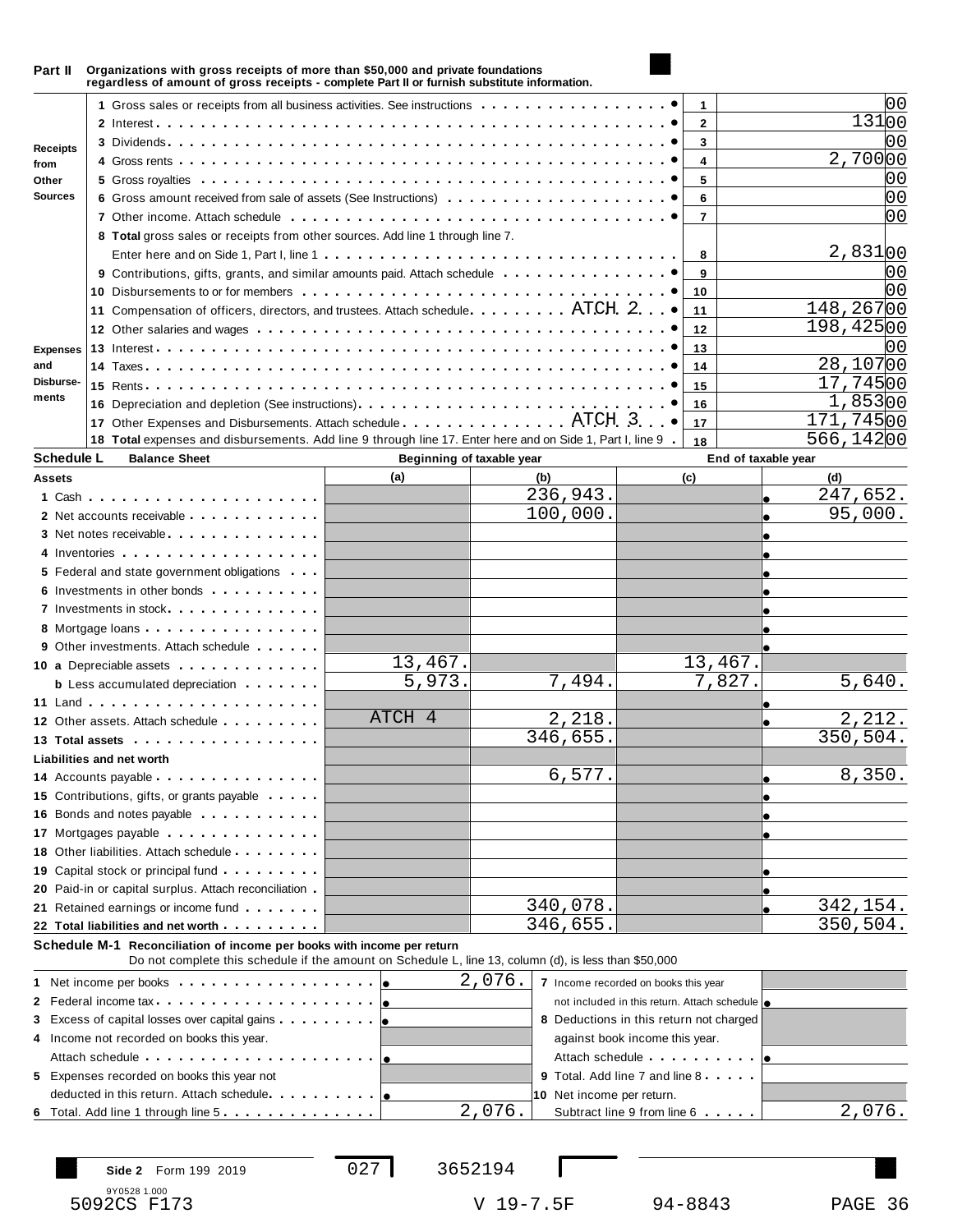**DO NOT MAIL A PAPER COPY OF THE CORPORATE OR EXEMPT ORGANIZATION TAX RETURN WITH THE PAYMENT VOUCHER.**

**If the amount of payment is zero, do not mail this voucher.**

**WHERE TO FILE:** Using black or blue ink, make check or money order payable to the "Franchise Tax Board." Write the corporation number , FEIN, CA SOS file number and "2019 FTB 3586" on the check or money order. Detach voucher below. Enclose, but **do not** staple, payment with voucher and mail to: **FRANCHISE TAX BOARD PO BOX 942857**

# **SACRAMENTO CA 94257-0531**

Make all checks or money orders payable in U.S. dollars and drawn against a U.S. financial institution.

**WHEN TO FILE: Corporations - File and Pay by the 15th day of the 4th month following the close of the taxable year. S corporations -File and Pay by the 15th day of the 3rd month following the close of the taxable year. Exempt organizations -File and Pay by the 15th day of the 5th month following the close of the taxable year.** When the due date falls on a weekend or holiday, the deadline to file and pay without penalty is extended to the next business day.

| <b>ONLINE SERVICES:</b> | Corporations can make payments online using Web Pay for<br>Businesses. Corporations can make an immediate payment or<br>schedule payments up to a year in advance. Go to ftb.ca.gov/pay<br>for more information. |
|-------------------------|------------------------------------------------------------------------------------------------------------------------------------------------------------------------------------------------------------------|
|                         |                                                                                                                                                                                                                  |

| <b>DETACH HERE</b>                      |                                                                                                                                                                     | IF NO PAYMENT IS DUE, DO NOT MAIL THIS VOUCHER |                   | <b>DETACH HERE</b>                      |
|-----------------------------------------|---------------------------------------------------------------------------------------------------------------------------------------------------------------------|------------------------------------------------|-------------------|-----------------------------------------|
| <b>TAXABLE YEAR</b><br>2019             | <b>CAUTION:</b> You may be required to pay electronically, see instructions.<br><b>Payment Voucher for Corporations</b><br>and Exempt Organizations e-filed Returns |                                                |                   | <b>CALIFORNIA FORM</b><br>3586 (e-file) |
| 3211503<br>TYB<br>VOICE<br>ORANGE<br>ΟF | 27-0550219<br>VOIC<br>TYE<br>COUNTY.ORG                                                                                                                             | (818)769-2010                                  | 19                | FORM<br>-3                              |
| 837 N ROSS ST<br>SANTA ANA              | CA 92701                                                                                                                                                            |                                                | PMB               |                                         |
|                                         |                                                                                                                                                                     |                                                | TOTAL PAYMENT AMT | 10.                                     |
| 9D0554 1.000                            | 027                                                                                                                                                                 | 6181196                                        |                   | FTB 3586<br>2019                        |
| 5092CS F173                             |                                                                                                                                                                     | $V$ 19-7.5F                                    | 94-8843           | PAGE<br>38                              |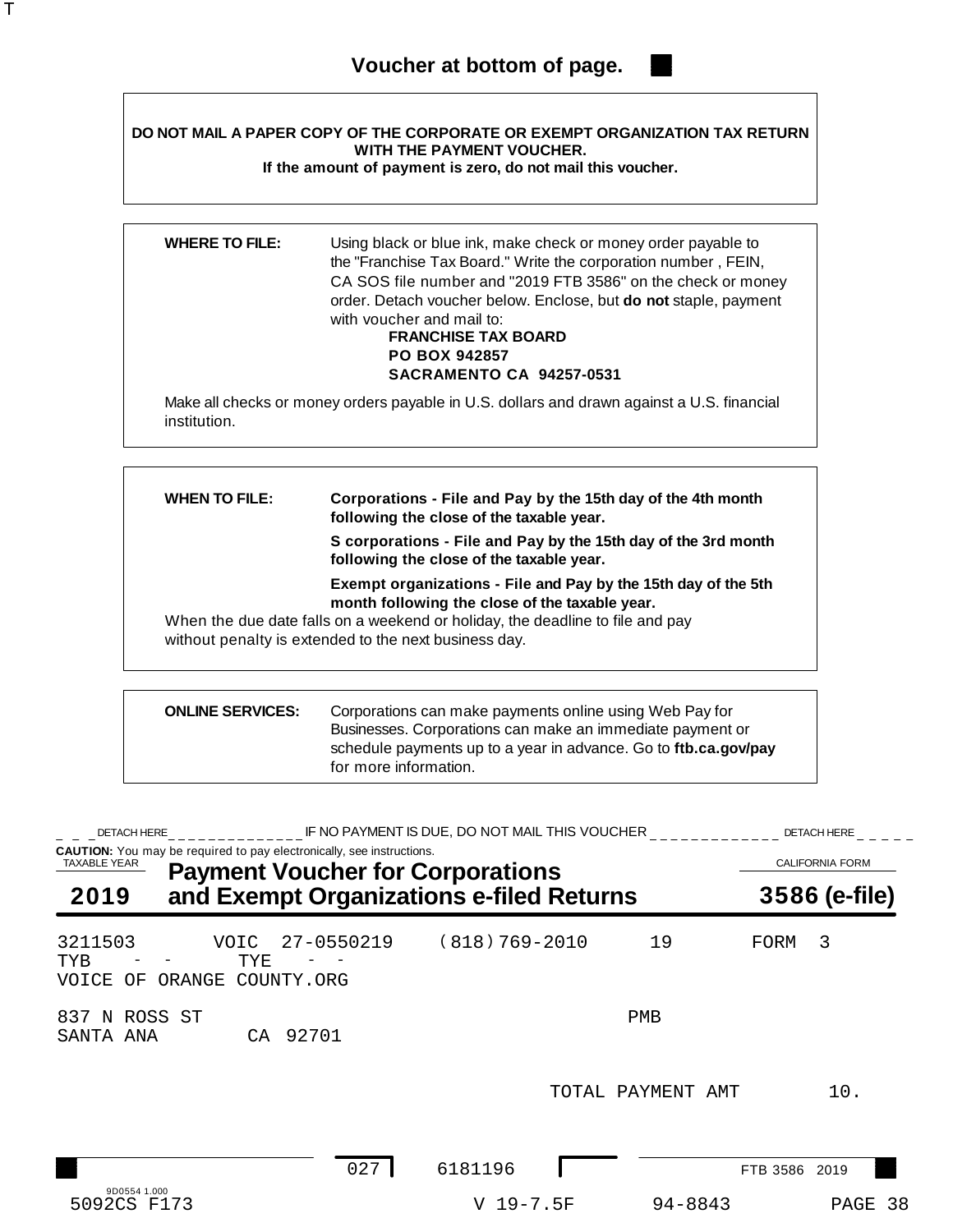## VOICE OF ORANGE COUNTY.ORG 27-0550219

#### FORM 199, PART I, LINE  $3$  - LIST OF CONTRIBUTORS

|  | ATTACHMENT |  |  |  |
|--|------------|--|--|--|
|--|------------|--|--|--|

<span id="page-35-0"></span>

| NAME AND ADDRESS                                                                 | DATE       | DIRECT<br>PUBLIC<br>SUPPORT |
|----------------------------------------------------------------------------------|------------|-----------------------------|
| THE MIAMI FOUNDATION<br>40 NW 3RD ST STE 305<br>MIAMI, FL 33128-1838             | 03/01/2019 | 32,500.                     |
| FIELDSTEAD AND COMPANY, INC.<br>PO BOX 19599<br>IRVINE, CA 92623-9599            | 12/31/2019 | 35,000.                     |
| ORANGE COUNTY EMPLOYEES ASSOCIATION<br>830 N ROSS ST<br>SANTA ANA, CA 92701-3420 | 12/31/2019 | 150,000.                    |
| MARY LYONS<br>36 HARBOR ISLAND RD<br>NEWPORT BEACH, CA 92660-7201                | 01/28/2019 | 50,000.                     |
| ALICE HAMILTON<br>433 N CAMDEN DR<br>BEVERLY HILLS, CA 90210-4409                | 11/05/2019 | 20,000.                     |
| CALIFORNIA ENDOWMENT<br>1000 ALAMEDA ST<br>LOS ANGELES, CA 90012-1804            | 08/31/2019 | 200,000.                    |
| TOM TAIT<br>701 PARK CENTER DR<br>LOS ANGELES, CA 90012-1804                     | 11/05/2019 | 5,000.                      |
| OTHER CONTRIBUTORS UNDER \$5,000<br>827 N ROSS ST<br>SANTA ANA, CA 92701-3419    | 12/31/2019 | 72,887.                     |
| TOTAL CONTRIBUTION AMOUNTS                                                       |            | 565,387.                    |

5092CS F173 V 19-7.5F 94-8843 PAGE 39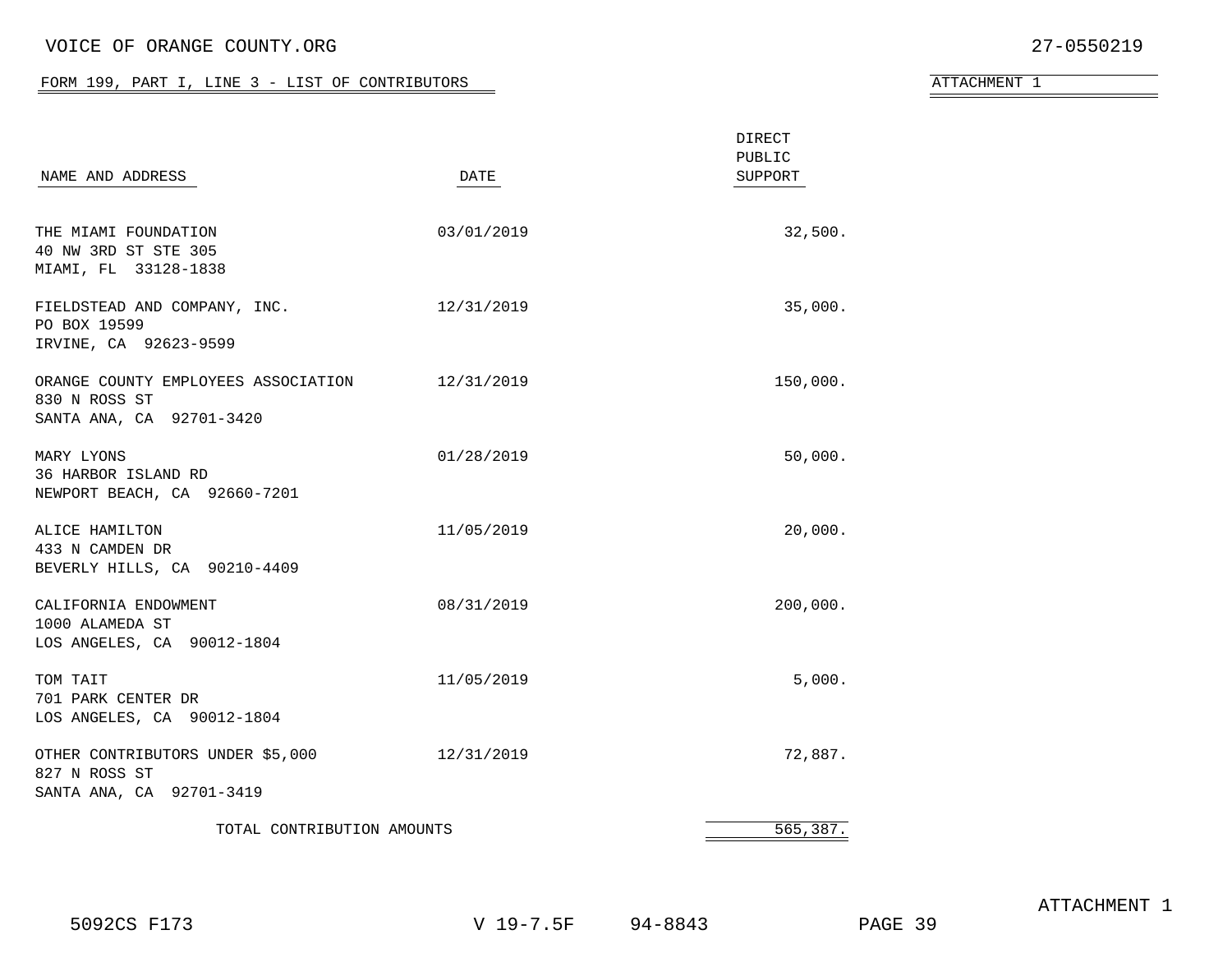ATTACHMENT 2

#### COMPENSATION OF OFFICERS, DIRECTORS, AND TRUSTEES

<span id="page-36-0"></span>

| NAME                                                    | TITLE                      | COMPENSATION |
|---------------------------------------------------------|----------------------------|--------------|
| NORBERTO SANTANA, JR.                                   | EDITOR-IN-CHIEF/EXEC BOARD | 148,267.     |
| WYLIE A. AITKEN                                         | CHAIRMAN                   |              |
| ERWIN CHEMERINSKY                                       | EXECUTIVE BOARD            | 0.           |
| HENRY WEINSTEIN                                         | EXECUTIVE BOARD            | 0.           |
| COLLEEN CLARK                                           | EXECUTIVE BOARD            | $0$ .        |
| BARBARA VENICIA                                         | EXECUTIVE BOARD            | 0.           |
| TIM STOKES                                              | EXECUTIVE BOARD            | 0.           |
| TOTAL COMPENSATION OF OFFICERS, DIRECTORS, AND TRUSTEES |                            | 148,267.     |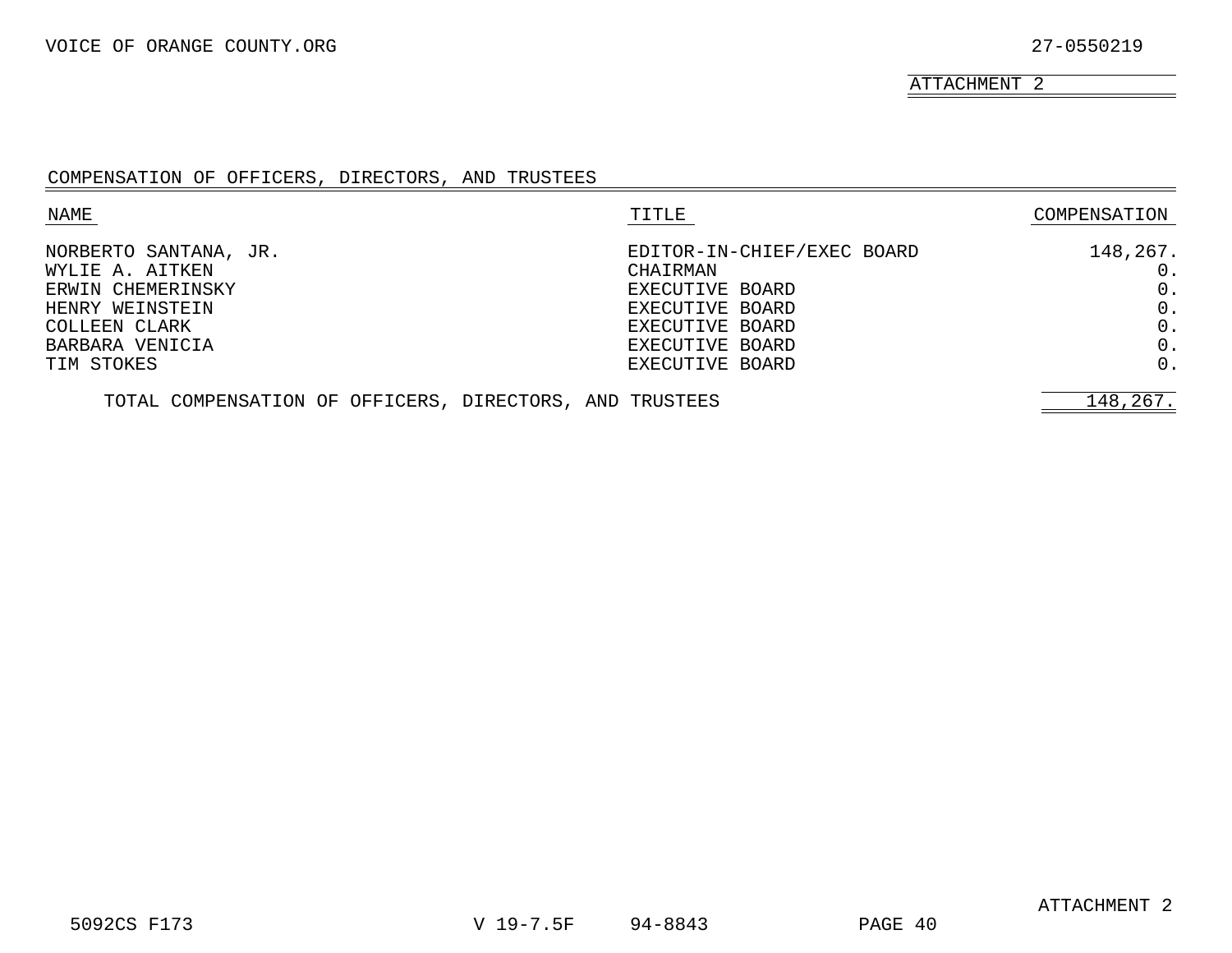$=$ 

ATTACHMENT 3

#### <span id="page-37-0"></span>PART II - OTHER EXPENSES

| MEDICAL INSURANCE BENEFITS                                           | 14,279.                    |
|----------------------------------------------------------------------|----------------------------|
| INSURANCE                                                            | 12,244.                    |
| OUTSIDE CONTRACTORS                                                  | 44,534.                    |
| WEBSITE AND COMPUTER EXPENSES                                        | 12,964.                    |
| OFFICE EXPENSES                                                      | 30,682.                    |
| MEALS AND TRAVEL EXPENSES                                            | 20,718.                    |
| ACCOUNTING FEES                                                      | 9,274.                     |
| MARKETING                                                            | 6,065.                     |
| COMMISSION                                                           | 15,000.                    |
| MISCELLANEOUS EXPENSES<br>LEGAL EXPENSES<br>OTHER EXPENSES<br>TOTAL. | 5, 215.<br>770.<br>171,745 |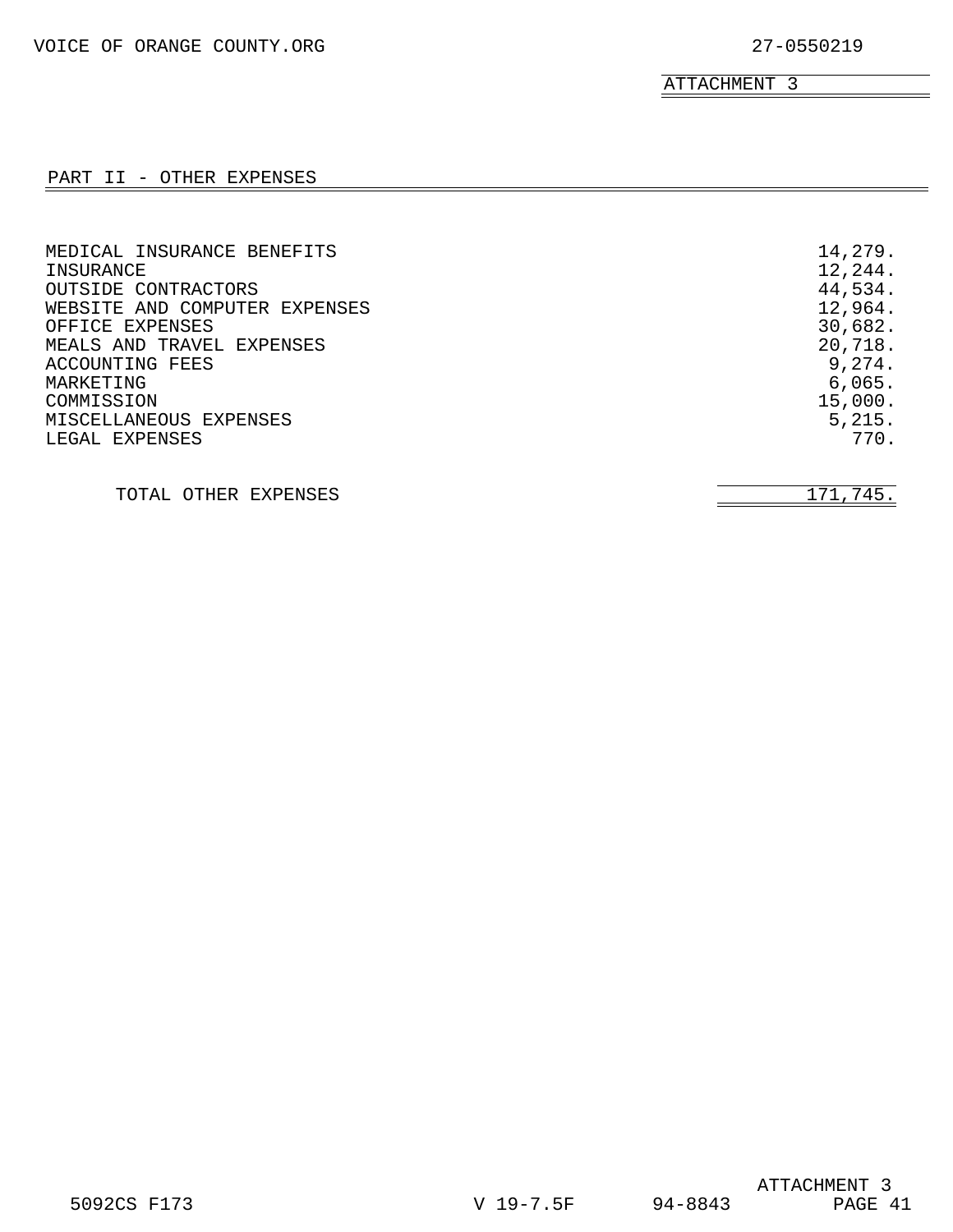ATTACHMENT 4

#### <span id="page-38-0"></span>SCHEDULE L - OTHER ASSETS

| DESCRIPTION        | BEG. OF YEAR | END OF YEAR |
|--------------------|--------------|-------------|
| PREPAID EXPENSES   | 2,218.       | 2,212.      |
| TOTAL OTHER ASSETS | 2.218        |             |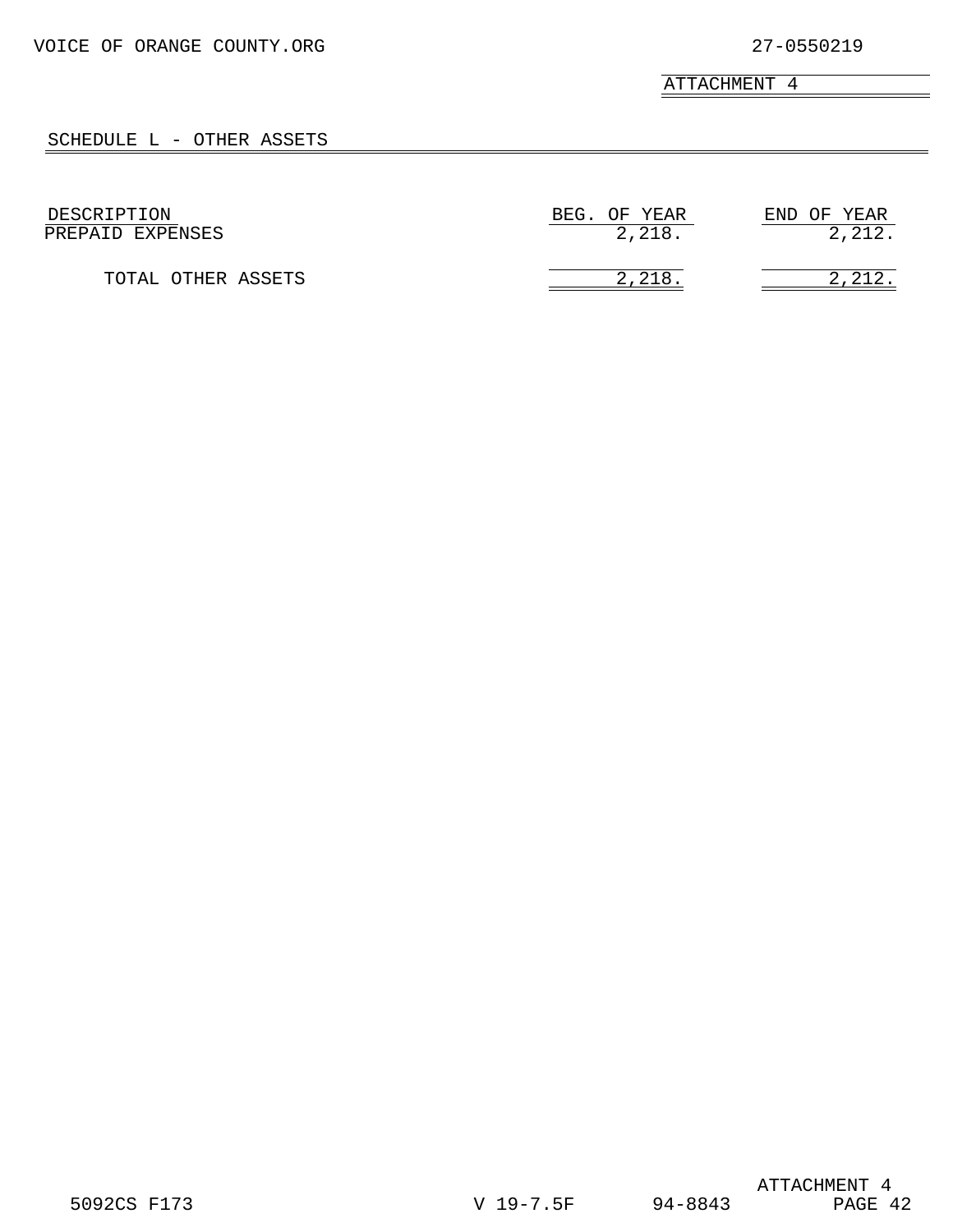| (Rev. 09/2017)<br>MAIL TO:<br>(For Registry Use Only)<br><b>ANNUAL REGISTRATION RENEWAL FEE REPORT</b><br>Registry of Charitable Trusts<br>P.O. Box 903447<br>TO ATTORNEY GENERAL OF CALIFORNIA<br>Sacramento, CA 94203-4470<br>Sections 12586 and 12587, California Government Code<br><b>STREET ADDRESS</b><br>11 Cal. Code Regs. sections 301-306, 309, 311, and 312<br>1300   Street<br>Failure to submit this report annually no later than four months and fifteen days after the end of the<br>Sacramento, CA 95814<br>organization's accounting period may result in the loss of tax exemption and the assessment of a<br>$(916)$ 210-6400<br>minimum tax of \$800, plus interest, and/or fines or filing penalties. Revenue & Taxation Code section<br><b>WEBSITE ADDRESS:</b><br>23703; Government Code section 12586.1. IRS extensions will be honored.<br>www.oag.ca.gov/charities<br>Check if:<br>VOICE OF ORANGE COUNTY.ORG<br>Name of Organization<br>Change of address<br>List all DBAs and names the organization uses or has used<br>Amended report<br>837 N ROSS ST<br>Address (Number and Street)<br>CT0190383<br><b>State Charity Registration Number</b><br>SANTA ANA CA 92701<br>City or Town, State and ZIP Code<br>Corporate or Organization No. 3211503<br>$(714)558-9792$<br>27-0550219<br><b>Telephone Number</b><br>E-mail Address<br>Federal Employer I.D. No.<br>ANNUAL REGISTRATION RENEWAL FEE SCHEDULE (11 Cal. Code Regs. sections 301-307, 311, and 312)<br>Make Check Payable to Department of Justice<br><b>Gross Annual Revenue</b><br><b>Gross Annual Revenue</b><br><b>Gross Annual Revenue</b><br><b>Fee</b><br>Fee<br><b>Less than \$25,000</b><br>0<br>Between \$100,001 and \$250,000<br>\$50<br>Between \$1,000,001 and \$10 million<br>Between \$25,000 and \$100,000<br>Between \$250,001 and \$1 million<br>\$25<br>Between \$10,000,001 and \$50 million<br>\$75<br>Greater than \$50 million<br><b>PART A - ACTIVITIES</b><br>$01/01/2019$ ending $12/31/2019$<br>) list:<br>For your most recent full accounting period (beginning<br>Total Expenses $$566, 142.$<br>Program Expenses \$ 329, 931.<br>PART B - STATEMENTS REGARDING ORGANIZATION DURING THE PERIOD OF THIS REPORT | PAGE 1 of 5 | Fee<br>\$150<br>\$225<br>\$300 |
|---------------------------------------------------------------------------------------------------------------------------------------------------------------------------------------------------------------------------------------------------------------------------------------------------------------------------------------------------------------------------------------------------------------------------------------------------------------------------------------------------------------------------------------------------------------------------------------------------------------------------------------------------------------------------------------------------------------------------------------------------------------------------------------------------------------------------------------------------------------------------------------------------------------------------------------------------------------------------------------------------------------------------------------------------------------------------------------------------------------------------------------------------------------------------------------------------------------------------------------------------------------------------------------------------------------------------------------------------------------------------------------------------------------------------------------------------------------------------------------------------------------------------------------------------------------------------------------------------------------------------------------------------------------------------------------------------------------------------------------------------------------------------------------------------------------------------------------------------------------------------------------------------------------------------------------------------------------------------------------------------------------------------------------------------------------------------------------------------------------------------------------------------------------------------------------------------------------------------------------|-------------|--------------------------------|
|                                                                                                                                                                                                                                                                                                                                                                                                                                                                                                                                                                                                                                                                                                                                                                                                                                                                                                                                                                                                                                                                                                                                                                                                                                                                                                                                                                                                                                                                                                                                                                                                                                                                                                                                                                                                                                                                                                                                                                                                                                                                                                                                                                                                                                       |             |                                |
|                                                                                                                                                                                                                                                                                                                                                                                                                                                                                                                                                                                                                                                                                                                                                                                                                                                                                                                                                                                                                                                                                                                                                                                                                                                                                                                                                                                                                                                                                                                                                                                                                                                                                                                                                                                                                                                                                                                                                                                                                                                                                                                                                                                                                                       |             |                                |
|                                                                                                                                                                                                                                                                                                                                                                                                                                                                                                                                                                                                                                                                                                                                                                                                                                                                                                                                                                                                                                                                                                                                                                                                                                                                                                                                                                                                                                                                                                                                                                                                                                                                                                                                                                                                                                                                                                                                                                                                                                                                                                                                                                                                                                       |             |                                |
|                                                                                                                                                                                                                                                                                                                                                                                                                                                                                                                                                                                                                                                                                                                                                                                                                                                                                                                                                                                                                                                                                                                                                                                                                                                                                                                                                                                                                                                                                                                                                                                                                                                                                                                                                                                                                                                                                                                                                                                                                                                                                                                                                                                                                                       |             |                                |
|                                                                                                                                                                                                                                                                                                                                                                                                                                                                                                                                                                                                                                                                                                                                                                                                                                                                                                                                                                                                                                                                                                                                                                                                                                                                                                                                                                                                                                                                                                                                                                                                                                                                                                                                                                                                                                                                                                                                                                                                                                                                                                                                                                                                                                       |             |                                |
|                                                                                                                                                                                                                                                                                                                                                                                                                                                                                                                                                                                                                                                                                                                                                                                                                                                                                                                                                                                                                                                                                                                                                                                                                                                                                                                                                                                                                                                                                                                                                                                                                                                                                                                                                                                                                                                                                                                                                                                                                                                                                                                                                                                                                                       |             |                                |
|                                                                                                                                                                                                                                                                                                                                                                                                                                                                                                                                                                                                                                                                                                                                                                                                                                                                                                                                                                                                                                                                                                                                                                                                                                                                                                                                                                                                                                                                                                                                                                                                                                                                                                                                                                                                                                                                                                                                                                                                                                                                                                                                                                                                                                       |             |                                |
|                                                                                                                                                                                                                                                                                                                                                                                                                                                                                                                                                                                                                                                                                                                                                                                                                                                                                                                                                                                                                                                                                                                                                                                                                                                                                                                                                                                                                                                                                                                                                                                                                                                                                                                                                                                                                                                                                                                                                                                                                                                                                                                                                                                                                                       |             |                                |
|                                                                                                                                                                                                                                                                                                                                                                                                                                                                                                                                                                                                                                                                                                                                                                                                                                                                                                                                                                                                                                                                                                                                                                                                                                                                                                                                                                                                                                                                                                                                                                                                                                                                                                                                                                                                                                                                                                                                                                                                                                                                                                                                                                                                                                       |             |                                |
|                                                                                                                                                                                                                                                                                                                                                                                                                                                                                                                                                                                                                                                                                                                                                                                                                                                                                                                                                                                                                                                                                                                                                                                                                                                                                                                                                                                                                                                                                                                                                                                                                                                                                                                                                                                                                                                                                                                                                                                                                                                                                                                                                                                                                                       |             |                                |
|                                                                                                                                                                                                                                                                                                                                                                                                                                                                                                                                                                                                                                                                                                                                                                                                                                                                                                                                                                                                                                                                                                                                                                                                                                                                                                                                                                                                                                                                                                                                                                                                                                                                                                                                                                                                                                                                                                                                                                                                                                                                                                                                                                                                                                       |             |                                |
|                                                                                                                                                                                                                                                                                                                                                                                                                                                                                                                                                                                                                                                                                                                                                                                                                                                                                                                                                                                                                                                                                                                                                                                                                                                                                                                                                                                                                                                                                                                                                                                                                                                                                                                                                                                                                                                                                                                                                                                                                                                                                                                                                                                                                                       |             |                                |
|                                                                                                                                                                                                                                                                                                                                                                                                                                                                                                                                                                                                                                                                                                                                                                                                                                                                                                                                                                                                                                                                                                                                                                                                                                                                                                                                                                                                                                                                                                                                                                                                                                                                                                                                                                                                                                                                                                                                                                                                                                                                                                                                                                                                                                       |             |                                |
|                                                                                                                                                                                                                                                                                                                                                                                                                                                                                                                                                                                                                                                                                                                                                                                                                                                                                                                                                                                                                                                                                                                                                                                                                                                                                                                                                                                                                                                                                                                                                                                                                                                                                                                                                                                                                                                                                                                                                                                                                                                                                                                                                                                                                                       |             |                                |
|                                                                                                                                                                                                                                                                                                                                                                                                                                                                                                                                                                                                                                                                                                                                                                                                                                                                                                                                                                                                                                                                                                                                                                                                                                                                                                                                                                                                                                                                                                                                                                                                                                                                                                                                                                                                                                                                                                                                                                                                                                                                                                                                                                                                                                       |             |                                |
|                                                                                                                                                                                                                                                                                                                                                                                                                                                                                                                                                                                                                                                                                                                                                                                                                                                                                                                                                                                                                                                                                                                                                                                                                                                                                                                                                                                                                                                                                                                                                                                                                                                                                                                                                                                                                                                                                                                                                                                                                                                                                                                                                                                                                                       |             |                                |
|                                                                                                                                                                                                                                                                                                                                                                                                                                                                                                                                                                                                                                                                                                                                                                                                                                                                                                                                                                                                                                                                                                                                                                                                                                                                                                                                                                                                                                                                                                                                                                                                                                                                                                                                                                                                                                                                                                                                                                                                                                                                                                                                                                                                                                       |             |                                |
|                                                                                                                                                                                                                                                                                                                                                                                                                                                                                                                                                                                                                                                                                                                                                                                                                                                                                                                                                                                                                                                                                                                                                                                                                                                                                                                                                                                                                                                                                                                                                                                                                                                                                                                                                                                                                                                                                                                                                                                                                                                                                                                                                                                                                                       |             |                                |
|                                                                                                                                                                                                                                                                                                                                                                                                                                                                                                                                                                                                                                                                                                                                                                                                                                                                                                                                                                                                                                                                                                                                                                                                                                                                                                                                                                                                                                                                                                                                                                                                                                                                                                                                                                                                                                                                                                                                                                                                                                                                                                                                                                                                                                       |             |                                |
|                                                                                                                                                                                                                                                                                                                                                                                                                                                                                                                                                                                                                                                                                                                                                                                                                                                                                                                                                                                                                                                                                                                                                                                                                                                                                                                                                                                                                                                                                                                                                                                                                                                                                                                                                                                                                                                                                                                                                                                                                                                                                                                                                                                                                                       |             |                                |
|                                                                                                                                                                                                                                                                                                                                                                                                                                                                                                                                                                                                                                                                                                                                                                                                                                                                                                                                                                                                                                                                                                                                                                                                                                                                                                                                                                                                                                                                                                                                                                                                                                                                                                                                                                                                                                                                                                                                                                                                                                                                                                                                                                                                                                       |             |                                |
| All questions must be answered. If you answer "yes" to any of the questions below, you must attach a separate page<br>Note:                                                                                                                                                                                                                                                                                                                                                                                                                                                                                                                                                                                                                                                                                                                                                                                                                                                                                                                                                                                                                                                                                                                                                                                                                                                                                                                                                                                                                                                                                                                                                                                                                                                                                                                                                                                                                                                                                                                                                                                                                                                                                                           |             |                                |
| providing an explanation and details for each "yes" response. Please review RRF-1 instructions for information required.                                                                                                                                                                                                                                                                                                                                                                                                                                                                                                                                                                                                                                                                                                                                                                                                                                                                                                                                                                                                                                                                                                                                                                                                                                                                                                                                                                                                                                                                                                                                                                                                                                                                                                                                                                                                                                                                                                                                                                                                                                                                                                              | Yes         | No                             |
| 1.<br>During this reporting period, were there any contracts, loans, leases or other financial transactions between the organization and any<br>officer, director or trustee thereof, either directly or with an entity in which any such officer, director or trustee had any financial interest?                                                                                                                                                                                                                                                                                                                                                                                                                                                                                                                                                                                                                                                                                                                                                                                                                                                                                                                                                                                                                                                                                                                                                                                                                                                                                                                                                                                                                                                                                                                                                                                                                                                                                                                                                                                                                                                                                                                                    |             | Χ                              |
| 2.<br>During this reporting period, was there any theft, embezzlement, diversion or misuse of the organization's charitable property or funds?                                                                                                                                                                                                                                                                                                                                                                                                                                                                                                                                                                                                                                                                                                                                                                                                                                                                                                                                                                                                                                                                                                                                                                                                                                                                                                                                                                                                                                                                                                                                                                                                                                                                                                                                                                                                                                                                                                                                                                                                                                                                                        |             | Χ                              |
| 3.<br>During this reporting period, were any organization funds used to pay any penalty, fine or judgment?                                                                                                                                                                                                                                                                                                                                                                                                                                                                                                                                                                                                                                                                                                                                                                                                                                                                                                                                                                                                                                                                                                                                                                                                                                                                                                                                                                                                                                                                                                                                                                                                                                                                                                                                                                                                                                                                                                                                                                                                                                                                                                                            |             | Χ                              |
| During this reporting period, were the services of a commercial fundraiser, fundraising counsel for charitable purposes, or commercial<br>4.<br>coventurer used?                                                                                                                                                                                                                                                                                                                                                                                                                                                                                                                                                                                                                                                                                                                                                                                                                                                                                                                                                                                                                                                                                                                                                                                                                                                                                                                                                                                                                                                                                                                                                                                                                                                                                                                                                                                                                                                                                                                                                                                                                                                                      |             | Χ                              |
| During this reporting period, did the organization receive any governmental funding?<br>5.                                                                                                                                                                                                                                                                                                                                                                                                                                                                                                                                                                                                                                                                                                                                                                                                                                                                                                                                                                                                                                                                                                                                                                                                                                                                                                                                                                                                                                                                                                                                                                                                                                                                                                                                                                                                                                                                                                                                                                                                                                                                                                                                            |             | Χ                              |
| 6.<br>During this reporting period, did the organization hold a raffle for charitable purposes?                                                                                                                                                                                                                                                                                                                                                                                                                                                                                                                                                                                                                                                                                                                                                                                                                                                                                                                                                                                                                                                                                                                                                                                                                                                                                                                                                                                                                                                                                                                                                                                                                                                                                                                                                                                                                                                                                                                                                                                                                                                                                                                                       |             | Χ                              |
| 7.<br>Does the organization conduct a vehicle donation program?                                                                                                                                                                                                                                                                                                                                                                                                                                                                                                                                                                                                                                                                                                                                                                                                                                                                                                                                                                                                                                                                                                                                                                                                                                                                                                                                                                                                                                                                                                                                                                                                                                                                                                                                                                                                                                                                                                                                                                                                                                                                                                                                                                       |             |                                |
| 8.<br>Did the organization conduct an independent audit and prepare audited financial statements in accordance with                                                                                                                                                                                                                                                                                                                                                                                                                                                                                                                                                                                                                                                                                                                                                                                                                                                                                                                                                                                                                                                                                                                                                                                                                                                                                                                                                                                                                                                                                                                                                                                                                                                                                                                                                                                                                                                                                                                                                                                                                                                                                                                   |             | Χ                              |
| generally accepted accounting principles for this reporting period?<br>9.<br>At the end of this reporting period, did the organization hold restricted net assets, while reporting negative unrestricted net assets?                                                                                                                                                                                                                                                                                                                                                                                                                                                                                                                                                                                                                                                                                                                                                                                                                                                                                                                                                                                                                                                                                                                                                                                                                                                                                                                                                                                                                                                                                                                                                                                                                                                                                                                                                                                                                                                                                                                                                                                                                  | Χ           |                                |
| I declare under penalty of perjury that I have examined this report, including accompanying documents, and to the best of my knowledge and                                                                                                                                                                                                                                                                                                                                                                                                                                                                                                                                                                                                                                                                                                                                                                                                                                                                                                                                                                                                                                                                                                                                                                                                                                                                                                                                                                                                                                                                                                                                                                                                                                                                                                                                                                                                                                                                                                                                                                                                                                                                                            |             |                                |
|                                                                                                                                                                                                                                                                                                                                                                                                                                                                                                                                                                                                                                                                                                                                                                                                                                                                                                                                                                                                                                                                                                                                                                                                                                                                                                                                                                                                                                                                                                                                                                                                                                                                                                                                                                                                                                                                                                                                                                                                                                                                                                                                                                                                                                       |             | Χ                              |
| belief, it is true, correct and complete, and I am authorized to sign.                                                                                                                                                                                                                                                                                                                                                                                                                                                                                                                                                                                                                                                                                                                                                                                                                                                                                                                                                                                                                                                                                                                                                                                                                                                                                                                                                                                                                                                                                                                                                                                                                                                                                                                                                                                                                                                                                                                                                                                                                                                                                                                                                                |             |                                |